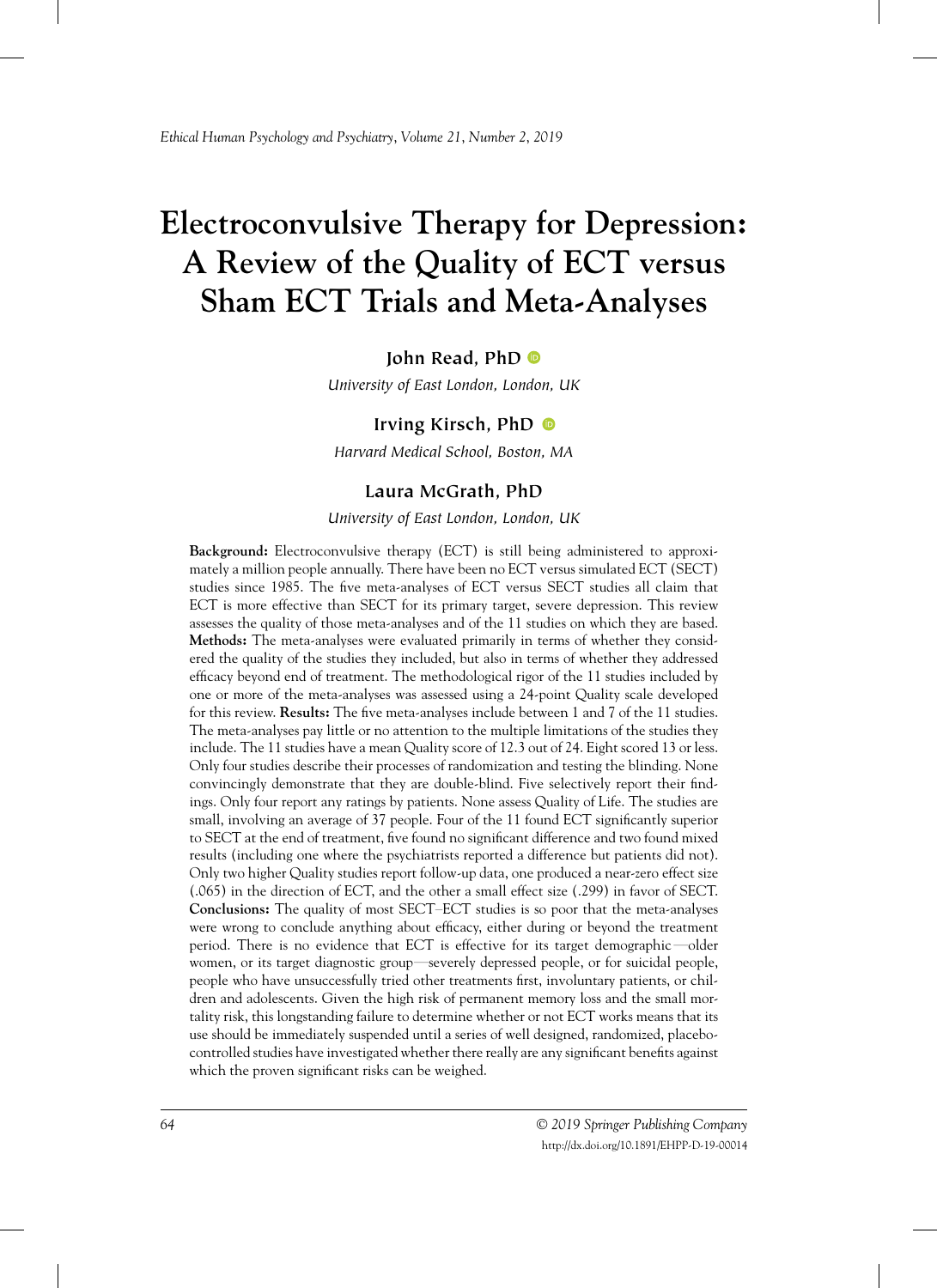**Keywords:** electroconvulsive therapy; placebo; efficacy; meta-analyses; review; methodology

Intertace on the annually (ECT) is still used on approximately a million people annually (Leiknes, Jarosh-von Schweder, & Hoie, 2012; Read, Bentall, Johnstone, Fosse, & Bracken, 2013). A review of 70 studies found, however lectroconvulsive therapy (ECT) is still used on approximately a million people annually (Leiknes, Jarosh-von Schweder, & Hoie, 2012; Read, Bentall, Johnstone, Fosse, & Bracken, 2013). A review of 70 studies found, however, "large variation between 2012, p. 296). For instance, a recent audit found a 12-fold difference in usage between the highest and lowest using regions of England (Read, Harrop, Geekie, & Renton, 2018).

The many recent studies that either compare ECT to other treatments, or compare different types of ECT with each other (Read & Arnold, 2017), typically open with an unqualified statement that ECT is a very effective treatment for depression. Some may consider these types of studies sufficient to justify the use of ECT. We contend, however, that, ECT must be assessed using the same standards applied to psychiatric medications and other medical interventions, with placebo-controlled studies as the primary method for assessment. There have, however, only ever been 11 placebo-controlled studies of the efficacy of ECT. The last study comparing ECT with sham/simulated ECT (SECT), in which the general anaesthetic is administered but the electricity is not, was 35 years ago (Gregory, Shawcross, & Gill, 1985). This review evaluates, for the first time, the impartiality and robustness of the meta-analyses of this small body of literature, and the quality of the studies cited in the meta-analyses. The primary goal is not to assess whether or not ECT is effective. The intent, instead, is to determine whether the available evidence is robust enough to answer that question.

#### **METHOD**

A Medline (MESH) search for meta-analyses on the effectiveness of ECT for depression using placebo-controlled trials (ECT vs SECT), was conducted in June 2019, using the following index terms: ["ECT" OR "electroshock therapy" OR "electroconvulsive treatment" OR "electroshock treatment"] AND ["meta-analysis"] AND ["depression" OR "major depressive disorder"].

A 24-point Quality scale was developed to assess the studies cited by the meta-analyses. The scale combined the "risk of bias" domains of the *Cochrane Handbook Risk of Bias Tool* (randomization, blinding, incomplete outcome data and selective reporting; Higgins et al., 2011) with other criteria relating to quality of design and reporting, and some criteria specific to ECT research (see Table 1 for criteria and their definitions). No differential weightings were given to individual items, but the three key issues of randomization, blinding and diagnosis carried extra weight by virtue of having two or three items each. The 11 studies were independently rated, using the definitions in Table 1, by JR and LM, with each rater blind to the other's ratings. "Yes" indicated clear affirmative evidence. "No" meant either no evidence or clear negative evidence. Inconsistencies between raters were resolved by discussion and rereading the articles together. Spearman rank correlations and two-tailed *t* tests were used to assess the relationships between Quality scores and other variables.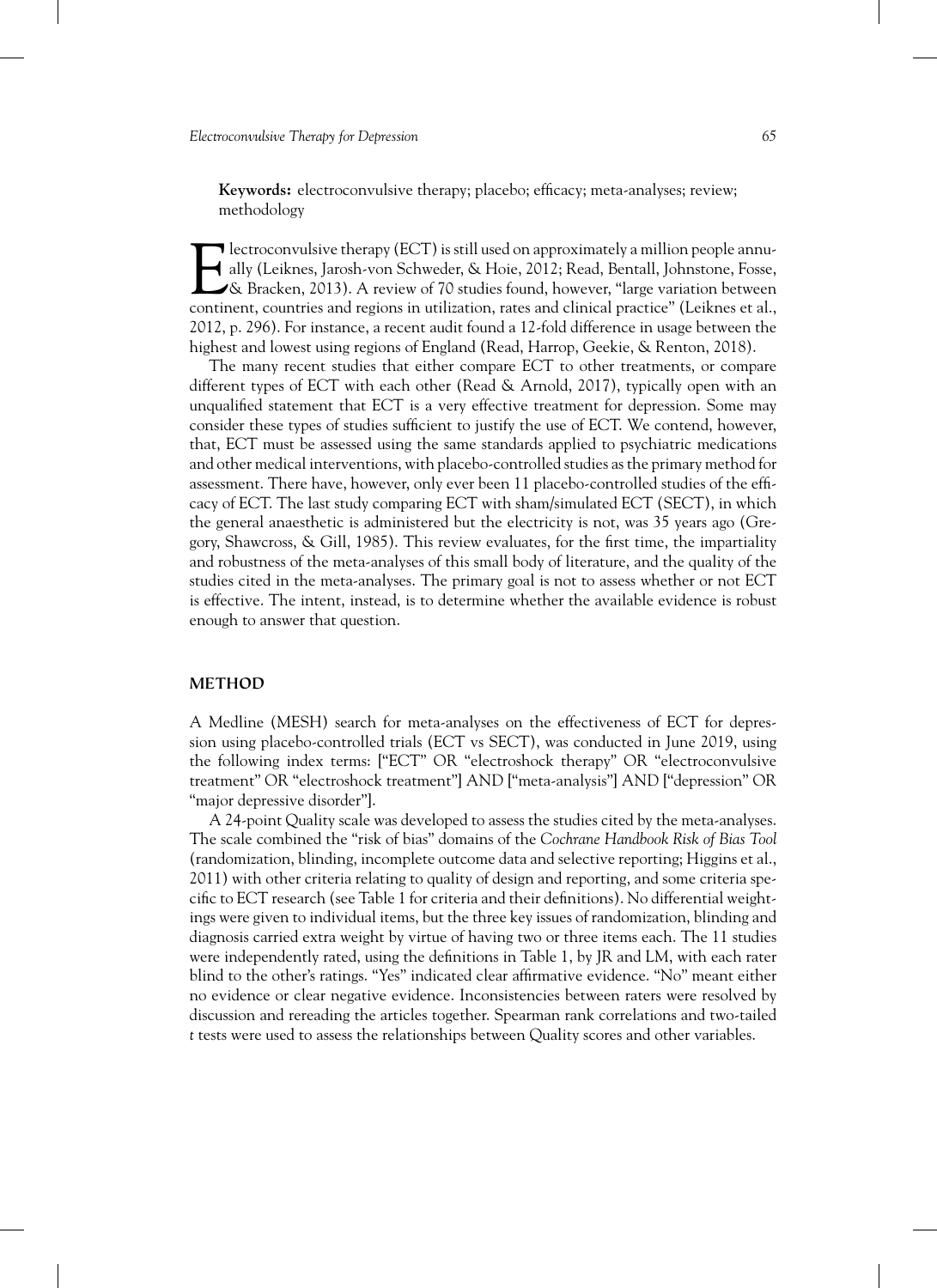| <b>RANDOMIZED<sup>a</sup></b>                    | Any statement or evidence that the study was randomized, and no<br>evidence that this was not the case                                                                                           |
|--------------------------------------------------|--------------------------------------------------------------------------------------------------------------------------------------------------------------------------------------------------|
| Process described                                | Any description of the randomization process                                                                                                                                                     |
| <b>BLINDED</b> <sup>a</sup>                      | Any statement or evidence that the study was blinded, and no evi-<br>dence that the blind was broken—for raters or patients                                                                      |
| Method tested                                    | Any evidence that the blinding of either the raters or patients was<br>tested                                                                                                                    |
| No previous ECT                                  | None of the participants had had ECT at any time prior to the study                                                                                                                              |
| <b>ALL DEPRESSED</b>                             | All participants (or a clear subset with separate data) were adjudged,<br>by any method, to be depressed (with or without other features, e.g.,<br>psychosis)                                    |
| Reliable diagnosis                               | Diagnosis made by two or more independent people, or any standard-<br>ized depression assessment tool, i.e., not just by one clinician/clinical<br>diagnosis with unspecified diagnoser(s)       |
| Severe                                           | All participants severely depressed at outset of study, either any<br>meaningful description of "severe," or $\leq$ 22 on Hamilton (44 if two<br>raters, most studies), $\leq$ 29 on Beck scale) |
| <b>FULL ECT COURSE</b>                           | At least six ECTs or 6 SECTs; so excluding studies giving ECT to<br>SECT group before six ECT treatments                                                                                         |
| <b>SUICIDE MEASURE</b>                           | Any outcome measure of suicide or suicidality (ideation)                                                                                                                                         |
| <b>VALIDATED</b><br>DEPRESSION SCALE             | e.g., Hamilton, Montgomery, Beck                                                                                                                                                                 |
| Means and SDs                                    | Means and SDs (or SEs or SEMS) reported for the depression scales<br>pre and post treatment (or just the means and SDs of the change<br>between pre and post)                                    |
| NO SELECTIVE<br>REPORTING <sup>a</sup>           | Outcomes for all measures and all types of raters (e.g., doctors,<br>patients etc.) reported                                                                                                     |
| <b>INDIVIDUAL</b><br>PATIENTS' DATA              | Any ratings/scores/categorization for individual participants reported                                                                                                                           |
| PATIENT RATINGS                                  | Any self-report or patient ratings administered and scores reported                                                                                                                              |
| QUALITY OF LIFE<br><b>MEASURE</b>                | Any "Quality of Life" ratings administered and scores reported (e.g.,<br>HONOS)                                                                                                                  |
| <b>MORE THAN 1</b><br><b>RATER TYPE</b>          | More than one type/group of persons making separate ratings; e.g.,<br>psychiatrists, nurses, patients, etc.                                                                                      |
| <b>DECLINERS</b><br><b>DESCRIBED<sup>a</sup></b> | Any description of people who were approached but declined to<br>participate                                                                                                                     |
| WITHDRAWALS<br><b>DESCRIBED<sup>a</sup></b>      | Any description of people who withdrew (or were withdrawn) from<br>the study after it had started                                                                                                |
| OTHER TREAT-<br>MENTS UNSUC-<br><b>CESSFUL</b>   | One or more other treatments (antidepressants, CBT etc.) had been<br>tried and did not work prior to ECT                                                                                         |
| MEDS MATCHED/<br>CONTROLLED/<br><b>STOPPED</b>   | Psychiatric meds (e.g., antidepressants) were stopped for the study, or<br>that the two groups (ECT and SECT) were matched or controlled in<br>any way re. psychiatric meds                      |

**TABLE 1.** Definitions of the 24 Quality Criteria

(Continued)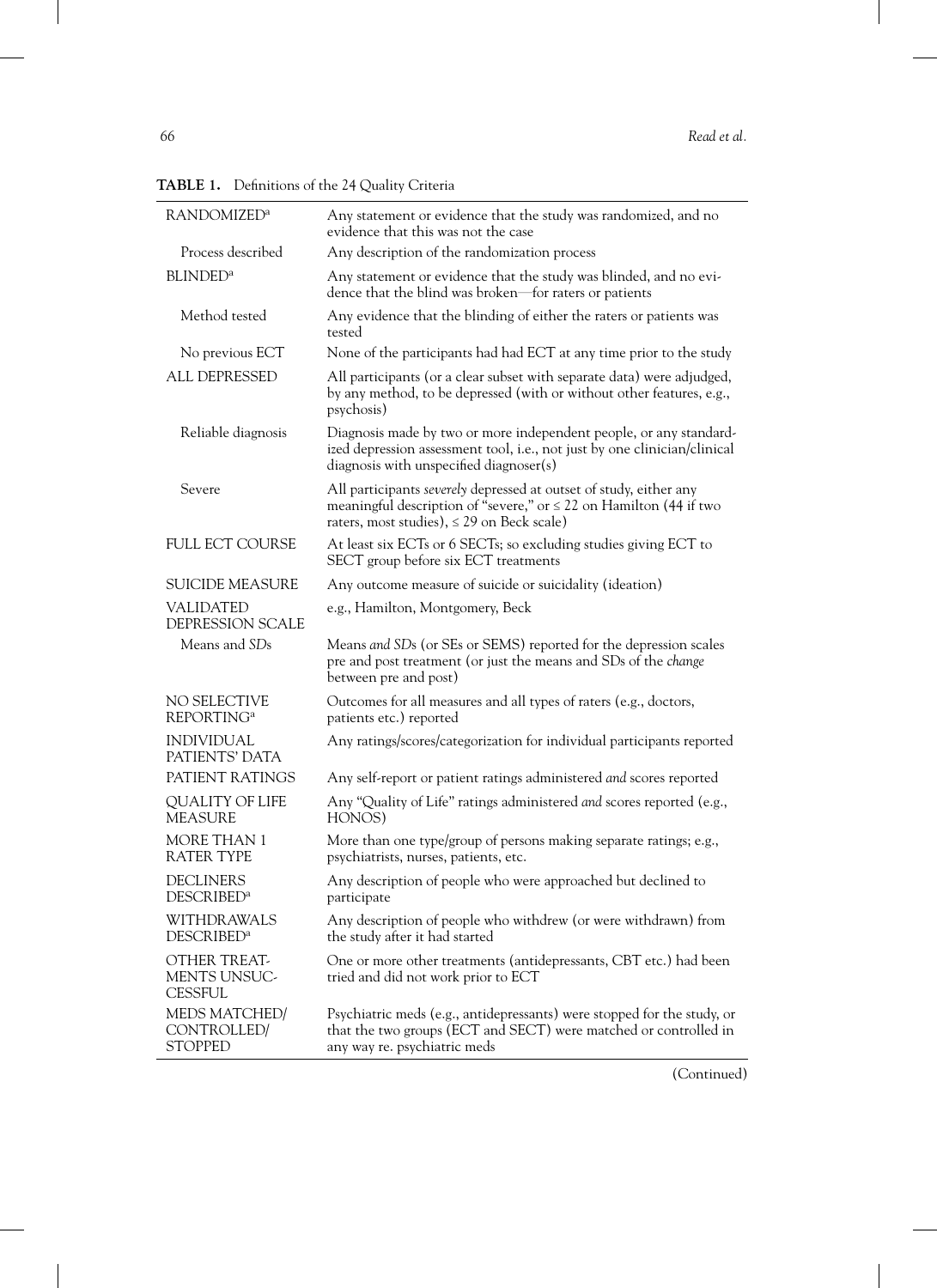| BOTH ECT and SECT<br>$SAMPLES \leq 10$  | Both sample sizes (ECT and SECT) 10 or larger                                                                                     |
|-----------------------------------------|-----------------------------------------------------------------------------------------------------------------------------------|
| AGE and GENDER<br><b>REPRESENTATIVE</b> | More than 50% female (but not all), and mean age of 50 or more                                                                    |
| FOLLOW-UP DATA                          | Any outcome data gathered beyond end of treatment (more than 1)<br>day after last ECT), without ECT being given to the SECT group |

**TABLE 1.** Definitions of the 24 Quality Criteria (Continued)

*Note.* ECT = electroconvulsive therapy; SECT = sham/simulated electroconvulsive therapy. aRelates to one of the four Cochrane 'risk of bias' domains; either directly or, for DECLINERS DESCRIBED and WITHDRAWALS DESCRIBED, relates indirectly to the 'incomplete outcome data' domain.

# **RESULTS**

The search for meta-analyses produced 83 papers (see Figure 1). When the 83 papers were limited to ["SECT" OR "sham ECT"] etc., 14 remained. Three of these were literature reviews (Greenhalgh, Knight, Hind, Beverley, & Walters, 2005; Read & Bentall, 2010; Ross, 2006), one was a meta-analysis in Hungarian (Gábor & László, 2005), one was a metaanalysis of ECT versus SECT for older people only, discussed later (van der Wurff, Stek, Hooogendijk, & Beekman, 2003), and three were about transcranial magnetic stimulation. This left five meta-analyses for review (Janicak et al., 1985; Kho, van Vreewijk, Simpson, & Zwinderman, 2003; Mutz et al., 2019; Pagnin, de Queiroz, Pini, & Cassano, 2004; UK ECT Review Group, 2003). A follow-up search in March 2020 found no further metaanalyses or sham ECT studies.

## **Independent Quality Ratings**

The mean Quality scores of the two raters, for the 11 studies, 10.27 (*SD* 2.45) and 11.91  $(SD 2.91)$ , were not significantly different  $(T (20) = 1.42, p = .17)$ . Their scores for the 11 studies were significantly correlated (rho = .87,  $p = .001$ ). There were 55 inconsistencies out of the 264 ratings, representing an agreement rate of 79.2%. This translates to a *kappa* score (which allows for agreement by chance) of .58, in the "fair to good" range (.40–.75; Fleiss, 1981). The inconsistencies were resolved by discussion. The majority had resulted from raters missing (or misunderstanding) some text; for example, missing methodological information mentioned in a Results section, or missing results in a Discussion section. During this rereading of studies together some instances where both raters had missed some quality evidence were also discovered, and scores increased accordingly.

If ambiguity remained after discussion the raters erred on the side of "Yes." For example, one rater rated Lambourn and Gill "No" for "Means and *SD*s," whereas the other rated it "Yes" because the means were provided and the *SD*s, although not reported, could be calculated from individuals' data. This was finalized as "Yes." Brandon et al. (1984) reported means and *SD*s but only in the form of a graph, with no numbers, leading one rater to rate it as a "No." After discussion, a "Yes" was agreed. One rater had scored Ulett, Smith, and Gleser (1956) as "No" for "Reliable diagnosis" because it was not explicitly stated that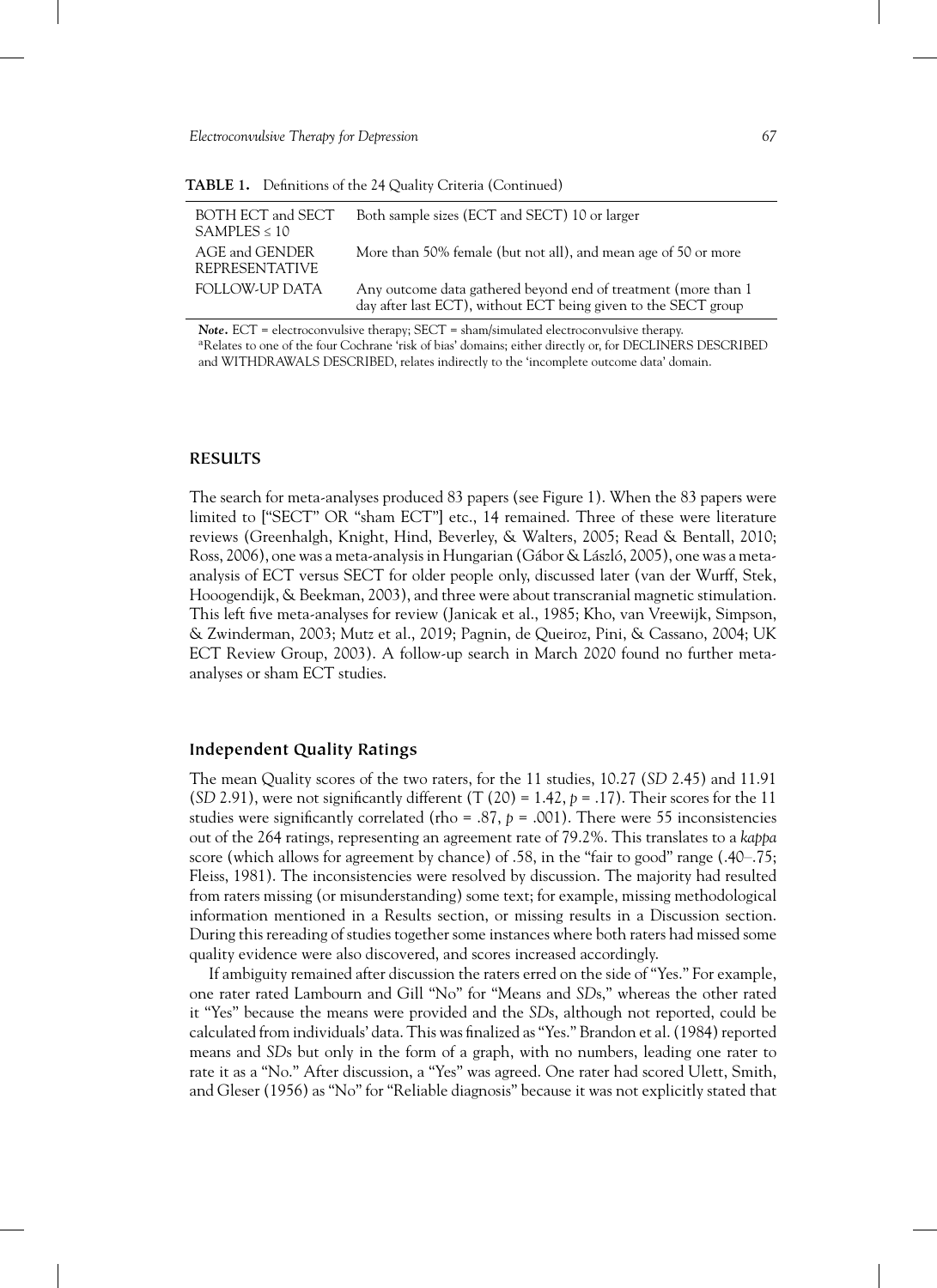

Figure 1. Flowchart of search strategy for meta-analyses.

diagnoses made in the study were independent; but a "Yes" was agreed on as there were two people diagnosing participants.

The mean of the final, agreed, scores was 12.27 (*SD* 3.20), somewhat higher than the original means of the raters.

# **The 11 SECT versus ECT Studies Included in the Five Meta-Analyses: Findings at the End of Treatment**

The 11 ECT versus SECT studies for depression cited by one or more of the five metaanalyses, summarized in Table 2, are the only 11 ever conducted. None since 1985 have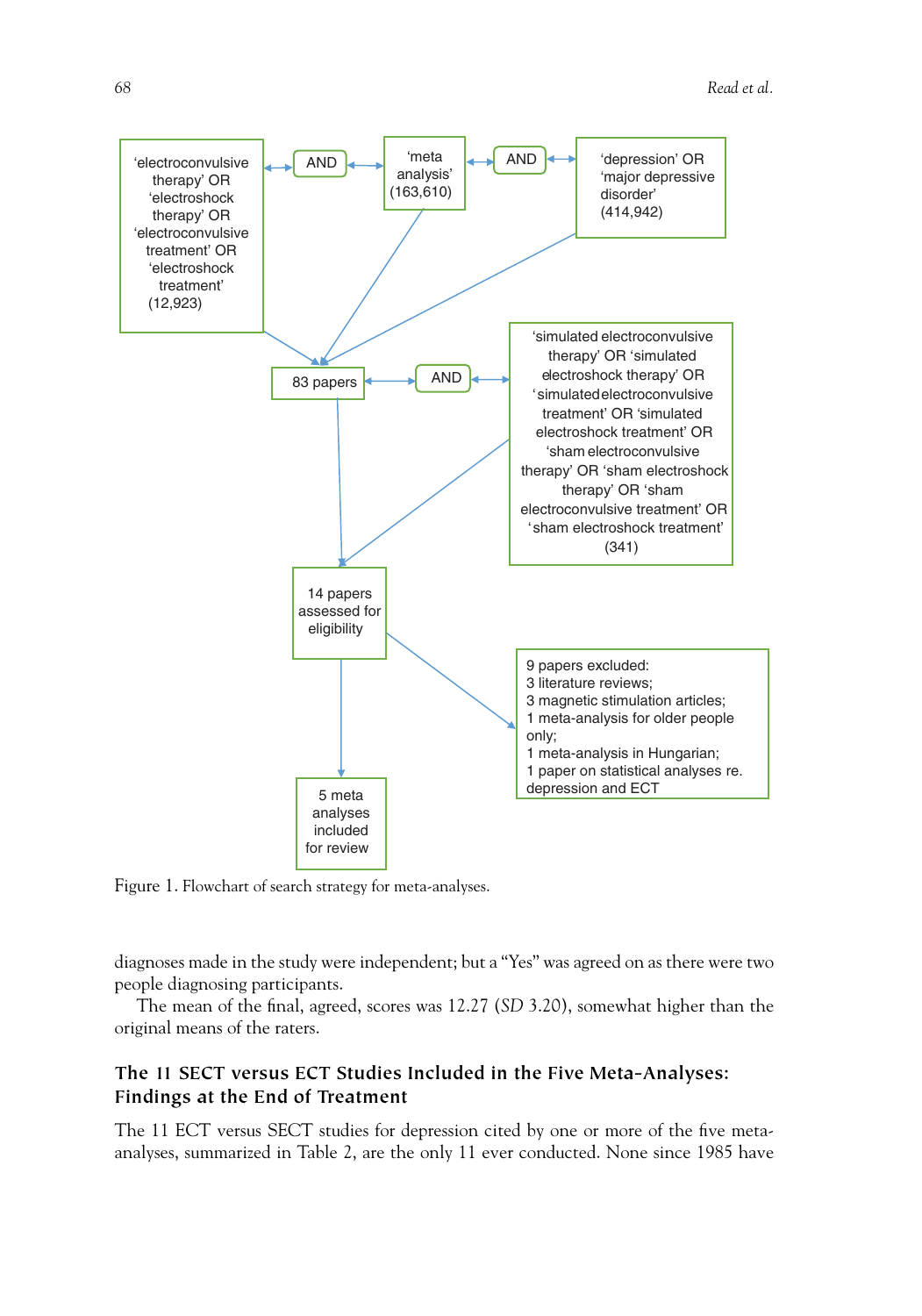been identified by reviews (Read & Arnold, 2017; Read & Bentall, 2010) or the recent meta-analysis (Mutz et al., 2019). The first five were published between 1956 and 1963; with a second wave, of six, between 1978 and 1985. Three took place in the USA and the other eight in the UK, including all six of the later wave. So there have been no such studies in the UK for 35 years, none in the USA for 57 years, and none anywhere else ever.

*Ulett et al. (1956)***—***Quality Score 10/24.* The first SECT versus ECT study, conducted in the USA, compared both ECT and "convulsive photoshock" (using flashing lights) to a sham treatment involving the same "light stage of sleep" as the two treatment groups. There was no significant difference between the ECT and SECT groups on the psychiatrist's ratings, with 33% and 24%, respectively, showing "recovery or marked improvement."

This study, however, does not belong in an evaluation of ECT for depression. The participants were "individuals with the types of mental illness which are thought to respond best to the shock therapies," in 1956. So 24 of the 42 (62%) in the ECT and SECT groups had diagnoses of "schizophrenic reaction" or "involutional psychotic reaction." The study also had no depression outcome measure. Despite this, and numerous other failings (see Table 3) two meta-analyses (Janicak et al., 1985; Pagnin et al., 2004) include this study. Pagnin et al. correctly report the difference between ECT and SECT as nonsignificant. The Janicak meta-analysis, however, wrongly report a significant difference in favor of shock therapy, by inappropriately merging the photoshock and ECT data.

*Brill et al. (1959)***—***9/24.* The second study, also in the USA, did not assess outcome until a month after the treatment period so it really belongs as much with the follow-up studies (see below) as with the short-term/end of treatment studies. The study was included in the same two meta-analyses as the Ulett study. It involved 97 men with an average age of 35, so was unrepresentative of the modal ECT recipient—a woman in her 60s (Leiknes et al., 2012; Read et al., 2013, 2018). Only 30 were diagnosed with depression, but fortunately their data were reported separately. A positive outcome was deemed to be "recovery" on two-out-of-three tools: psychiatric evaluation, the Lorr Psychiatric Rating Scale (Lorr, Jenkins, & Holsopple, 1953), and psychological testing. None of the three explicitly assessed depression.

"Nearly half" of the participants had had ECT before, which may have contributed to the fact that "some patients in the nonshock group believed that they were receiving some new variation of ECT" (p. 628). This raises the possibility that some could tell that they may not have had real ECT, because of the absence of headaches and confusion immediately afterwards.

Sixteen of the 21 men in the ECT group (76%) and 4 of the 9 in the SECT group (44%) met the two-out-of-three criterion for recovery. The difference is not statistically significant.

*Harris and Robin (1960)***—***9/24.* The first UK study was a trial of the antidepressant phenelzine, but included four women receiving ECT and four receiving SECT (all without phenelzine). The study invalidated any findings on ECT, however, by giving ECT to the SECT group after four ECTs (2 weeks). Despite this, and multiple other flaws (see Table 3), this study was included in two meta-analyses (Janicak et al., 1985; Pagnin et al., 2004). At the 2 week point two of the four ECT recipients and none of the SECT group had shown "great improvement." This difference was not statistically significant.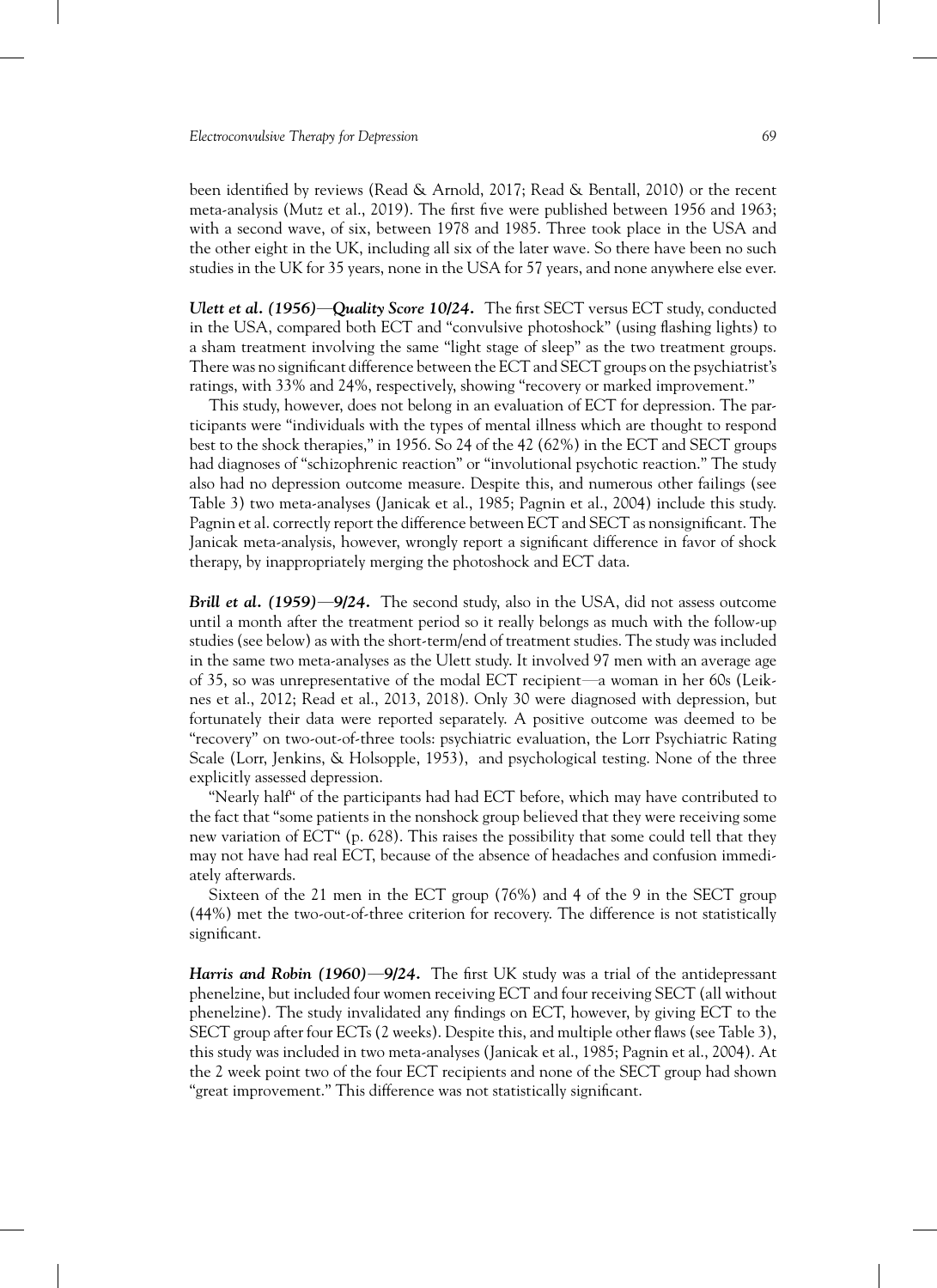|                                                                                |                                    |                                                                                       | <b>TABLE 2.</b> Summaries of the 11 SECT vs ECT Studies, Outcomes at End of Treatment                                                       |                                                      |               |                                                                                                                       |
|--------------------------------------------------------------------------------|------------------------------------|---------------------------------------------------------------------------------------|---------------------------------------------------------------------------------------------------------------------------------------------|------------------------------------------------------|---------------|-----------------------------------------------------------------------------------------------------------------------|
| Study and                                                                      |                                    | ECT Type                                                                              | Outcome Measure(s)                                                                                                                          | Results                                              | Significant   | Two Most Serious                                                                                                      |
| Demographics                                                                   | ECT <sub>vs</sub><br>SECT          | Frequency                                                                             |                                                                                                                                             |                                                      | Difference    | Weaknesses                                                                                                            |
|                                                                                |                                    | % Previous ECT                                                                        |                                                                                                                                             |                                                      |               |                                                                                                                       |
| 17-66 years<br>mean 46 years<br>Ulett et al.<br>(1956)<br><sup>62% fem</sup>   | $\overline{c}$<br>21 <sub>vs</sub> | Three per week<br>$12-15$ ECTs<br>Sine wave<br>Bilateral<br>29%                       | Malamud Scale (psychosis)<br>Psychiatrist Ratings of<br>general improvement $(1-5)$                                                         | improvement"<br>33% vs 24%<br>or marked<br>"recovery | $\frac{1}{2}$ | No depression measure<br>62% not depressed                                                                            |
|                                                                                |                                    |                                                                                       |                                                                                                                                             |                                                      |               |                                                                                                                       |
| mean 35 years<br>$18 - 68$ years<br><b>Brill et al.</b><br>(1959)<br>100% male | $\circ$<br>$21 \text{ vs}$         | Frontotemporal<br>Three per week<br>"nearly half"<br>Sine wave<br>20 ECT <sub>s</sub> | = recovery on two of the<br>ment ended)"improved"<br>Three rating scales of<br>general improvement<br>(1 month after treat-<br>three scales | 76% vs 44%<br>"improved"                             | $\frac{1}{2}$ | All males, mostly middle-<br>No depression measure<br>aged                                                            |
| mean 62 years<br>Harris and<br>Robin (1960)<br>$100\%$ fem                     | $4 \text{ vs } 4$                  | Two per week<br>Eight ECTs<br>šé.                                                     | General improvement<br>scale $(1-4)$                                                                                                        | improvement"<br>$2/4$ vs $0/4$<br>"great             | $\frac{0}{2}$ | (four ECTs)-invalidating<br>No depression measure<br>end of treatment data<br>Gave ECT to SECT<br>group after 2 weeks |
|                                                                                |                                    |                                                                                       |                                                                                                                                             |                                                      |               | (Continued)                                                                                                           |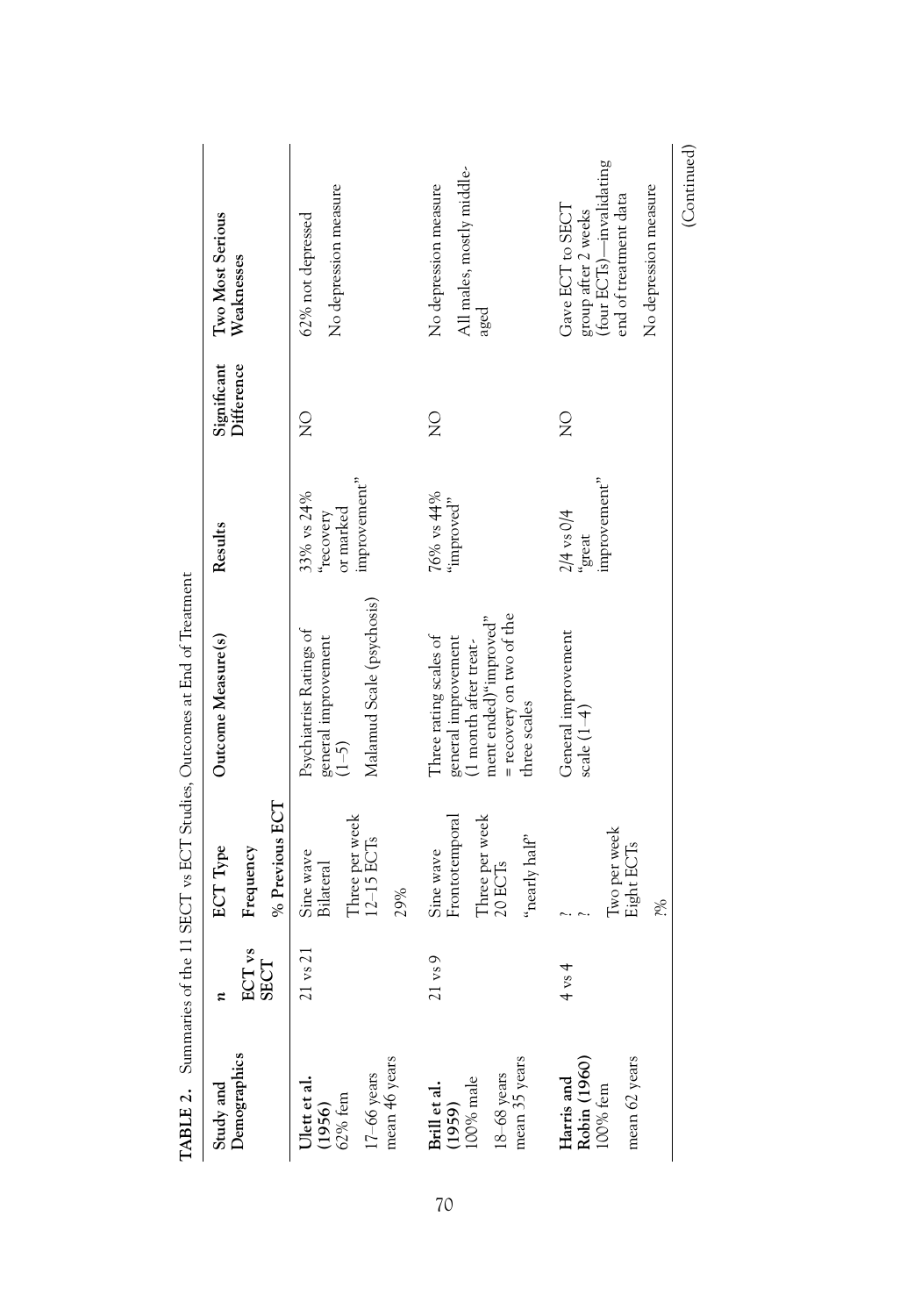|                                                             |                           |                                                                  | <b>TABLE 2.</b> Summaries of the 11 SECT vs ECT Studies, Outcomes at End of Treatment (Continued) |                                                  |                                                                 |                                                                                                             |
|-------------------------------------------------------------|---------------------------|------------------------------------------------------------------|---------------------------------------------------------------------------------------------------|--------------------------------------------------|-----------------------------------------------------------------|-------------------------------------------------------------------------------------------------------------|
| Study and                                                   | z                         | <b>ECT</b> Type                                                  | Outcome Measure(s)                                                                                | Results                                          | Significant                                                     | Two Most Serious                                                                                            |
| Demographics                                                | ECT <sub>vs</sub><br>SECT | Frequency                                                        |                                                                                                   |                                                  | Difference                                                      | Weaknesses                                                                                                  |
|                                                             |                           | % Previous ECT                                                   |                                                                                                   |                                                  |                                                                 |                                                                                                             |
| Fahy, Imlah,<br>and Harrington<br>(1963)<br>55% fem         | $17$ vs $17$              | Two per week                                                     | Doctors' rating scale<br>$(-1 \text{ to } 3)$                                                     | 35% vs 12%<br>symptoms"<br>recovered<br>minimal  | $\frac{0}{2}$                                                   | group that they might be<br>having $\mathsf{ECT}$<br>No proper SECT group-<br>no suggestion to control      |
| $30 - 59$ years                                             |                           | Six ECT <sub>s</sub>                                             | Staff rating scale<br>$(-1 \text{ to } 3)$                                                        | reported<br>%s <sub>not</sub>                    | $\sum^{\alpha}$                                                 | Severe depression excluded                                                                                  |
| Wilson, Vernon,<br>Guin, and<br>Sandifer (1963)<br>100% fem | $6 \text{ vs } 6$         |                                                                  | HAMILTON                                                                                          | improvement<br>$23$ vs $10$<br>points            | YES                                                             | One of the raters not blind<br>No older people, or men                                                      |
| 40-59 years                                                 |                           | Two per week<br>Six ECT <sub>s</sub>                             | MMPI-Dep<br>(self-rated)                                                                          | 29 vs 8 points<br>improvement                    | YES                                                             |                                                                                                             |
|                                                             |                           | šó.                                                              |                                                                                                   |                                                  |                                                                 |                                                                                                             |
| Freeman, Basson,<br>and Crighton<br>(1978)<br>72% fem       | 14 vs 18                  | 6.7 ECTs (mean)<br>Two per week<br>Sine wave<br><b>Bilateral</b> | WAKEFIELD (self rating)<br>Visual analogue scale<br>HAMILTON                                      | or SD <sub>s</sub> —just<br>(no means<br>graphs) | <b>YES</b> <sup>b</sup><br>YES <sup>b</sup><br>YES <sup>b</sup> | Gave ECT to SECT group<br>invalidating end of treat-<br>after 1 week (2 ECTs)-<br>ment data                 |
| mean 52 years<br>$(\mathrm{range}\ 20\text{--}70)$          |                           | 56%                                                              | BECK (self rating)                                                                                |                                                  | $\bigcirc^\circ$                                                | 4/20 in ECT group (0/20<br>SECT) withdrew with-<br>included in calculating<br>out improvement, not<br>means |

(Continued)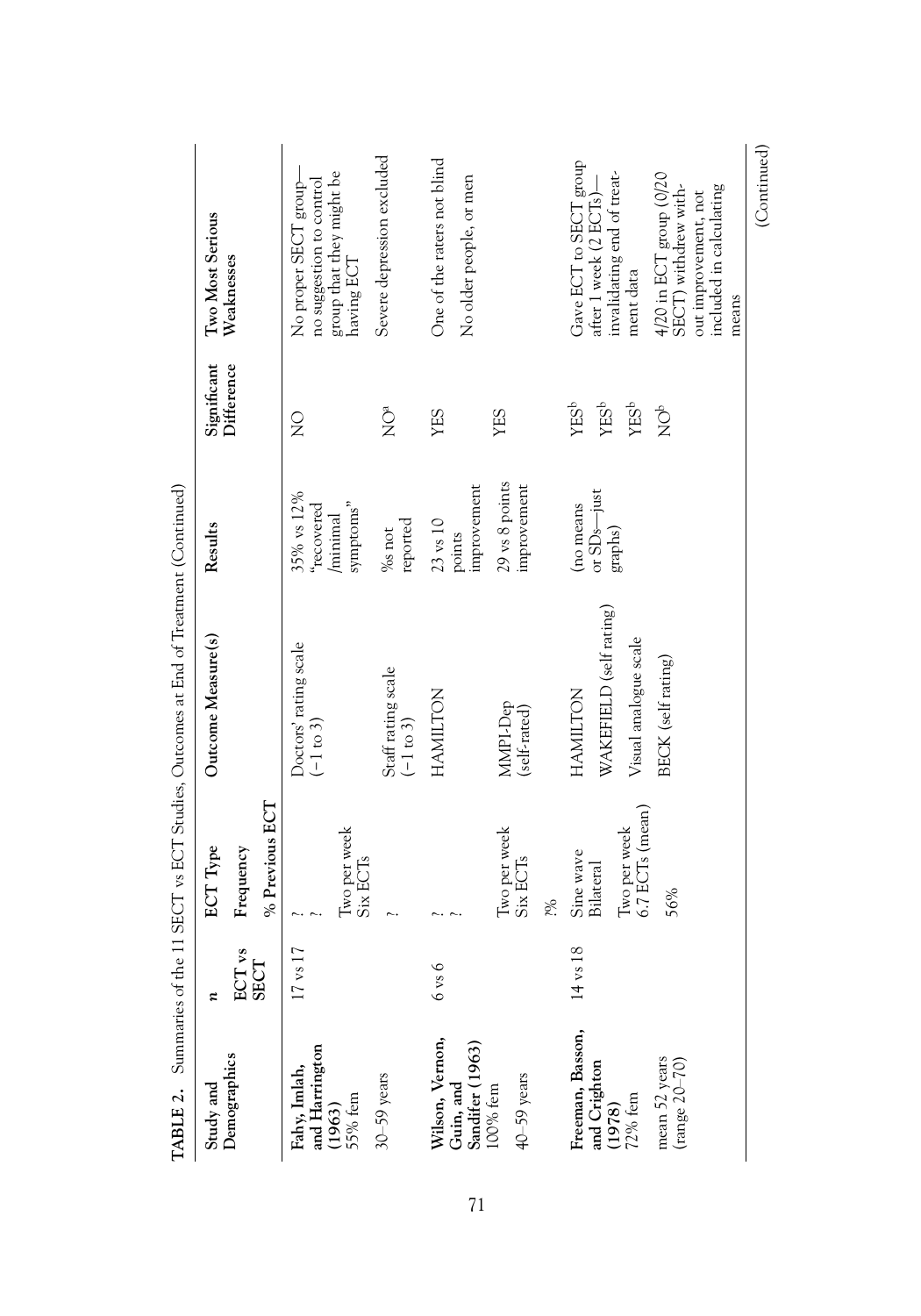| TABLE 2.                                          | Summaries of the              |                                               | 11 SECT vs ECT Studies, Outcomes at End of Treatment (Continued) |                                                |               |                                                                              |
|---------------------------------------------------|-------------------------------|-----------------------------------------------|------------------------------------------------------------------|------------------------------------------------|---------------|------------------------------------------------------------------------------|
| Study and                                         | ε                             | <b>ECT Type</b>                               | Outcome Measure(s)                                               | Results                                        | Significant   | Two Most Serious                                                             |
| Demographics                                      | ECT <sub>vs</sub><br>SECT     | Frequency                                     |                                                                  |                                                | Difference    | Weaknesses                                                                   |
|                                                   |                               | % Previous ECT                                |                                                                  |                                                |               |                                                                              |
| Lambourn and<br>Gill (1978)<br>56% fem            | $\circ$<br>$16 \text{ vs } 1$ | Brief pulse<br>Unilateral                     | <b>HAMILTON</b>                                                  | improvement <sup>c</sup><br>26 vs 23<br>points | $\frac{0}{2}$ | 66% had had ECT before<br>Clinical diagnosis only                            |
| $36-69$ years<br>Mean 54<br>(11 $\leq 60, 34\%$ ) |                               | Three per week<br>Six ECT <sub>s</sub><br>66% | Doctor's Global assessment<br>$(0 - 3)$                          | $6/16$ vs $6/16^{d}$                           | $\frac{0}{2}$ |                                                                              |
| lohnstone et al.<br>$(1980)$<br>$74%$ fem         | $31 \text{ vs } 3$            | two per week<br>Sine wave<br>Bifrontal        | HAMILTON<br>(psychiatrist)                                       | improvement<br>38 vs 28<br>points              | YESe          | No means or SDs reported <sup>e</sup><br>Blindness of raters not<br>assessed |
| mean 49 years<br>$30-69$ years                    |                               | Eight ECTs<br>21%                             | LEEDS (self rating)                                              | not reported<br>data                           | $\frac{0}{2}$ |                                                                              |
|                                                   |                               |                                               | Nurses' Rating                                                   | not reported                                   | $\frac{0}{2}$ |                                                                              |
| West (1981)<br>59% male                           | $11 \text{ vs } 1$            | Sinewave<br>Bilateral                         | Psychiatrists rating<br>$(0 - 100)$                              | 48 vs 7 points<br>improvement                  | YES           | Blindness of raters not<br>assessed                                          |
| mean 53 years                                     |                               | Two per week<br>Six ECT <sub>s</sub>          | BECK (self-rating)                                               | 16 vs 2 points<br>improvement                  | YES           | Not severe depression                                                        |
|                                                   |                               | šó.                                           | Nurses rating $(1-9)$                                            | improvement<br>5 vs 1 point                    | YES           |                                                                              |
|                                                   |                               |                                               |                                                                  |                                                |               | (Continued)                                                                  |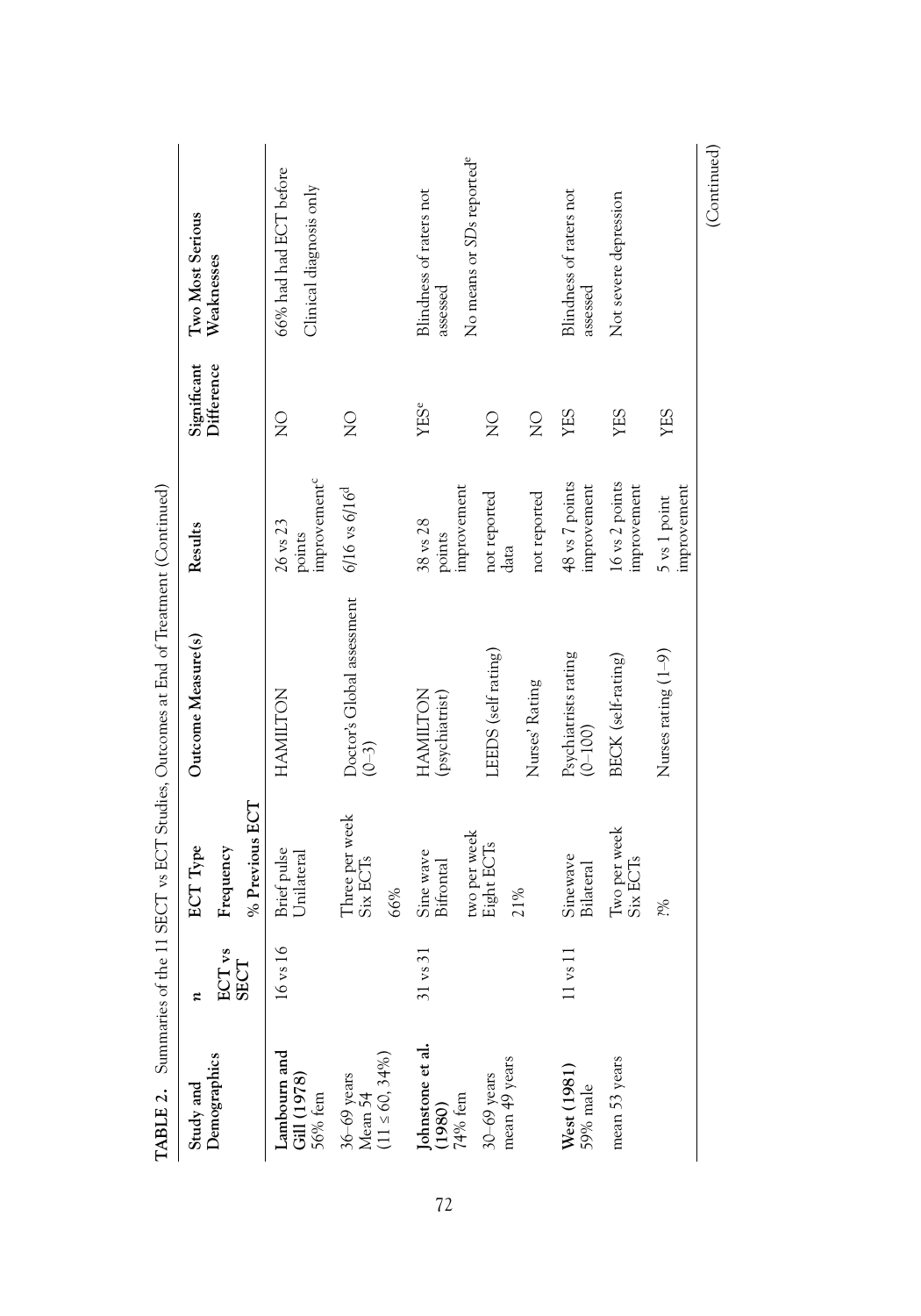|                                                          |                                           |                                                                           | <b>TABLE 2.</b> Summaries of the 11 SECT vs ECT Studies, Outcomes at End of Treatment (Continued)                                                                                                                                                                                                                                                                                                                                                                                                             |                                                                  |             |                                                                                        |
|----------------------------------------------------------|-------------------------------------------|---------------------------------------------------------------------------|---------------------------------------------------------------------------------------------------------------------------------------------------------------------------------------------------------------------------------------------------------------------------------------------------------------------------------------------------------------------------------------------------------------------------------------------------------------------------------------------------------------|------------------------------------------------------------------|-------------|----------------------------------------------------------------------------------------|
| Study and                                                | z                                         | <b>ECT</b> Type                                                           | Outcome Measure(s)                                                                                                                                                                                                                                                                                                                                                                                                                                                                                            | Results                                                          | Significant | Two Most Serious                                                                       |
| Demographics                                             | γS<br><b>SECT</b><br>ECT                  | Frequency                                                                 |                                                                                                                                                                                                                                                                                                                                                                                                                                                                                                               |                                                                  | Difference  | Weaknesses                                                                             |
|                                                          |                                           | % Previous ECT                                                            |                                                                                                                                                                                                                                                                                                                                                                                                                                                                                                               |                                                                  |             |                                                                                        |
| Brandon et al.<br>(1984)<br>$64\%$ fem                   | 34<br>$43$ vs.                            | Sine wave<br><b>Bilateral</b>                                             | HAMILTON                                                                                                                                                                                                                                                                                                                                                                                                                                                                                                      | improvement<br>$28$ vs $12$<br>points                            | YESe        | No means or SDs reported <sup>†</sup><br>60% had had ECT before                        |
| mean 54 years                                            |                                           | (17% given less)<br>Two per week<br>Eight ECTs                            | (7 point scale of change)<br>Psychiatrists' ratings                                                                                                                                                                                                                                                                                                                                                                                                                                                           | 46 vs 25g                                                        | YES         |                                                                                        |
|                                                          |                                           | 60%                                                                       | "self-ratings"                                                                                                                                                                                                                                                                                                                                                                                                                                                                                                | not reported                                                     |             |                                                                                        |
| 35/60 60-64 years<br>Gregory et al.<br>(1985)<br>gender? | 21 bilat-<br>$19$ uni-<br>lateral<br>eral | Unilateral and<br>Two per week<br>approx. Eight<br>Sine wave<br>Bilateral | <b>HAMILTON</b>                                                                                                                                                                                                                                                                                                                                                                                                                                                                                               | improvement<br>31 (uni),<br>28 (bi) vs<br>14 (SECT)<br>points    | YES         | Contradictory reporting of<br>Selective reporting of<br>"withdrawers" (36%)<br>results |
| all under 65                                             | 20 SECT                                   | ECTs<br>i%                                                                | <b>MADRAS</b>                                                                                                                                                                                                                                                                                                                                                                                                                                                                                                 | improvement<br>$25$ (bi) $vs$<br>9 (SECT)<br>24 (uni),<br>points | YES         |                                                                                        |
|                                                          |                                           |                                                                           | "global assessment of<br>depression"                                                                                                                                                                                                                                                                                                                                                                                                                                                                          | Not reported                                                     |             |                                                                                        |
|                                                          |                                           |                                                                           | <sup>a</sup> graphs show difference is even smaller for staff than for doctors. <sup>b</sup> after 1 week (2 ECTs). <sup>c</sup> Individual scores for each person given so means could be calculated. <sup>4</sup> rated<br>3 on a 0–3 scale. °Significant only for "deluded" and "retarded" subgroups. "Means and SDs reported by Buchan et al. (1992). §presumably for multiple raters on the 1–7<br>Note. ECT = electroconvulsive therapy; fem = female; SECT = sham/simulated electroconvulsive therapy. |                                                                  |             |                                                                                        |

scale—not stated.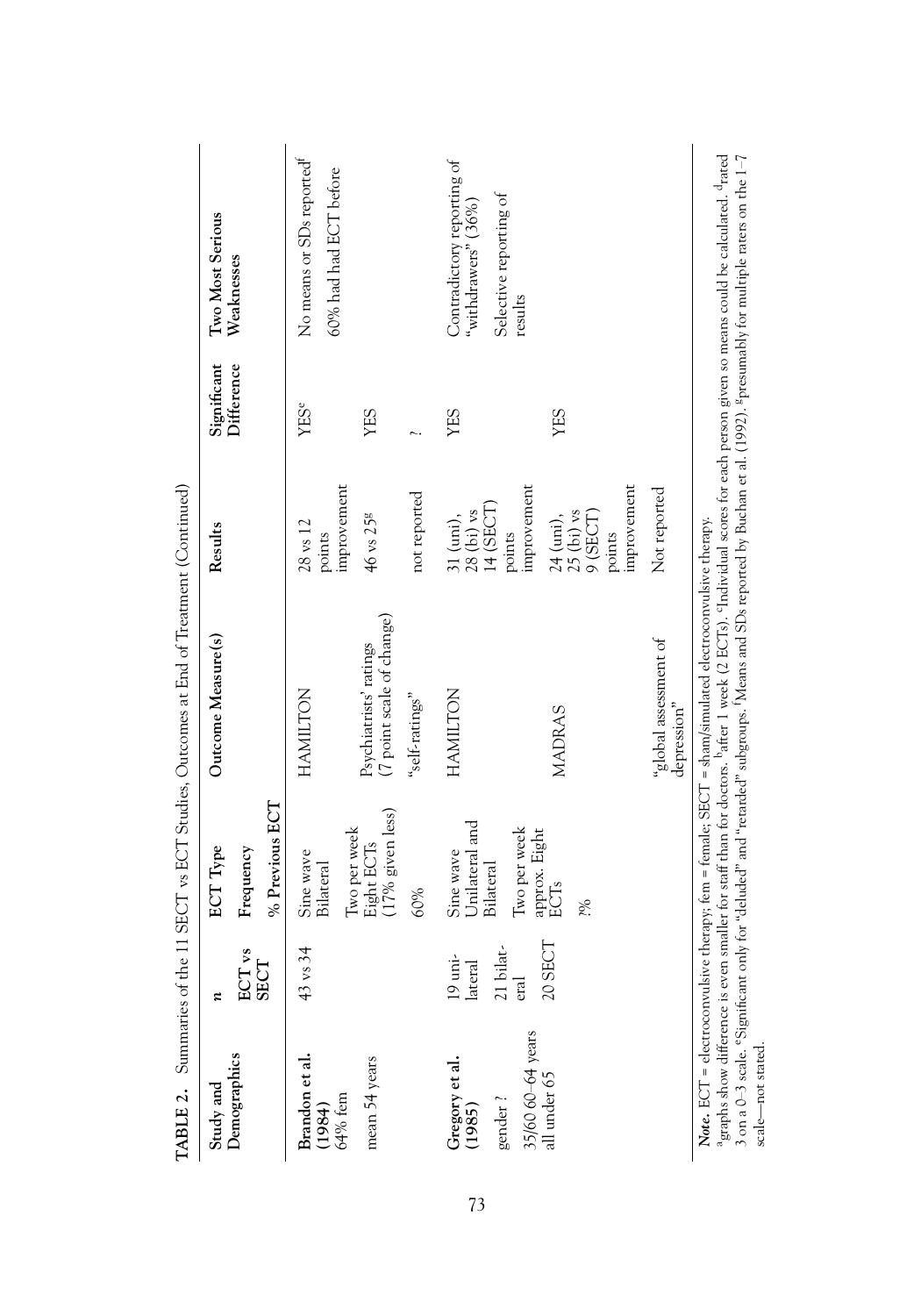| TABLE 3. Quality Ratings of the 11 Studies, on 24 Criteria |                           |                               |                        |                                   |                            |                             |                           |                                 |                |                                      |                             |                 |
|------------------------------------------------------------|---------------------------|-------------------------------|------------------------|-----------------------------------|----------------------------|-----------------------------|---------------------------|---------------------------------|----------------|--------------------------------------|-----------------------------|-----------------|
|                                                            | et al.<br>(1956)<br>Ulett | 1959)<br>et al.<br>Brill<br>ᄃ | Harris<br>Robin<br>and | (1963)<br>Fahy<br>$_{\rm et}$ al. | Wilson<br>(1963)<br>et al. | Freeman<br>(1978)<br>et al. | and Gill<br>bourn<br>Lam- | stone et al.<br>(1980)<br>John- | (1981)<br>West | Brandon<br>(1984)<br>$_{\rm et}$ al. | Gregory<br>(1985)<br>et al. | x/11            |
|                                                            |                           |                               | (1960)                 |                                   |                            |                             | (1978)                    |                                 |                |                                      |                             |                 |
|                                                            |                           | ↘                             |                        |                                   |                            |                             |                           |                                 |                |                                      |                             | $\Xi$           |
| RANDOMIZED                                                 |                           |                               |                        |                                   |                            |                             |                           |                                 |                |                                      |                             |                 |
| described<br>Process                                       |                           |                               |                        | ×                                 |                            | ×                           |                           |                                 | ×              |                                      |                             | $\circ$         |
| <b>BLINDED</b>                                             |                           | $\tilde{\mathbf{z}}$          |                        |                                   |                            |                             |                           |                                 |                |                                      |                             | $\infty$        |
| Method<br>tested                                           | ×                         | र                             |                        |                                   |                            |                             |                           |                                 |                |                                      |                             | ١C              |
| No previous<br>ECT                                         | ×                         |                               |                        | ž                                 |                            |                             |                           |                                 | ×              |                                      |                             | 0               |
| DEPRESSED<br><b>ALL</b>                                    | ×                         |                               |                        |                                   |                            |                             |                           |                                 |                |                                      |                             | $\overline{10}$ |
| Severe                                                     |                           |                               |                        |                                   |                            |                             |                           |                                 | ×              |                                      |                             |                 |
| diagnosis<br>Reliable                                      |                           |                               |                        |                                   |                            |                             |                           |                                 |                |                                      |                             |                 |
| MEASURE<br>SUICIDE                                         | ×                         |                               |                        |                                   |                            |                             |                           |                                 | ×              |                                      |                             |                 |
| FULL ECT<br>COURSE                                         |                           |                               |                        |                                   |                            |                             |                           |                                 |                |                                      |                             | o               |
| DEPRESSION<br>VALIDATED<br><b>SCALE</b>                    | ×                         |                               |                        |                                   |                            |                             |                           |                                 |                |                                      |                             |                 |
| Means and<br>$\text{SDs}$                                  |                           | ×                             | ×                      | ×                                 |                            | ×                           |                           |                                 |                | ς                                    | ž                           | $\circ$         |
|                                                            |                           |                               |                        |                                   |                            |                             |                           |                                 |                |                                      |                             | (Continued)     |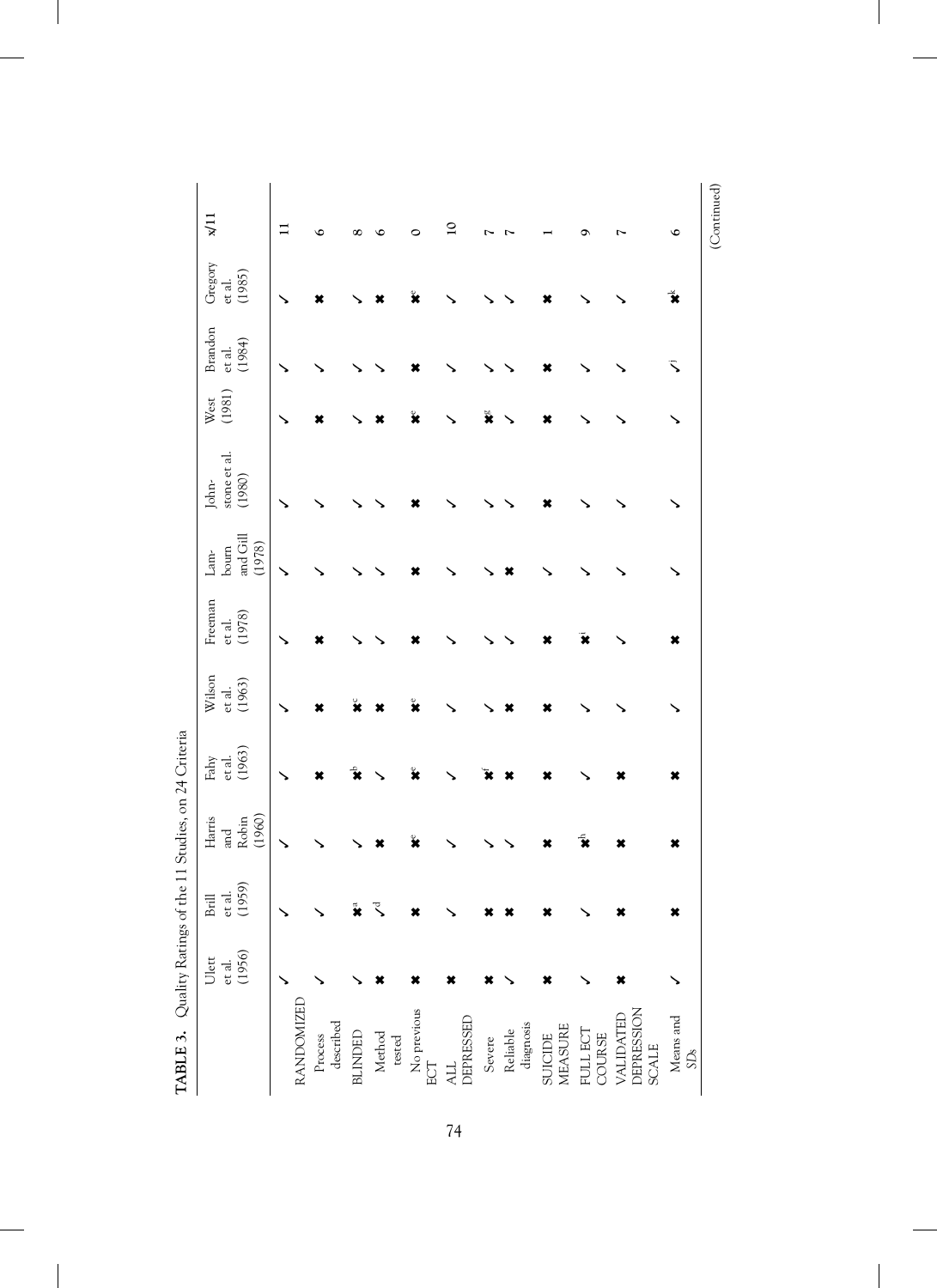| Noting the content of the content of the content of the content of the content of the content of the content of the content of the content of the content of the content of the content of the content of the content of the c |                  |                           |                        |                  |                  |                  |                                              |                        |                |                  |                  |                 |
|--------------------------------------------------------------------------------------------------------------------------------------------------------------------------------------------------------------------------------|------------------|---------------------------|------------------------|------------------|------------------|------------------|----------------------------------------------|------------------------|----------------|------------------|------------------|-----------------|
|                                                                                                                                                                                                                                | Ulett            | Brill<br>et al.<br>(1959) | $Harris$               | Fahy             | Wilson           | Freeman          | $\mathop{\rm Lam^{\scriptscriptstyle\star}}$ | John-                  | West<br>(1981) | <b>Brandon</b>   | Gregory          | x/11            |
|                                                                                                                                                                                                                                |                  |                           |                        |                  |                  |                  | $^{6}$                                       | stone et al.<br>(1980) |                |                  |                  |                 |
|                                                                                                                                                                                                                                | et al.<br>(1956) |                           | and<br>Robin<br>(1960) | et al.<br>(1963) | et al.<br>(1963) | et al.<br>(1978) | and Gill<br>(1978)                           |                        |                | et al.<br>(1984) | et al.<br>(1985) |                 |
| $\frac{1}{2}$                                                                                                                                                                                                                  |                  |                           |                        | ×                |                  |                  | ×                                            | ×                      |                | ×                | ×                | $\circ$         |
| REPORTING<br><b>SELECTIVE</b>                                                                                                                                                                                                  |                  |                           |                        |                  |                  |                  |                                              |                        |                |                  |                  |                 |
| INDIVIDUAL<br>PATIENTS'<br>DATA                                                                                                                                                                                                |                  |                           |                        |                  |                  | ×                |                                              | ×                      | ×              | ×                | ×                | $\circ$         |
| <b>RATINGS</b><br><b>PATIENT</b>                                                                                                                                                                                               | ×                | ×                         | ×                      | ×                |                  |                  | ×                                            |                        |                | x                |                  | LO,             |
| QUALITY<br>OF LIFE<br>MEASURE                                                                                                                                                                                                  | ×                | ×                         | ×                      | ×                | ×                | ×                | ×                                            | ×                      | ×              | ×                |                  | 0               |
| MORE THAN<br>1 RATER<br>TYPE                                                                                                                                                                                                   | ×                | ×                         | ×                      |                  |                  |                  |                                              |                        |                |                  |                  |                 |
| DECLINERS<br>DESCRIBED                                                                                                                                                                                                         | ×                | ×                         | ×                      | ×                | ×                | ×                | ×                                            |                        | ×              |                  |                  |                 |
|                                                                                                                                                                                                                                | ×                |                           |                        |                  |                  |                  |                                              |                        |                |                  |                  | $\overline{10}$ |
| WITHDRAWALS<br>DESCRIBED                                                                                                                                                                                                       |                  |                           |                        |                  |                  |                  |                                              |                        |                |                  |                  |                 |
| OTHER<br>TREAT-                                                                                                                                                                                                                | ×                | ×                         | ×                      | ×                | ×                | ×                | ×                                            | ×                      | ×              | ×                | ×                | $\circ$         |
| <b>MENTS</b>                                                                                                                                                                                                                   |                  |                           |                        |                  |                  |                  |                                              |                        |                |                  |                  |                 |
|                                                                                                                                                                                                                                |                  |                           |                        |                  |                  |                  |                                              |                        |                |                  |                  |                 |
| UNSUC-<br>CESSFUL                                                                                                                                                                                                              |                  |                           |                        |                  |                  |                  |                                              |                        |                |                  |                  |                 |

(Continued)

Ouglity Ratings of the 11 Studies on 24 Criteria (Continued) **TABLE 3.** Quality Ratings of the 11 Studies, on 24 Criteria (Continued) TARIE<sub>3</sub>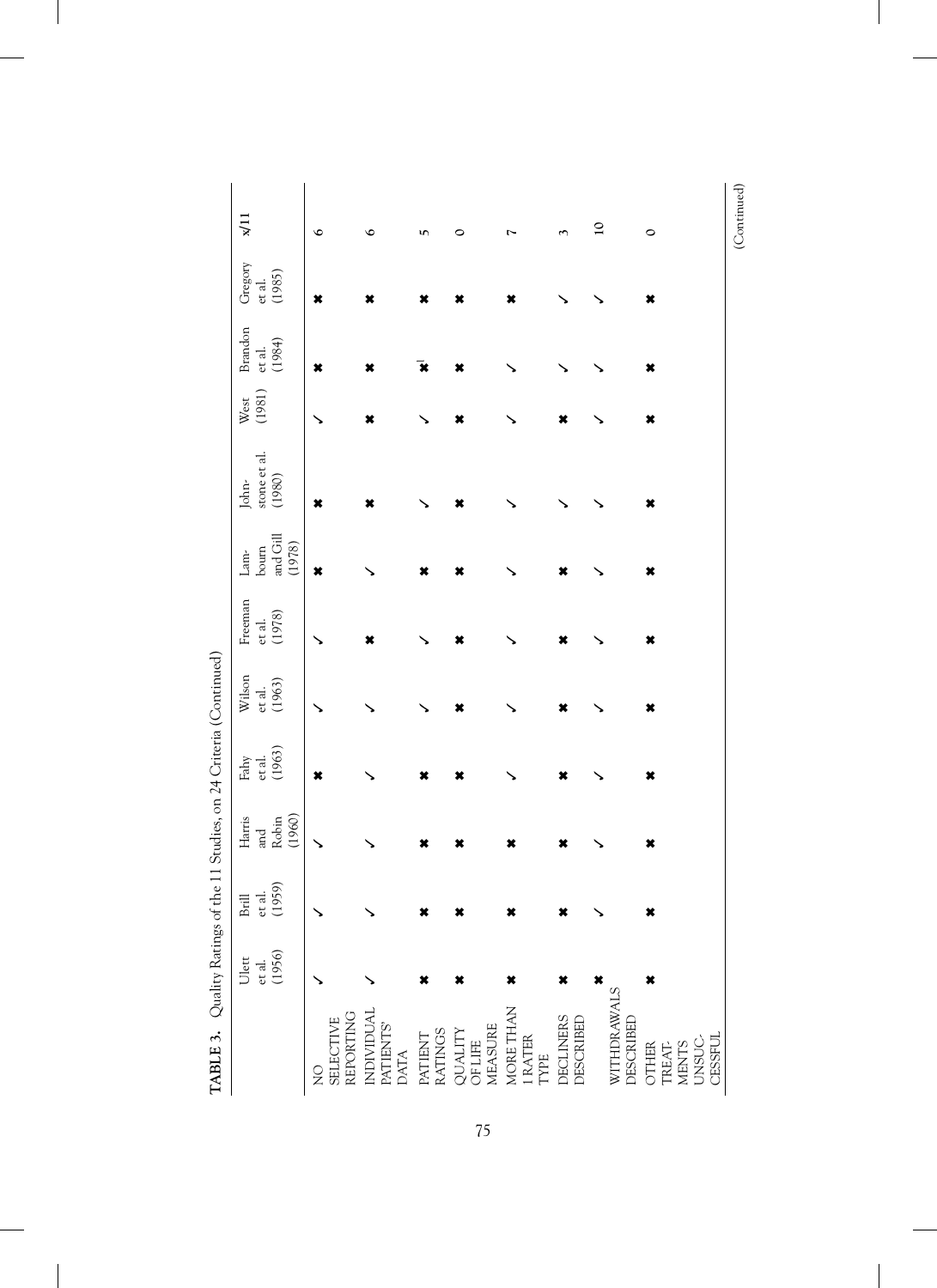| Fahy             | Wilson           |                  |                                                           |                        |                      |                  |                  |                                                                                                                                                                                                                                                                                                                                                                                                                                                                                                                                                                                                                                                                                                      |
|------------------|------------------|------------------|-----------------------------------------------------------|------------------------|----------------------|------------------|------------------|------------------------------------------------------------------------------------------------------------------------------------------------------------------------------------------------------------------------------------------------------------------------------------------------------------------------------------------------------------------------------------------------------------------------------------------------------------------------------------------------------------------------------------------------------------------------------------------------------------------------------------------------------------------------------------------------------|
|                  |                  | Freeman          | Lam-                                                      | John-                  | West                 | Brandon          | Gregory          | ГI¤                                                                                                                                                                                                                                                                                                                                                                                                                                                                                                                                                                                                                                                                                                  |
| (1963)<br>et al. | (1963)<br>et al. | (1978)<br>et al. | and Gill<br>(1978)<br>bourn                               | stone et al.<br>(1980) | (1981)               | (1984)<br>et al. | (1985)<br>et al. |                                                                                                                                                                                                                                                                                                                                                                                                                                                                                                                                                                                                                                                                                                      |
|                  |                  |                  |                                                           |                        |                      |                  |                  |                                                                                                                                                                                                                                                                                                                                                                                                                                                                                                                                                                                                                                                                                                      |
|                  |                  |                  |                                                           |                        |                      |                  |                  |                                                                                                                                                                                                                                                                                                                                                                                                                                                                                                                                                                                                                                                                                                      |
|                  |                  |                  |                                                           |                        |                      |                  |                  |                                                                                                                                                                                                                                                                                                                                                                                                                                                                                                                                                                                                                                                                                                      |
|                  |                  |                  |                                                           |                        |                      |                  |                  | $\infty$                                                                                                                                                                                                                                                                                                                                                                                                                                                                                                                                                                                                                                                                                             |
|                  |                  |                  |                                                           |                        |                      |                  | E<br>X           |                                                                                                                                                                                                                                                                                                                                                                                                                                                                                                                                                                                                                                                                                                      |
|                  |                  |                  |                                                           |                        | $\mathbf{x}^{\circ}$ | ×                |                  |                                                                                                                                                                                                                                                                                                                                                                                                                                                                                                                                                                                                                                                                                                      |
| ٩                | $\overline{c}$   | 13               |                                                           |                        |                      | $\frac{6}{1}$    | $\overline{a}$   |                                                                                                                                                                                                                                                                                                                                                                                                                                                                                                                                                                                                                                                                                                      |
|                  |                  |                  |                                                           |                        |                      |                  |                  |                                                                                                                                                                                                                                                                                                                                                                                                                                                                                                                                                                                                                                                                                                      |
|                  |                  |                  |                                                           |                        |                      |                  |                  |                                                                                                                                                                                                                                                                                                                                                                                                                                                                                                                                                                                                                                                                                                      |
|                  |                  |                  | therapy; SECT = sham/simulated electroconvulsive therapy. |                        |                      |                  |                  | one of the raters not blind. <sup>d</sup> patients "blindness" tested; raters not. <sup>e</sup> percentage having had ECT prior to the study not reported. "Moderate severity." "Severe depression<br>included." <sup>s</sup> average baseline Beck scores in "moderate" depression range. <sup>h</sup> gave ECT to SECT group after 4 ECTs. <sup>1</sup> 9 gave ECT to SECT<br>group believed that they were receiving some new variation of ECT." <sup>h</sup> patients and observers knew which treatment had been administered.<br>SDs represented in figure and published by Buchan et al. (1992). <sup>k</sup> means but no SDs. <sup>1</sup> self-rating scale administered but not reported. |

with high suicidal risk were not included." gaverage baseline Beck scores in "moderate" depression range. hgave ECT to SECT group after 4 ECTs. i9 gave ECT to SECT group after 2 ECTs. jmeans and SDs represented in figure and published by Buchan et al. (1992). kmeans but no SDs. lself-rating scale administered but not reported. mgender and age not recorded. nnot valid because sample mostly not depressed. odata gathered but only 5 days after last treatment. pmost SECT patients had ECT during

mgender and age not recorded. <sup>n</sup>not valid because sample mostly not depressed. <sup>o</sup>data gathered but only 5 days after last treatment. Pmost SECT patients had ECT during

follow-up period, so no longer a SECT group.

follow-up period, so no longer a SECT group.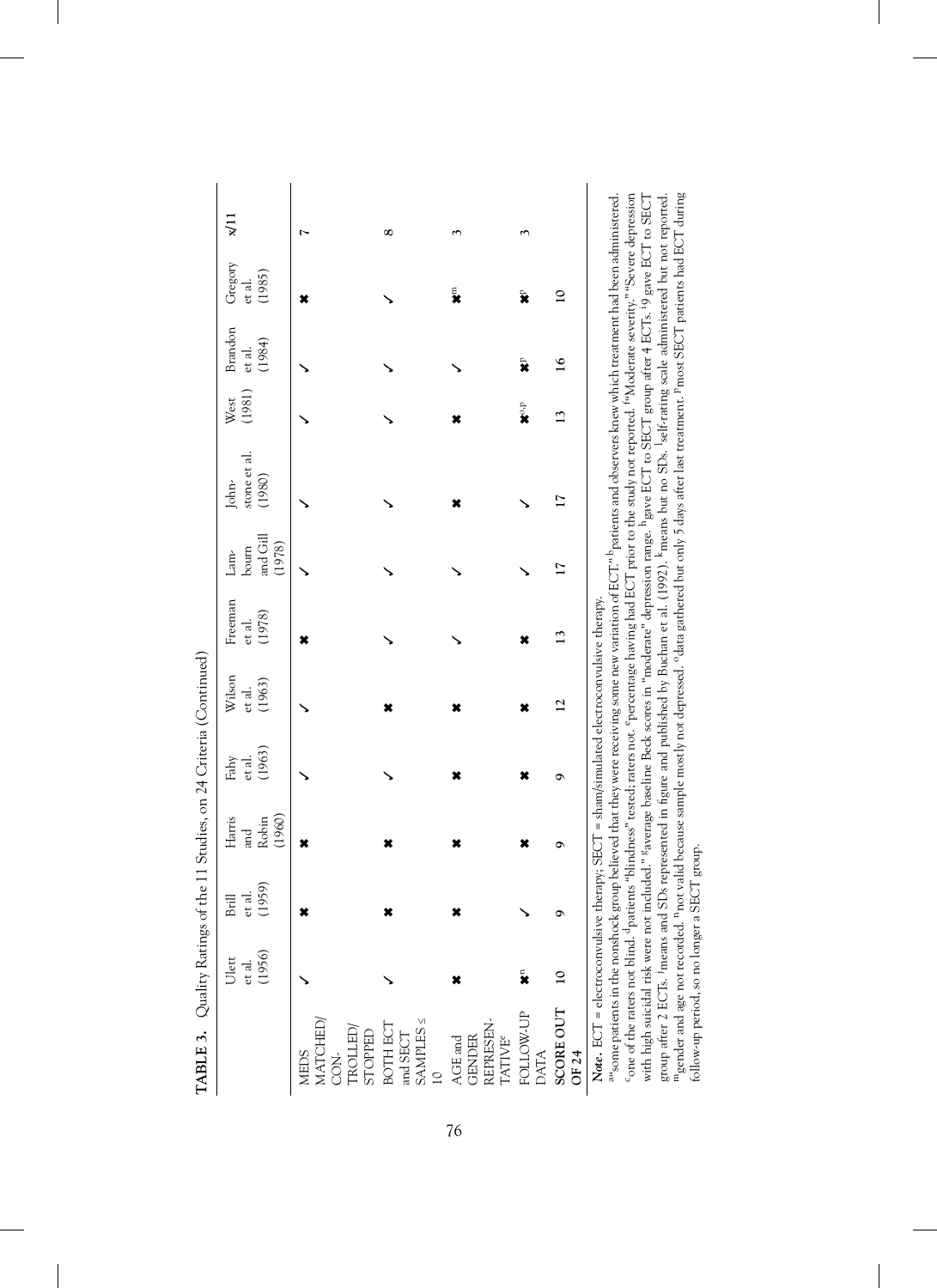*Fahy et al. (1963)***—***9/24.* The second UK study was not a SECT study at all. It compared ECT to sleep induced by general anaesthetic, but: "No attempt was made to suggest to these patients that they were receiving ECT. As far as they knew, the sleep injection was a complete treatment in its own right" (p. 311). Despite this and numerous other flaws (see Table 3) this study was, again, included in the Janicak and Pagnin meta-analyses. Neither mentioned the absence of a SECT group when including the study in their effect-size calculations. The difference, in terms of percentage "recovered or minimal symptoms only" between ECT (35%) and SECT (12%), assessed by a doctor, was not statistically significant. Percentages were not reported for the staff's ratings (thereby meeting the Cochrane "risk of bias" criterion of "selective reporting"), but graphs show that the difference was even smaller than for the doctors. Both meta-analyses use the larger of the two differences in their calculations.

*Wilson et al. (1963)***—***12/24.* This small USA project involved 12 ECT patients and 12 SECT patients, with half of each group on an antidepressant. The only meta-analysis to include this study (UK ECT Review Group, 2003) correctly reports only the data for the two groups of six not taking the antidepressant. On both the Hamilton (Hamilton, 1960) and the MMPI-Depression (Schiele, Baker, & Hathaway, 1943) scales the ECT group showed significantly more improvement than the SECT group. The meta-analysis fails to report that one of the two raters before treatment, and one of the three at the end of treatment, knew which patients had received which treatment, so the study was un-blinded. The ratings were not statistically different from each other, and were based on "the same interview" so it is quite possible that the blind raters were influenced by the nonblind rater. Multiple other failings are listed in Table 3, including the exclusion of people aged 60 or older, who are typical ECT patients.

*Freeman et al. (1978)***—***13/24.* The first of the second wave of studies (1978–1985) occurred in Scotland. The only meta-analysis to include it was the one by the UK ECT Review Group. Like Harris and Robin (1960), this study invalidated any evaluation of the efficacy of a full course of ECT treatment by giving ECT to the SECT group before the end of the study (after just two ECTs). These two studies evaluate speed of response early in treatment but not efficacy of the whole treatment. After the two ECTs three clinicianrated scales recorded significant differences between the two groups, but there was no difference when the patients rated their own depression. The researchers (Freeman et al., 1978, p. 738) explained:

The ideal design for such a trial would have been to have compared a full course of S.E.C.T. with a full course of real E.C.T.. . . We felt it ethically unjustified to withhold for a complete course a treatment generally regarded to be effective and to submit patients to perhaps unnecessary general anaesthesia. The method presented here was therefore a compromise.

Four of the 18 ECT patients, but none of the SECT patients, withdrew because they were "nonresponders," but they were not included when calculating means.

This was the only study to report whether participants had been tried on antidepressants prior to the study;  $22(54%)$  had not.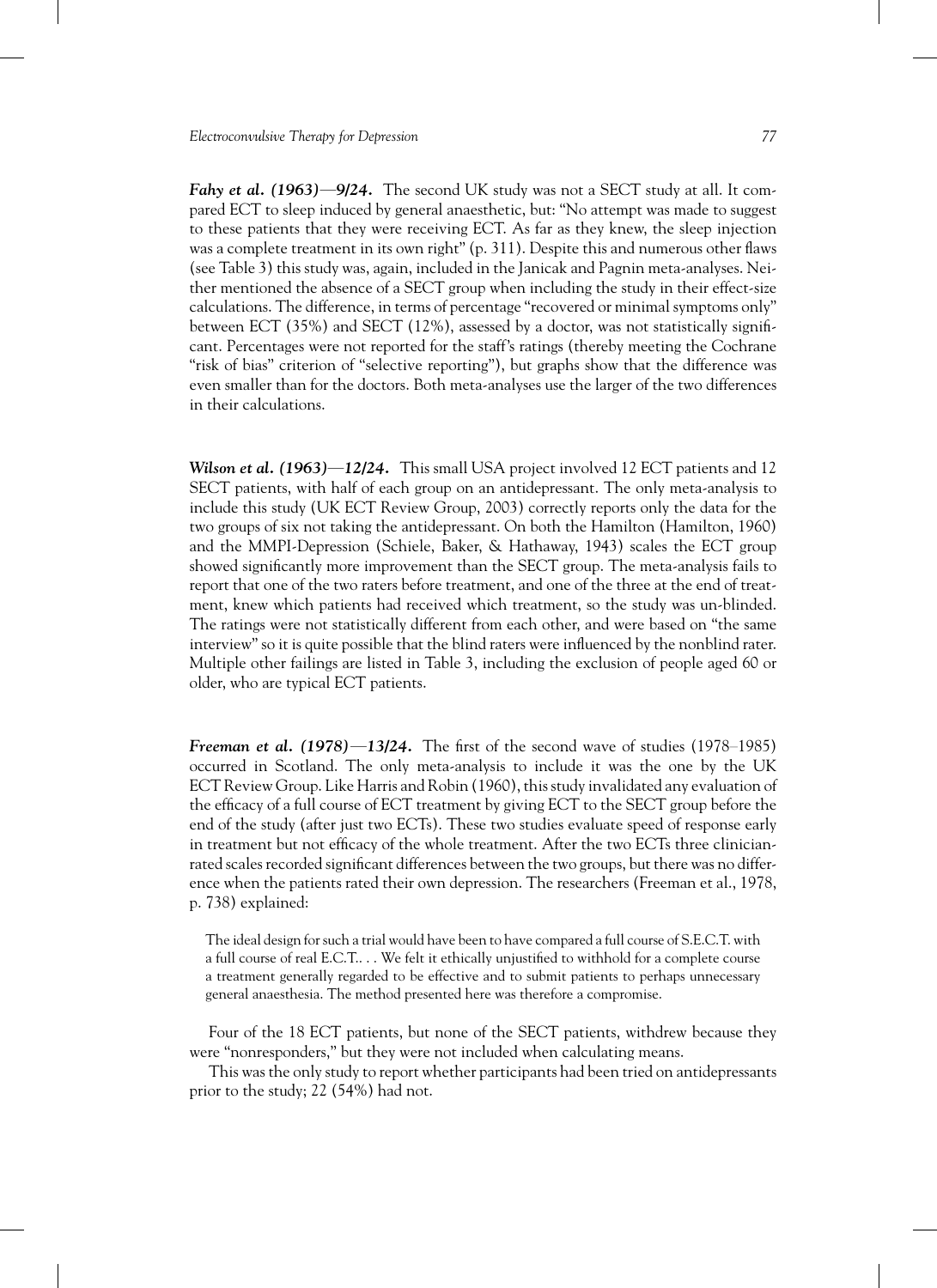*Lambourn and Gill (1978)***—***17/24.* This study was one of the two highest scorers for Quality. It provided individual Hamilton scores, plus doctors' ratings, for all 32 participants, who had been randomized to the ECT and SECT groups, matching for age and gender. The blindness of the raters was assessed and confirmed. The participants were representative of the age and gender mix of ECT recipients. Most (66%), however, had had ECT before, thereby increasing the probability of un-blinding for those patients.

The study differed from most studies by using unilateral, rather than bilateral, electrode placement. It also differed by studying people diagnosed with "depressive psychosis," although they were severely depressed. The following can be calculated from the individual scores. There was no significant difference in the mean reduction on the Hamilton scale (using the old scoring system in which the ratings of two raters are added together) between the ECT (26.2) and SECT (22.8) groups (*t* (30) = .50, *p* = .62). On the doctors' ratings 37.5% of both groups were rated 3 on an undefined 0–3 scale, and 69% of the ECT group vs. 62.5% of the SECT group were rated 2 or 3, a nonsignificant difference  $(\chi^2 = .14, p = .71).$ 

This study was included in all meta-analyses except the recent one (Mutz et al., 2019). Table 4 shows that four different effect sizes were calculated by the four meta-analyses, ranging from .17 (UK ECT Group, 2003) to 0 (Pagnin et al., 2004; Odds Ratio = 1.0). None of them reach the threshold of even a "small" effect size (.2; Hamilton, 1960).

*Johnstone et al. (1980)***—***17/24.* The famous Northwick Park study was one of the largest studies, and is the other of the two highest scorers on the Quality scale. Neither the ratings by the nurses nor the self-ratings by the patients produced significant differences between the 31 ECT patients and the 31 SECT patients. There was, however, a significant difference on change in Hamilton scores rated by a psychiatrist. The reporting of the findings is problematic. There were no data or SDs reported for the two outcomes that found no significant difference between ECT and SECT (by nurses and patients), making them harder to include in meta-analyses. There was just one rather basic graph, for the psychiatrist's Hamilton ratings.

Furthermore, despite including three subtypes of depression Johnstone et al. (1980) failed to report separate findings for them. Re-analysis by Buchan et al. (1992) suggests that the difference between ECT and SECT on the Hamilton is only significant for the patients who were deluded as well as depressed (although it is hard to be sure because Buchan et al. (1992) merge the data for the sub groups with data from the Brandon et al. (1984) study).

Only one meta-analysis (UK ECT Group, 2003) includes this relatively rigorously conducted, but poorly reported, study.

*West (1981)***—***13/24.* This small study was reported in just two pages, by a sole author. The 11 who received ECT were reported to have improved significantly more than the 11 receiving SECT, on separate ratings by psychiatrists, nurses, and patients. West concluded his findings were "very strong evidence" and that ECT is "an excellent treatment of severe depression." The differences were much larger than in any other studies. Unlike the other studies, there was virtually no change in the SECT group.

The nurses' scale raises concerns about the integrity of the study. The scale was described as a nine point scale from "very much worse" to "very much better," but scores were reported at baseline, before any treatment had taken place. One cannot be "worse" or "better" before a study begins.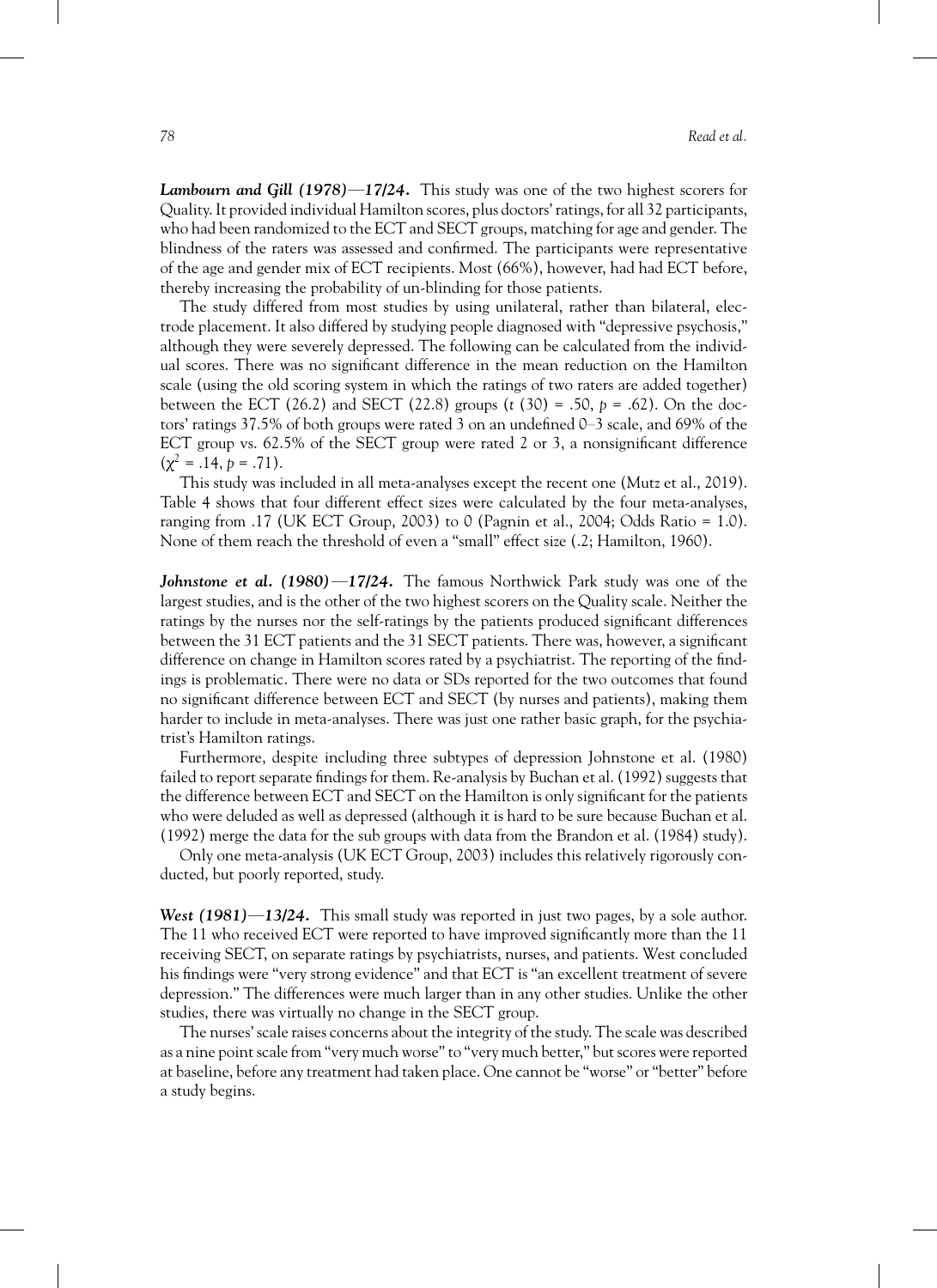| META-<br><b>ANALYSES</b>            | Janicak et al.<br>(1985)                  | Kho et al.<br>(2003)                                       | UK ECT<br><b>Review Group</b><br>(2003)                               | Pagnin et<br>al. (2004)                                                         | Mutz et al.<br>(2019)                                                                                                                                       |
|-------------------------------------|-------------------------------------------|------------------------------------------------------------|-----------------------------------------------------------------------|---------------------------------------------------------------------------------|-------------------------------------------------------------------------------------------------------------------------------------------------------------|
| Study                               | 6 studies                                 | 2 studies                                                  | 6 studies                                                             | 7 studies                                                                       | 1 study                                                                                                                                                     |
|                                     | $n = 205$                                 | $n = 109$                                                  | $n = 226^{\rm a}$                                                     | $n = 245$                                                                       | $n = 77$                                                                                                                                                    |
| Ulett et al.<br>(1956)              | $\chi^2 = 6.36^{*,b}$                     |                                                            |                                                                       | $OR = .57$                                                                      |                                                                                                                                                             |
| Brill et al.<br>(1959)              | $\chi^2$ = 2.37                           |                                                            |                                                                       | $OR = 3.82$                                                                     |                                                                                                                                                             |
| Harris and<br>Robin (1960)          | $\chi^2 = .67$                            |                                                            |                                                                       | $OR = 17.0$                                                                     |                                                                                                                                                             |
| Fahy et al.<br>(1963)               | $\chi^2 = 1.09$                           |                                                            |                                                                       | $OR = 3.76$                                                                     |                                                                                                                                                             |
| Wilson et al.<br>(1963)             |                                           |                                                            | $ES = 1.08$                                                           |                                                                                 |                                                                                                                                                             |
| Freeman et al.<br>(1978)            |                                           |                                                            | $ES = .63$                                                            |                                                                                 |                                                                                                                                                             |
| Lambourn and<br>Gill (1978)         | $x^2 = .12$                               | $ES = .09$                                                 | $ES = .17$                                                            | $OR = 1.00$                                                                     |                                                                                                                                                             |
| Johnstone et al.<br>(1980)          |                                           |                                                            | $ES = .74*$                                                           |                                                                                 |                                                                                                                                                             |
| West (1981)                         | $\chi^2 = 14.85^*$                        |                                                            | $ES = 1.25*$                                                          | $OR = 86.1*$                                                                    |                                                                                                                                                             |
| Brandon et al.<br>(1984)            |                                           | $ESs = 1.38 -$<br>1.99*                                    |                                                                       | $OR = 2.16$                                                                     | No data                                                                                                                                                     |
| Gregory et al.<br>(1985)            |                                           |                                                            | $SES = 1.42*$                                                         |                                                                                 |                                                                                                                                                             |
| Overall finding<br>of meta-analyses | 72% v 40%<br>$\chi^2$ = 21.54<br>p < .001 | Pooled Effect<br>$Size = .95$<br>[95% CI<br>$.35 - 1.54$ ] | Pooled Effect<br>$Size = .91$<br>[95% CI<br>$.54 - 1.27$ <sup>c</sup> | $OR = 2.83$<br><b>ICI 95%</b><br>$1.30 - 6.17$<br>$\chi^2 = 6.87$<br>$p = .009$ | ORs<br>Bilateral <sup>e</sup> =<br>$8.91*$<br>High-dose uni-<br>lateral <sup>f</sup> = $7.27*$<br>Low dose uni-<br>lateral $f = 2.74$<br>Bifrontal $=$ 3.39 |
|                                     | 2/6 studies<br>significant <sup>d</sup>   | 1/2<br>significant                                         | 3/6<br>significant                                                    | 1/7<br>significant                                                              | 2/4 types<br>significant                                                                                                                                    |

**TABLE 4.** Summaries of the Five Meta-analyses of SECT versus ECT Studies

Note. Empty cells indicate study excluded by meta-analysis. ECT = electroconvulsive therapy; SECT = sham/simulated electroconvulsive therapy. *OR* = odds ratio between ECT and SECT; ES = standardizsed effect size.

areported as 256 by UK ECT Group, by including withdrawers during four of the studies. <sup>b</sup>wrongly included photoshock data, without which the finding is nonsignificant. <sup>c</sup>"translates to" a mean Hamilton difference of 9.7 (95% CI 5.7–13.5). <sup>d</sup>same year as the meta-analysis so possibly not published in time. <sup>e</sup>extrapolated from one ECT-SECT study (Brandon et al., 1984) and multiple other (not ECT-SECT) studies. <sup>f</sup>no data in the only ECT–SECT study (Brandon et al., 1984) to directly support these *OR*s (see text). \*statistically significant finding.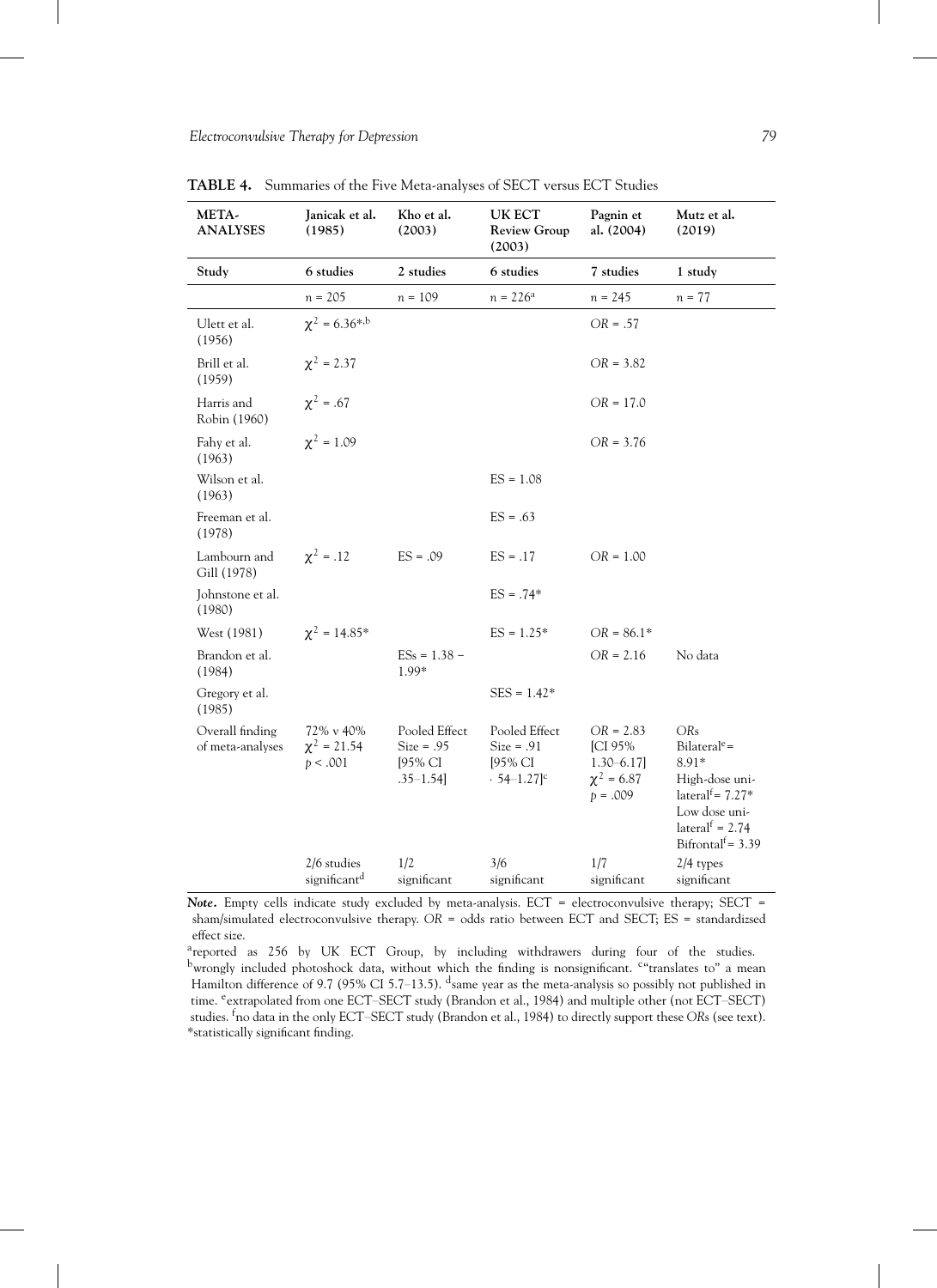One patient from each group was withdrawn in week one due to "lack of improvement." If both had been scored as 0 improvement, rather than excluded, this would, in such small groups, have slightly reduced the difference in mean improvement scores between the two groups. For example, the difference between the ECT and SECT groups in the mean amount of change in the psychiatrist's ratings would have fallen from 41.1 (48.4 vs 7.3) to 37.7 (44.4 vs 6.7). An additional ECT patient was withdrawn in week one because s/he "could not complete the Beck Depression Inventory." This person was withdrawn*after* baseline assessments so they must have become unable to respond (to written questions on a 0–3 scale) *after* one or two ECTs. So while it appeared that 11 out of 11 ECT patients improved significantly, the true proportion was 11 out of 13.

Despite the assertion that "These findings confirm the value of electric convulsion therapy in severe depressive illness," the two groups had average baseline Beck scores of only 24 and 27, which are within the "moderate" range of depression (20–28; Beck, Ward, Mendelson, Mock, & Erbaugh, 1961). The baseline scores for the psychiatrists' ratings, on a scale with 100 representing "most severe depressive illness," were only 68 and 71.

Brandon et al. (1984; reviewed next), commenting on the West study, raise concerns about "The sample size, the unusually unequivocal result, problems of selection, and doubts about the extent to which blindness was achieved" (p. 23). West did not tell us how blindness was achieved by either "the psychiatrist in charge" or by the "nurses." We were not told how many nurses were raters, or anything about their role in treatment. We were not told how many patients had enhanced probability of knowing whether they had received ECT in the study because they had had it before. The "blindness" of the raters was not assessed.

Despite all these failings three meta-analyses include this study (using the data that ignored the two withdrawals), and use its aberrantly large pro-ECT findings in their calculations (Janicak et al., 1985; Pagnin et al., 2004; UK ECT Review Group, 2003).

*Brandon et al. (1984)***—***16/24.* The largest of the 11 studies (77 patients) took place in Leicester, England. It was a relatively high quality study. The samples were typical of ECT recipients in terms of depression severity, gender, and age. The blinding process was described and tested. Apart from failing to report means and SDs (provided later by Buchan et al., 1992), other failings included the fact that 60% had had ECT before (thereby reducing the probability of genuinely blind ratings by the patients) and that the patients' selfreport scores were not reported. No explanation is given for this selective reporting.

On both the Hamilton and a psychiatrist's rating scale the 43 in the ECT group improved significantly more than the 34 in the SECT group. Analysis by Buchan et al. (1992), of the Brandon et al. (1984) and Johnstone et al. (1980) studies combined, however, found that the differences in Hamilton scores were only significant for patients who were "deluded" or "retarded" (slowed thoughts), which was less than half of the participants in the two studies (45%; Buchan et al., 1992, p. 357). None of the three meta-analyses that include the Leicester study (or the one that includes Johnstone's Northwick Park study) acknowledge this. Nor do they wonder why the patients' ratings were not reported.

*Gregory et al. (1985)***—***10/24.* The last ever ECT versus SECT study took place 35 years ago. The "Nottingham ECT Study" actually had three groups. The ECT participants were divided into two groups by electrode placement (unilateral or bilateral). It is almost impossible to make sense of the findings. "Of the 69 patients entering the study, 25 received fewer than six study treatments; these were classed as withdrawers" (Gregory et al., 1985,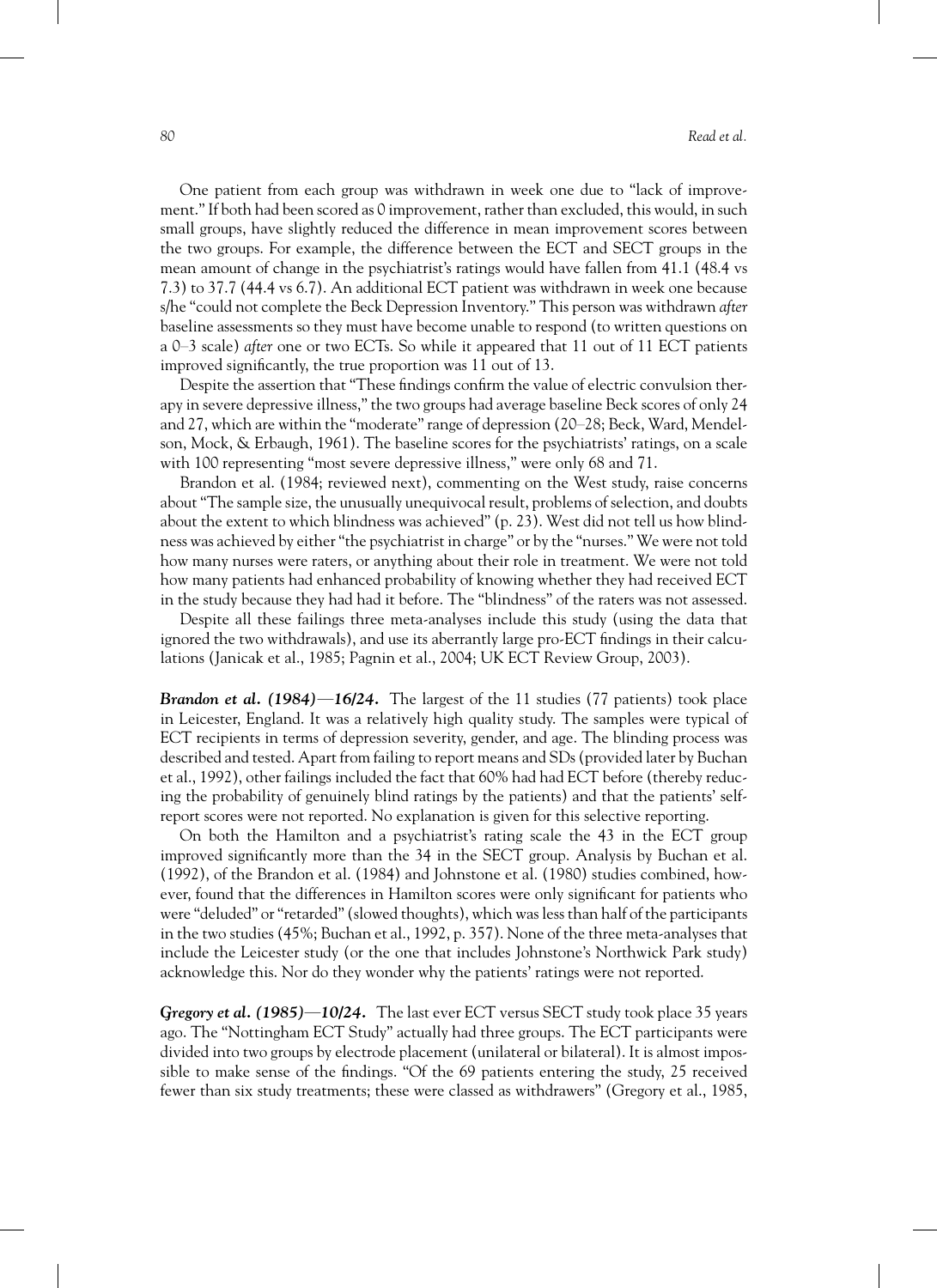p. 521). Of these 25 14 were withdrawn because of "failure to improve" and five because they "were better." So 19 of the 69 participants (27%) in a study designed to determine who got better were withdrawn because they did, or did not, get better. (Three of the withdrawers in the ECT group, but none in the SECT group, withdrew consent after the study started.) To further confuse matters Table 1 in Gregory et al. (1985) reports the mean scores of 60 people with "complete data available" although there were only 44 participants remaining after the 25 were withdrawn. A graph portraying changes on the Montgomery–Asberg depression scale (MADRAS; Montgomery & Asberg, 1979) seems to have numbers for each of the three groups closer to those expected when subtracting the withdrawers. Their Table reports "percentage changes" that are more than twice as *large* for the SECT group as for either of the two ECT groups, on both the Hamilton and MADRAS. Finally, a "global assessment of change in depression" was made, but not reported (thereby meeting the Cochrane criterion of "selective reporting").

A Cochrane review on ECT for "the depressed elderly" set out to calculate an effect size for the 35 participants over the age of 60 in this study but found, unsurprisingly, that insufficient data had been provided to make that possible (van der Wurff et al., 2003).

The only meta-analyses that includes this study (UK ECT Group, 2003) fails to acknowledge any of these major problems and unquestioningly included the strong finding in favor of ECT in their calculations of effect sizes.

#### **Follow-Up Findings**

Seven of the 11 studies provided follow-up data, but we shall see that only three produced meaningful data for comparing ECT and SECT. An eighth study had stated "We hope to report longer-term effects in a later article" (Fahy et al., 1963, p. 310), but they didn't.

*Ulett et al.* (1956). Six months after the end of treatment a comparison was made using patients who had been discharged and not received ECT after the end of the study period. Four of the 11 who had had ECT (36%) had relapsed, compared to none of the four in the SECT control group. The majority of patients in this study, however, did not have a depression diagnosis so this finding is irrelevant to the current review.

*Brandon et al. (1984) and Gregory et al. (1985).* Neither Brandon et al. (1984; 2 and 6 months follow-up) nor Gregory et al. (1985; 1 and 6 months) found significant differences between ECT and SECT at follow-up. Moreover, both studies invalidated any evaluation of long-term benefits by giving ECT to most of the SECT group during follow-up. Brandon et al. (1984), gave ECT to 20 of its 34 SECT participants, and to 17 of the 42 in the real ECT group, during follow-up. Gregory et al. (1985) gave an average of 4.1 ECTs to their SECT group and 1.5 to their ECT group during follow-up.

*West* (1981). West reported psychiatrists' scores on a 0–100 scale (but not the nurses' or patients' scores), 5 days after the last treatment. The difference in the size of change from baseline was an enormous 53.6 points (52.1 vs −1.5). If such data can be believed they would produce a rather incredible effect size (Cohen's *d*) of 3.22. We have already noted the serious methodological failings of, and ominous questions about, this study.

West then followed up for a further 3 weeks, but like Brandon et al. (1984) and Gregory et al.  $(1985)$  gave ECT to most of the SECT group  $(10 \text{ of the } 11)$ .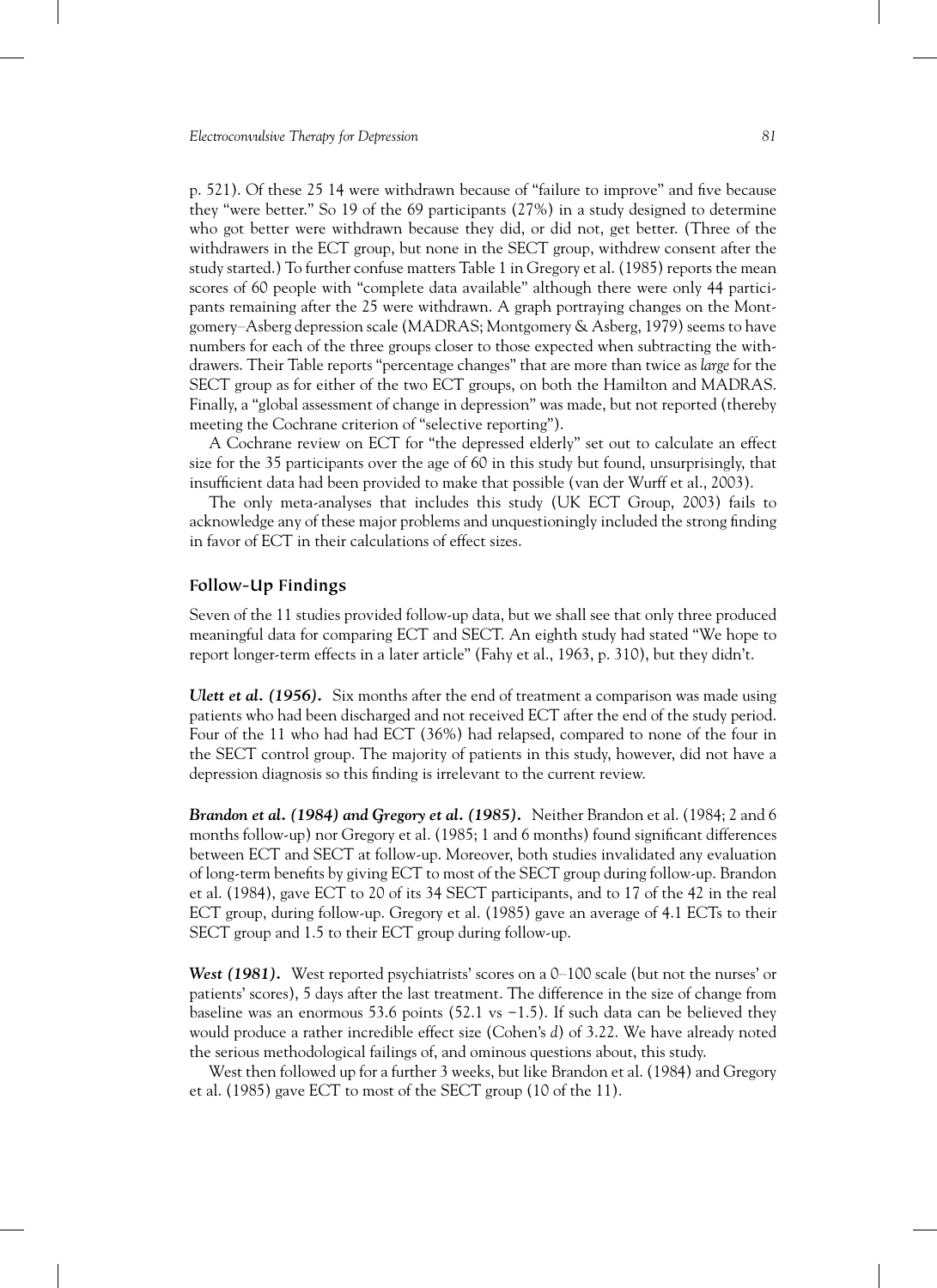Further suspicion about this study comes from the fact that at the end of the first part of the study the mean psychiatrists' score for the 11 SECT patients was 63.4, but the "base" mean score for the follow-up study, for the 10 remaining SECT patients, was reported to have jumped to 73.4. This is not mathematically possible by excluding just one of 11 people.

*Brill et al. (1959).* This early USA study did not assess outcomes till a month after treatment ended. As we have seen, 16 of the 21 men in the ECT group (76%) and 4 of the 9 SECT patients (44%) met the researchers' criterion for recovery. The difference is not statistically significant ( $\chi^2$  = 2.86, p = .09). The effect size (*d*) is .297 (95% CI −0.44–1.04). This study had extensive methodological flaws, scoring only 9/24 on the Quality scale. As noted earlier, it involved 97 men with an average age of 35, so was totally unrepresentative of the modal ECT recipient—a woman in her 60s. None of the outcome measures explicitly assessed depression. "Nearly half" of the participants had had ECT before.

Lambourn and Gill (1970). Lambourn and Gill also followed up participants for a month. Because they reported detailed data for individual patients it is possible to calculate mean outcomes for the seven ECT patients and eight SECT patients who did not have ECT during the follow-up month. The researchers used a 67% or greater improvement (from baseline) on Hamilton scores as an indicator of improvement. This was achieved, at 1 month follow-up, by four of the seven ECT patients (57%) and five of the eight SECT patients (62%). The mean reductions in Hamilton scores were 30.57 (*SD* = 18.61) for the ECT group and  $35.75$  (*SD* = 17.65) for the SECT group, producing a difference of  $5.18$ and an *SD* for the whole sample of 18.10, which produces a "small" effect size (*d*) of .299, in favor of SECT.

(The researchers failed to report their data on number of hospital days during follow-up.)

*Johnstone et al.* (1980). Johnstone et al. assessed at 1 month and 6 months posttreatment, on three scales. There had been a significantly greater drop in Hamilton scores at the end of treatment for the ECT group, but:

The advantage of real over simulated ECT was not retained and at the one-month and sixmonth follow-ups the Hamilton scores of the two groups were almost the same. The Leeds self ratings showed similar trends but these were never significant, and this was also true of the ratings by nurses. (p. 1318)

So none of the three sets of raters found a significant difference between ECT and SECT at one or 6 months after the end of treatment. Johnstone et al. (1980) reported no specific follow-up data, just graphs. Buchan et al. (1992), however, provided Johnstone et al.'s (1980) 6 months mean improvement scores on the Hamilton (but not the nurses' or patients' ratings). The mean reductions were 36.33 for the ECT group and 35.30 for the SECT group. Calculating an effect size for this small difference (1.03 points) is problematic, as we do not know the SDs. The SEs for the data at the end of treatment (3.0 for ECT and 2.7 for SECT) translate into SDs of 16.70 and 15.03 respectively  $(SD = SE \times \sqrt{N})$ . If we use those as estimates of the SDs after 6 months, the 1.03 difference between the amount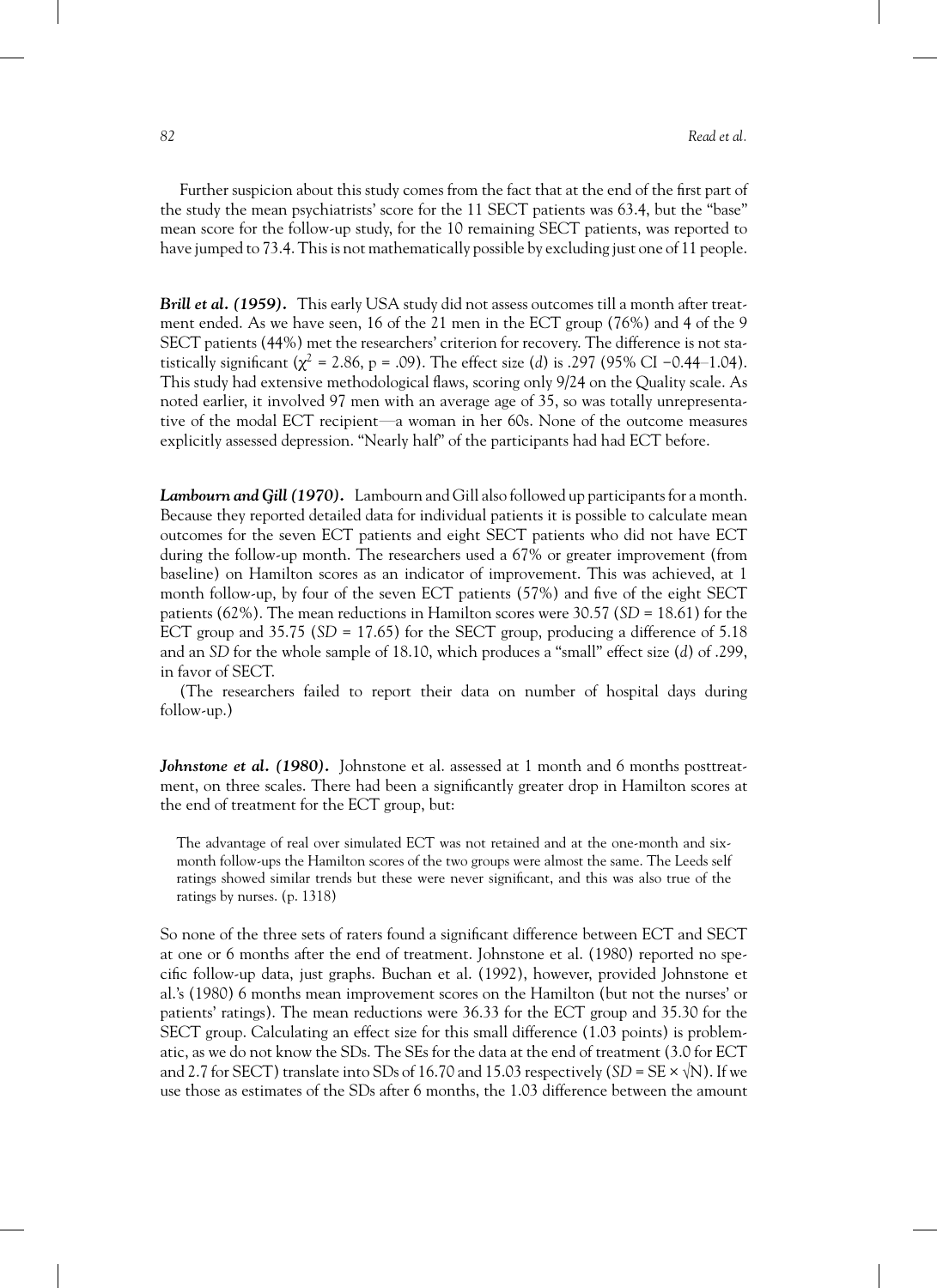of change in the two groups translates into an effect size of .065. This does not approach the .2 level for a "small" effect size (Cohen, 1988).

Brandon et al. (1984) concluded (p. 23):

The well designed and carefully-controlled clinical trial. . . (Johnstone et al., 1980) showed that electroconvulsive therapy had only a small effect in depression at the end of the trial period and there was no difference in the condition of patients given real and simulated treatment at one and six months of follow up.

Johnstone et al. (1980), themselves, emphasized this point (p. 1319):

The most striking finding is that the differences which were present at the end of the course of eight treatments had disappeared one month later and were undetectable also at six months

*Conclusion Regarding Long-Term Efficacy.* A conservative conclusion from the four studies that provided some relevant data would be that there is no evidence that ECT has any lasting benefits beyond 5 days. Given all the problems with the West study it seems reasonable to exclude it from considerations and conclude that there is no robust evidence of ECT having any benefit at all beyond the last day of treatment.

If we consider only the three studies with data for at least 1 month we are left with one small effect size, .297, in favor of ECT (Brill et al., 1959), one study with a trivial effect size, .065, in favor of ECT (Johnstone et al., 1980) and one with a small effect size, .299, in favor of SECT (Lambourn & Gill, 1978). If we exclude the Brill study because of its multiple methodological flaws (not least its failed blinding process, and its being based on a very atypical sample of middle-aged men) we are left with Lambourn and Gill and Johnstone et al., (1980) two of the three highest Quality studies. Neither of these two studies, one with unilateral electrode placements and one with bilateral, provide any evidence of any long-term benefits of ECT compared to SECT.

#### **The Five Meta-Analyses**

The first meta-analysis (Janicak et al., 1985) was published in 1985, possibly too early to consider the last study (Gregory et al., 1985). Three meta-analyses were published nearly 20 years later, in 2003 or 2004. The last was published in 2019. All five concluded that ECT is more effective than placebo.

The five meta-analyses include, between them, the 11 ECT versus SECT studies described above. Table 4 shows the marked variation in the number of studies included in the meta-analyses, from one (Mutz et al., 2019) to seven (Pagnin et al., 2004). No study was included in all five meta-analyses. Most (eight) were included in just one or two metaanalyses.

*Janicak et al. (1985). Inclusion Criteria.* The first meta-analysis, by Janicak and colleagues, includes six studies (Table 4). The "most important" inclusion criterion is the ability "to determine each patient's response to treatment" (p. 298), and "the assessment of each patient's response was determined by the author's designation of the patient as a responder or nonresponder" (p. 298). Five of the six included studies meet the criterion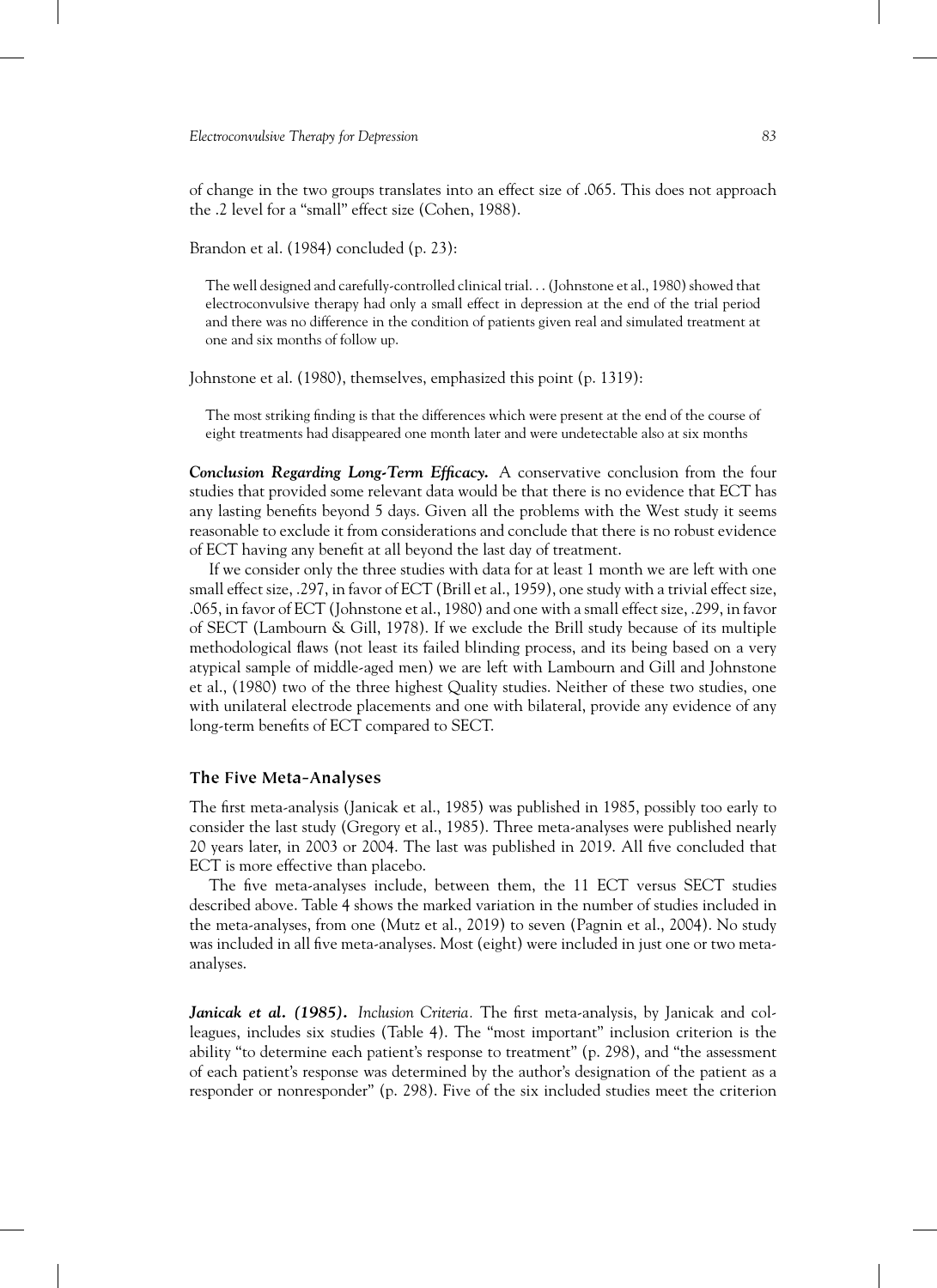(see Table 3). One study does not but is included anyway; the one with the strongest outcome in favor of ECT (West, 1981). Although West recorded that it was considered "therapeutically desirable" (without stating by whom or by what criteria) for 10 of the 11 SECT patients to receive ECT in the second part of his study, he neither reported any scores or categorizations for individual patients nor designated participants as "responders." A second criterion is "systematic method for diagnosing the patient as depressed." This is not the case for three of the six (Table 3). A third criterion is that depression be "severe." Only two of the six studies met this criterion (Harris & Robin, 1960; Lambourn & Gill, 1978). One stated "Severe depressions with high suicidal risk were not included" (Fahy et al., 1963, p. 310).

*Quality Control.* Janicak et al. (1985) make no attempt to evaluate the methodological rigor of the six studies. They are either unaware of, or actively ignore, the 72 specific instances of methodological failings across the six studies (see Table 3). The six included studies had a slightly lower mean Quality score (11.17) than the five excluded studies (13.60), but the difference is not significant  $(t(9) = 1.30, p = .26)$ .

*Short-Term Findings.* Efficacy was calculated "by taking the difference in percentage efficacy between real ECT and SECT and averaging across all studies." The reviewers report an "overwhelming statistical superiority of ECT over SECT" (Janicak et al., 1985, p. 301).

The totals they report from their six studies are 72% for ECT and 40% for SECT; hence the assertion that ECT is "32% more effective" (Janicak et al., 1985, p. 298). This is an incorrect calculation of the two percentages from their own Table (Janicak et al., 1985, p. 299). The numbers are, for ECT 73/109, which is 67% not 72%: and, for SECT, 33/96, which is 34% not 40%. These errors do not significantly alter the overall difference between the two conditions, but do indicate carelessness.

More importantly, the reported percentages of two of the six studies are incorrect. In their report of the Ulett et al. (1956) study, Janicak et al. (1985) wrongly include the data of patients subjected to photoshock. Without these patients the correct figures are ECT 7/21 (33%) versus SECT 5/21 (24%), a 9% difference, compared to a 30% difference (65% vs 35%) when the photoshock participants are included. Secondly, Brill et al. (1959) had reported (p. 630; Table 3) that the percentages meeting their criterion of showing improvement on two of their three measures as 76% "shock" versus 44% "nonshock" (16/21 vs 4/9). Janicak, however, report 67% versus 25% (p. 299; Table 1), thereby inflating the difference between real and SECT from 32% to 42%. The percentages using the *correct* numbers for the five studies that *did* report percentages of "responders" (i.e., excluding West, 1981—see above) are: ECT 45/79 (57%) versus SECT 25/67 (37%), a difference of 20%, rather than 32%. This is statistically significant ( $\chi^2$  = 5.61; *p* < .05), but not as strongly as Janicak's claim of  $\chi^2 = 21.54$  ( $p < .0001$ ).

Four of their six studies (Brill et al., 1959; Fahy et al., 1963; Harris & Robin, 1960; Ulett et al., 1956) have the most methodological flaws of the 11 studies (see Table 3), all four having a Quality score of 10 or less out of 24 (see Table 3).

*Follow-up Findings.* Janicak et al. (1985) acknowledge that "questions such as those raised by" Johnstone et al. (1980) when they found no difference at follow-up are "left unanswered" (p. 301).

*Kho et al. (2003). Inclusion Criteria.*Eighteen years later Kho et al. (2003) published their meta-analysis in the *Journal of ECT.* It was based on just two studies. They excluded all pre-1978 papers, because of their diagnostic ambiguities (p. 140) and because they wanted to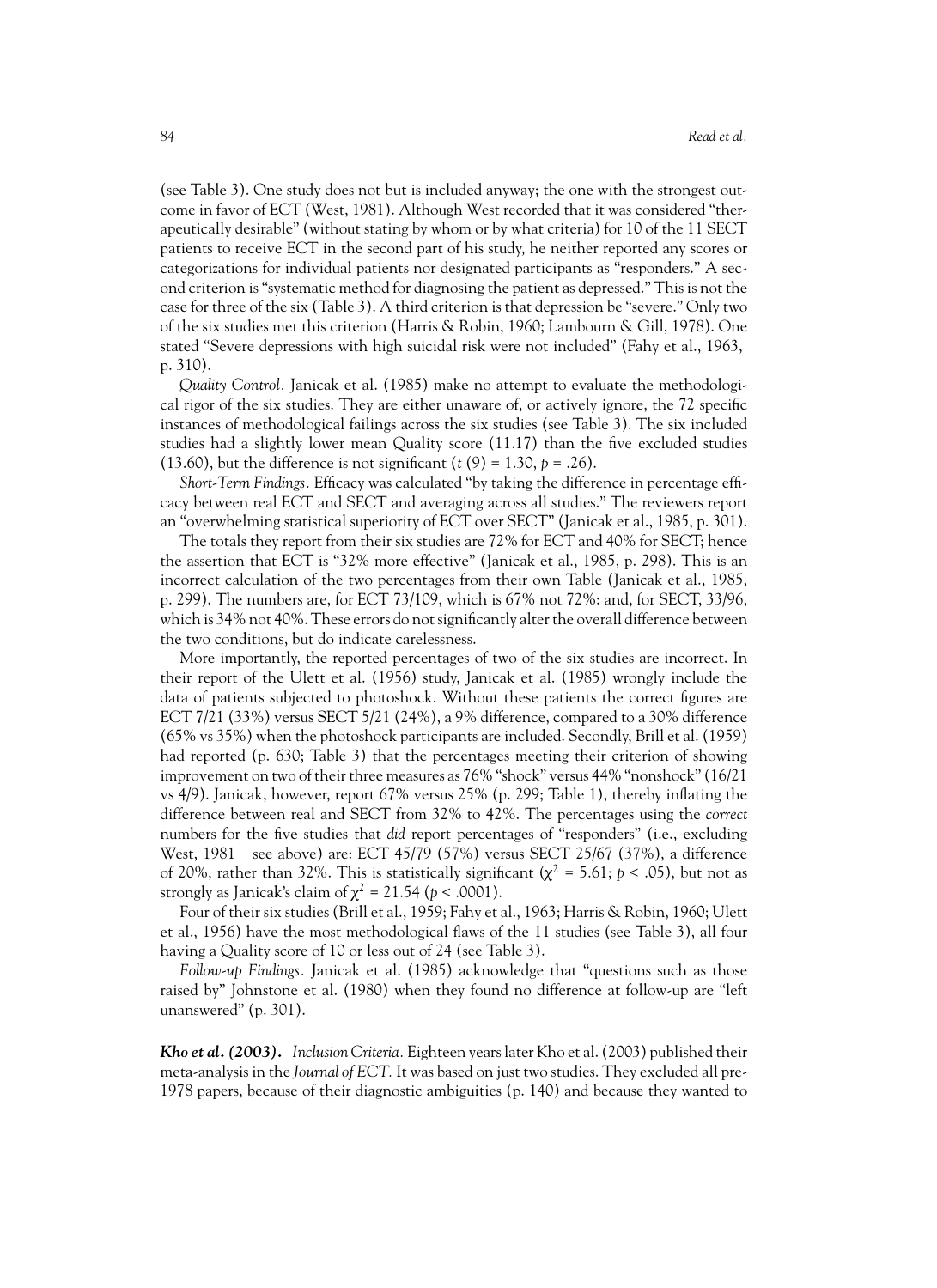determine "whether the superior efficacy of ECT is still found using more recently published studies" (p. 140). This assumption, that ECT had already been shown to have "superior efficacy," might be considered a sign of bias on the part of the authors.

Kho et al. (2003) set out to include only studies reporting means and standard deviations generated with depression rating scores such as the Hamilton (1960). They exclude two studies which meet this criterion (Johnstone et al., 1980; West, 1981), without explanation, and rely instead on just two studies (Brandon et al., 1984; Lambourn & Gill, 1978).

*Quality Control.* Kho et al. (2003) assess the quality of the studies on a 0–5 scale based on randomization, double-blindness and description of withdrawals. Eight of the sixteen various types of studies included in their broader meta-analyses scored 0 out of 5. They fail, however, to report the scores of individual studies.

This is the only meta-analysis where our 24-point Quality scale produces a significantly higher mean score for the included studies (16.50) than the excluded studies (11.33);  $(t (9) = 2.59, p = .029).$ 

*Short-term Findings.* The two studies, involving 59 ECT patients and 50 SECT patients, produced four effect sizes. The reviewers calculate a pooled effect size (delta) of .95 (95% interval—-0.35 to +1.54). The reported effect sizes for the three subtypes of depression in the Brandon et al. (1984) study range from 1.38 to 1.99, all far higher than the .77 calculated by Pagnin for the three subtypes combined. Kho et al. (2003) acknowledge that "because the three ESEs from the Brandon study may be correlated, the results from the comparison between ECT and SET may be exaggerated" (p. 145). So three of the four effect sizes may have been "exaggerated" and the fourth (Lambourn & Gill, 1978) was calculated as .09.

Kho et al. (2003) fail to mention any of the problems of the two studies listed in Table 3, including the fact that in the Brandon et al. (1984) study 60% had had ECT before (thereby significantly compromising the blindness of the ratings by the patients) and that the patients' self-report scores scale were not reported.

*Follow-up Findings.* The issue of efficacy beyond the end of treatment was not mentioned.

*UK ECT Review Group (2003).* In the same year, 12 reviewers, led by Oxford University psychiatrists, published a meta-analysis funded by (but independent from) the UK Department of Health, and published in the *Lancet*. It is the only one of the four metaanalyses published at the time that was considered to be a "good-quality systematic review of randomized evidence" by a subsequent 170-page UK report for the National Health Service (Greenhalgh et al., 2005).

*Inclusion Criteria.* The "primary outcome" is "a continuous depressive symptoms scale" but "dichotomous data are merged to produce estimates of odds ratios" and the two are combined using "numerical simulation techniques based on Gibbs sampling" (p. 800).

Six of the 11 studies are included (see Table 4). Freeman et al. (1978) and Harris and Robin (1960) are included despite having invalidated their findings by giving ECT to the SECT group. There is no explanation for excluding four of the other five (although Table 3 shows there are good reasons to do so). Brandon et al. (1984) is excluded "because 43 patients had nondepressive diagnoses" (p. 806). This is incorrect. The 43 had been omitted from the study.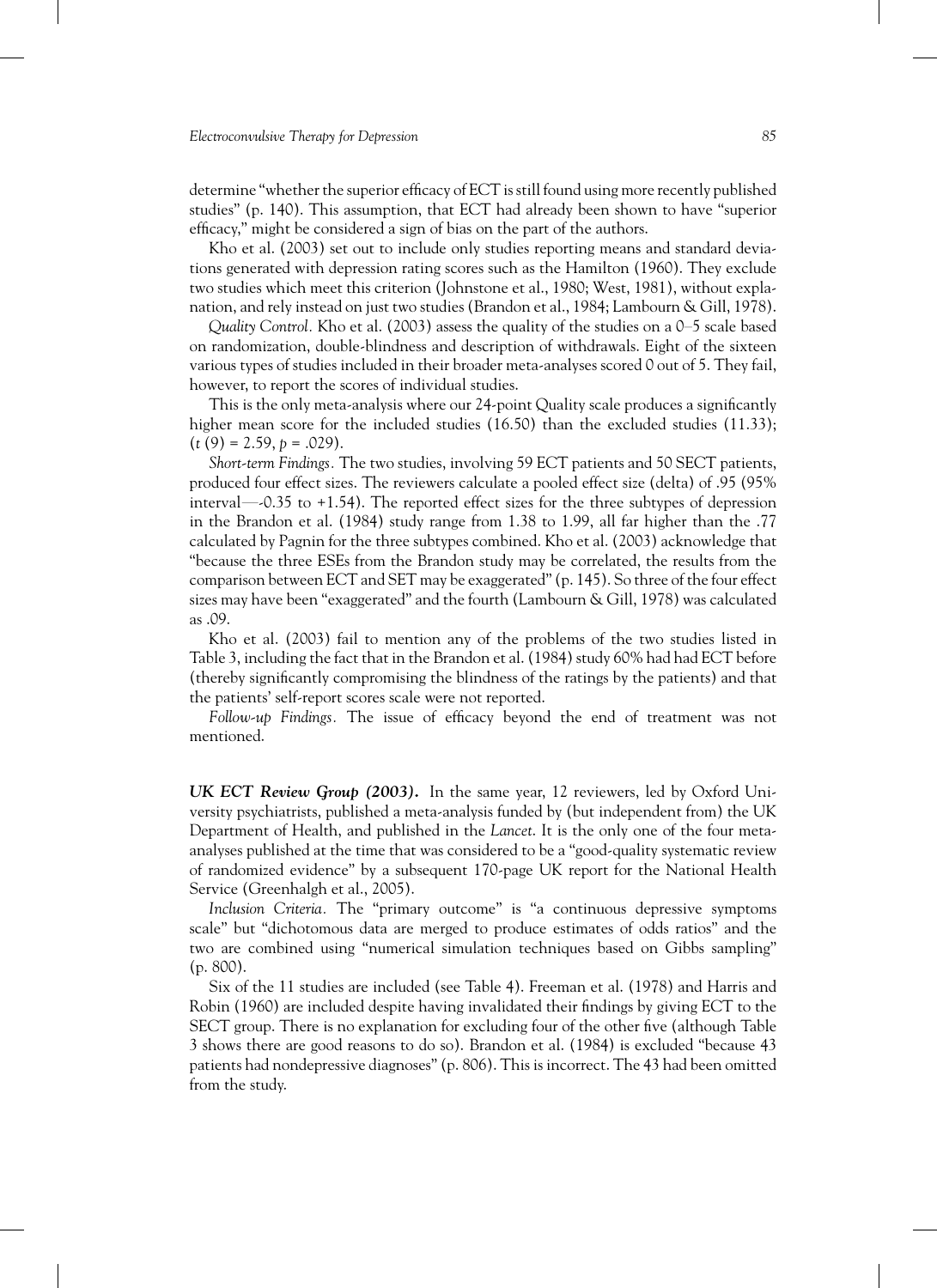*Quality Control.* Greenhalgh et al. (2005, p. 15) note that "Little information was provided in the review (UK ECT Review Group, 2003) regarding the characteristics of participants in terms of the nature and severity of their condition, medication history and previous use of ECT." Quality is, however, evaluated, using four criteria: "reporting of allocation concealment, masking, loss to follow up, and length of follow up" (p.799). The UK ECT Group do comment that "The quality of reporting of the trials was poor" (p. 801), but fail to report the performance of individual studies. The reviewers acknowledge the small sample sizes and the absence of data on patients who are "most likely to receive it e.g., older patients . . ." (p. 806). They are, however, unaware of, or actively ignore, the 47 other specific instances of methodological failings across their six studies (see Table 3).

The quality of the six included studies does not differ significantly from that of the five excluded studies (13.67 vs. 10.60; *t* (9) = 1.74, *p* = .12).

*Short-term Findings.* Unlike the other meta-analyses, which all presuppose that ECT is effective, these reviewers start by acknowledging that views vary, from "it is probably ineffective but certainly causes brain damage . . . through to those who think it is the most effective treatment available in psychiatry and is completely safe" (p. 799).

This is the only meta-analysis to include the Johnstone et al. (1980) study. Only the statistically significant outcome (Hamilton ratings by a single psychiatrist) is included. The nonsignificant findings, from the nurses' and patients' ratings, are ignored, without explanation.

This is also the only meta-analysis to include Freeman et al. (1978). It doesn't mention that ECT was given to SECT patients after a week, or that 20% of ECT patients withdrew unimproved.

The two studies with the largest effect sizes (Gregory et al., 1985; West, 1981) both have multiple methodological shortcomings (see above and Tables 2 and 3).

Ignoring all these problems the reviewers go on to combine the categorical and continuous outcome data to produce a pooled effect size of .91 in favor of ECT. The other four meta-analyses reached a generalized, unqualified conclusion that ECT "is effective." Although the the UK ECT Group (2003) also concluded that "In the short-term (ie at the end of treatment), ECT is an effective treatment for adult patients with depression" (p. 806), they added:

There is limited randomised evidence on the efficacy of ECT in the specific subgroups of patients who are presently most likely to receive it—eg, older patients or those with treatment-resistant illnesses—or in subgroups of patients in whom ECT is thought to be especially effective. (p. 806)

Multiple emails were sent by JR to the lead author, Professor John Geddes, and other members of the UK ECT Review Group, seeking clarification about all the concerns raised above. Despite polite acknowledgements of the emails none of the questions were answered.

*Follow-up Findings.* This was the only meta-analysis to investigate longer-term efficacy. Only one study is identified (Johnstone et al., 1980) and "a non-significant two-point difference in final HDRS (Hamilton, 1960) was noted in favour of the simulated group" (p. 801). This is potentially misleading, in favor of SECT. Although the SECT group did end up two points lower, the ECT group had started off more depressed and had actually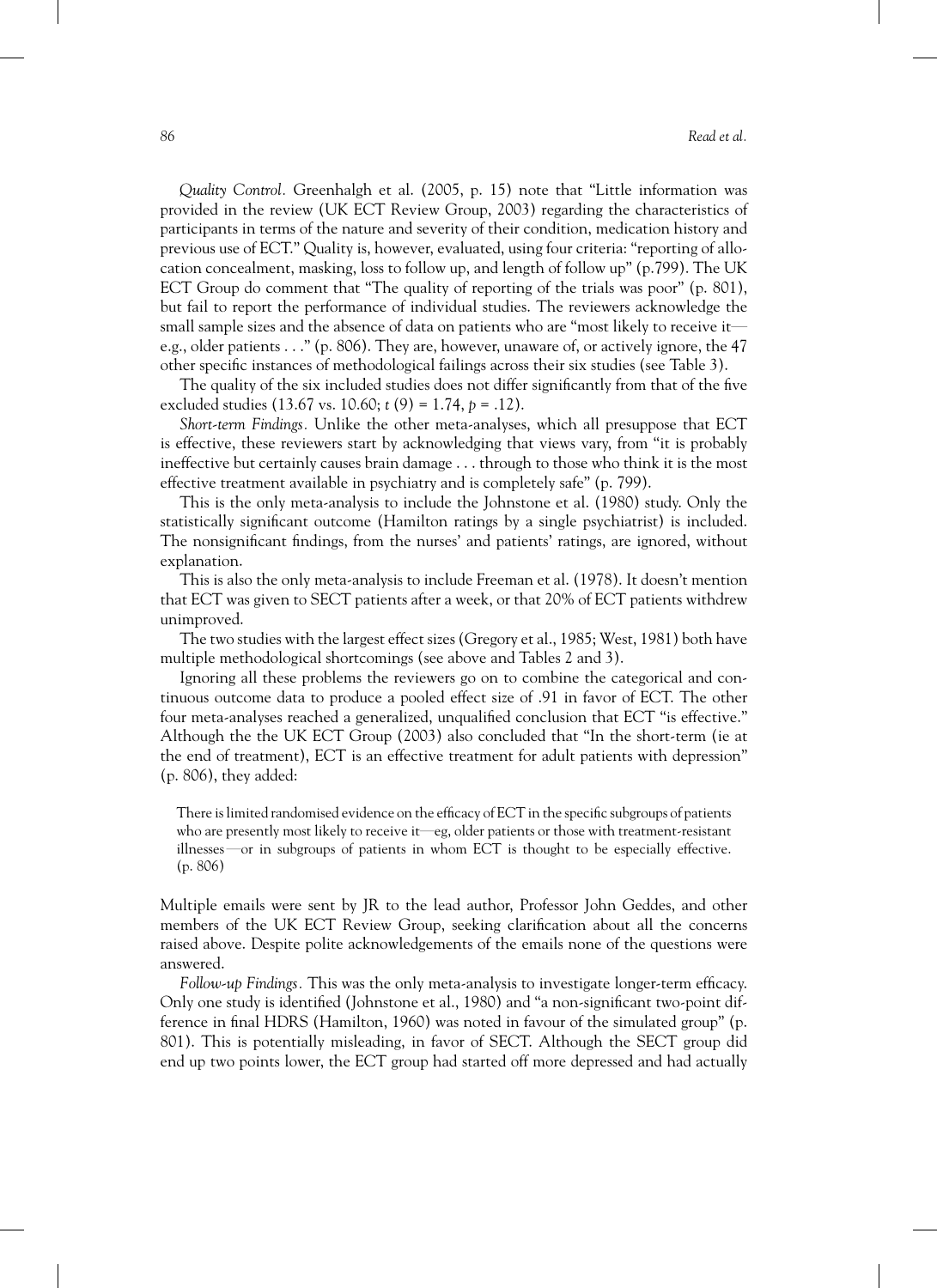changed 1.03 points more than the SECT group (Buchan et al., 1992, p. 358, Table 2), but neither difference is statistically significant.

*Pagnin et al. (2004). Inclusion Criteria.* The fourth meta-analysis was published in the *Journal of ECT*. It includes the largest number of studies, seven, and the largest number of people, 245. Like Janicak et al. (1985), the reviewers include only studies from which they could "determine each patient's response to treatment, using author's own criterion of response or no response." (p. 13), correctly excluding Freeman et al. (1978), Johnstone et al. (1980), and Gregory et al. (1985) on that basis, but, like Janicak et al. (1985) and the UK ECT Review Group, dubiously including West.

*Quality Control.*Pagnin et al. (2004) makeno attempt to rate studies in terms of methodological rigor. The difference between the mean Quality scores of the seven included studies (11.86) was not significantly different from that of the four excluded studies (13.00),  $(t(9) = .55, p = .60)$ . The reviewers acknowledged problems with "diagnostic heterogeneity," randomization, and maintaining blindness, but without naming any specific studies. They were unaware of, or actively ignored, the 74 other specific instances of methodological failings across the seven studies (see Table 3).

*Short-term Findings.* Despite only two of the seven studies (Brandon et al., 1984; West, 1981) producing a significant difference, the studies do, when combined, find a significantly greater mean effect size for ECT than for SECT at end of treatment ( $\chi^2$  = 6.87,  $p = .009$ ). Four of the seven included studies had the four lowest Quality scores of the 11 (see Table 3; Brill et al., 1959; Fahy et al., 1963; Harris & Robin, 1960; Ulett et al., 1956) and were excluded by three of the other meta-analyses (Kho et al., 2003; Mutz et al., 2019; UK ECT Group, 2003) (see Table 3). It is also unclear how the effect sizes were calculated. For example Pagnin et al. (2004) report an effect size (D) of  $1.341$  for the Brill et al. (1959) study (Table 3, p. 15). Yet the  $16/21$  versus 4/9 improved ratios actually produce an effect size (D) of .297 (95% CI −0.44– 1.04; using [www.campbellcollaboration.org/escalc/html/EffectSizeCalculator-SMD9.php;](http://www.campbellcollaboration.org/escalc/html/EffectSizeCalculator-SMD9.php) see Table 4).

The reviewers acknowledge that any advantage of ECT over SECT is only "specifically among patients with delusions and/or retardation [slowness of thought]" (p. 19).

*Follow-up Findings.* The absence of any evidence of efficacy beyond the end of treatment is, again, not mentioned.

*Mutz et al. (2019). Inclusion Criteria.* The most recent meta-analysis, from the *Institute of Psychiatry* in London, appeared 15 years later, in the *British Medical Journal* (Mutz et al., 2019). It differs from previous meta-analyses in being a network meta-analysis, making pair-wise comparisons, between four types of ECT and 14 types of brain stimulation, and, when possible, comparing these to sham placebo treatments.

Inclusion criteria required use of the Hamilton or Montgomery scales and a manualbased diagnosis of "major depressive disorder" or "bipolar depression." Outcomes were efficacy and discontinuation/acceptability. Only 2 of the 11 studies were included (Brandon et al., 1984; Gregory et al., 1985). Although not immediately apparent from the article, only one study (Brandon et al., 1984) actually contributed to the analysis regarding efficacy.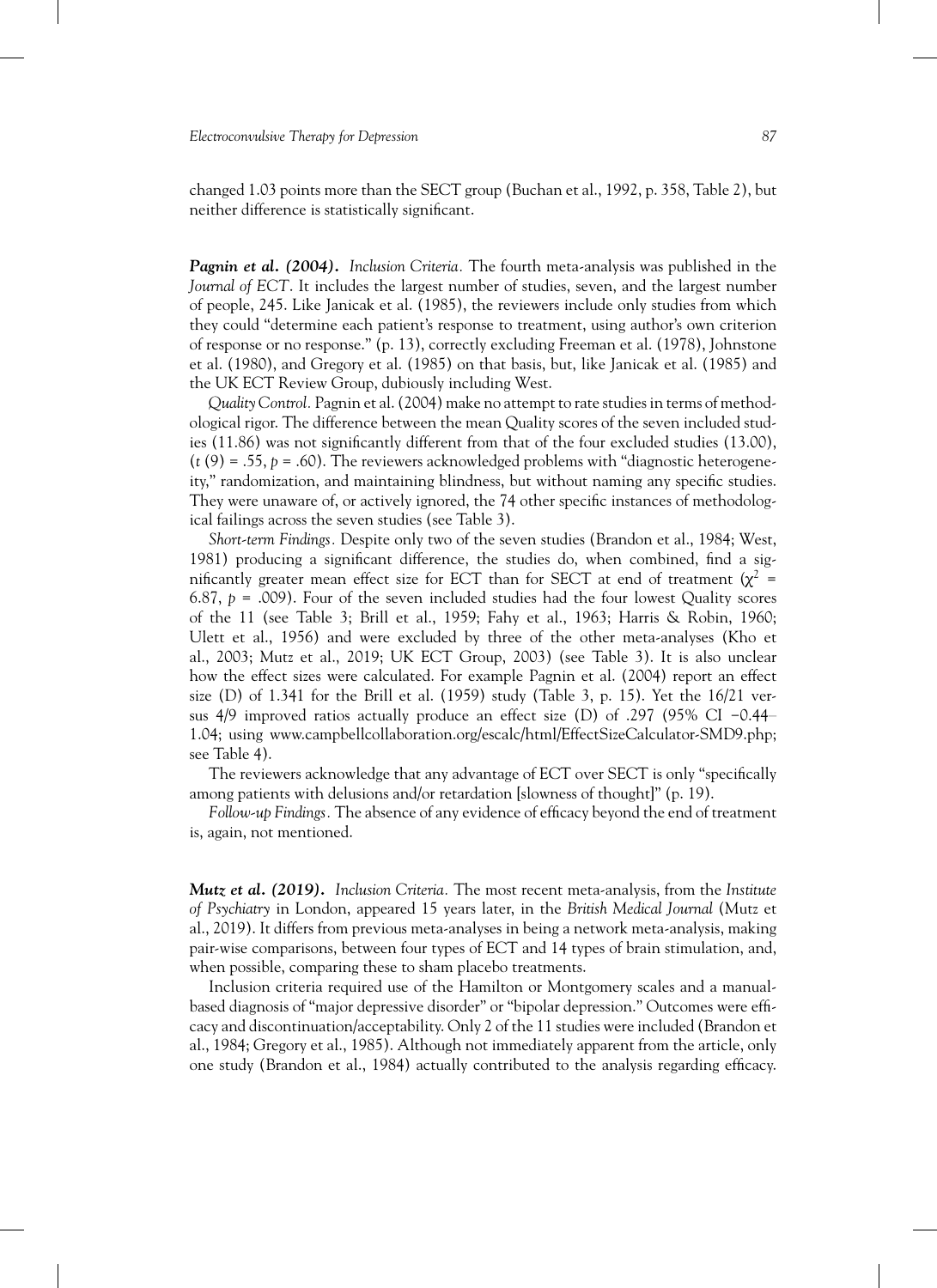A personal communication (Mutz et al., 2019) responding to multiple questions from JR, explained: "The Gregory et al. (1985) study only contributed to the summary odds ratio for all-cause discontinuation as the authors did not report sufficient data in their paper to compute efficacy estimates."

Seven of the other nine studies are not mentioned at all, even in the 13 page "Full Texts Excluded" section of the Supplementary Material (pp. 32–44). The final two studies (Freeman et al., 1978; Johnstone et al., 1980), both published in the*Lancet*, are categorized as "Cannot be obtained" (Supplementary Material, p. 39). The personal communication did not answer the question "Does the Institute of Psychiatry not have access to papers published in the Lancet?" but did state that if they had managed to obtain these two papers (which JR had by now sent to them) neither would have met their inclusion criteria. The personal communication said the same of the seven studies which their paper failed to mention at all, but which they had also subsequently been sent by JR. For example, the Mutz et al. (2019) meta-analysis is the only one not to include the Lambourn and Gill study. The personal communication explained: "This trial was excluded as it did not meet our inclusion criteria of RDC, DSM or ICD diagnosis of major depressive disorder or bipolar depression."

So even after being sent all the studies which their search had missed, or they could not obtain, the *Institute of Psychiatry* reviewers conclude that after 80 years only one ECT– SECT study is robust enough to merit inclusion in meta-analyses.

*Quality Control.* The meta-analysis by Mutz et al. (2019) is the only one to report any sort of quality ratings for specific studies. Using Cochrane criteria they assess the only study they consider robust, in terms of their inclusion criteria, as having a "high risk" of bias, the worst Cochrane category.

*Short-term Findings.* Mutz et al. (2019) claim that their "network meta-analysis" produce odds ratios, relative to sham treatment, significantly in favor of ECT for "Bitemporal ECT" (bilateral) and "High-dose Unilateral ECT," but that the odds ratios for "Bifrontal ECT" and "Low to Moderate-Dose Unilateral ECT" are not significant. But the single ECT– SECT study they included only studied bilateral ECT, so conclusions about whether the other three electrode placements were superior to SECT were based on no ECT–SECT data at all. The personal communication explained:

In the absence of head-to-head clinical trials, network meta-analysis allows us to estimate such treatment effects using data available from other treatment comparisons that share comparison treatments. For example, if we have data on treatment A vs treatment B and data on treatment A vs treatment C, we can estimate the effect of treatment B vs C. Please note that this is a somewhat simplified explanation.

In response to being asked why their review methodology led to an odds ratio for bilateral ECT far higher than the odds ratio calculated by the Pagnin et al. (2004) meta-analysis for the Brandon study, the reviewers replied: "The network meta-analytic ORs are not directly comparable to the individual study OR presented in the Pagnin et al. (2004) metaanalysis." This is very true. The OR calculated by Pagnin et al. (2004), based directly and solely on the ECT–SECT data of the Brandon study was 2.2. The OR calculated by Mutz et al. (2019), based on the Brandon data plus a lot of studies which do *not* compare bilateral ECT and SECT, is an enormous 8.9. Furthermore, their very large 7.3 OR for High-dose Unilateral ECT, is based *entirel*y on studies that do not compare ECT and SECT.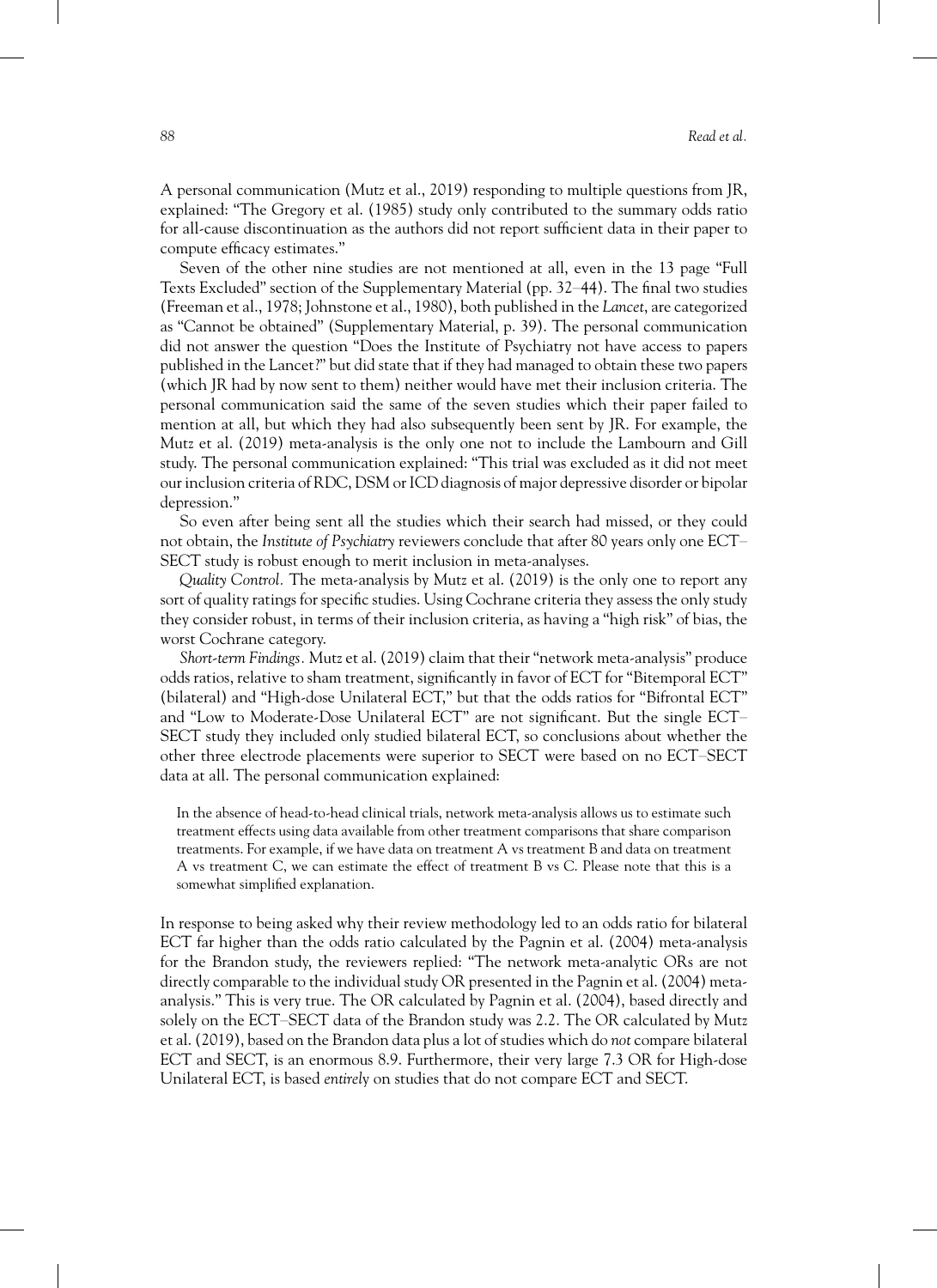We have already noted that the only ECT–SECT efficacy study that met their inclusion criteria was rated, by the reviewers themselves, as "high risk" of bias (Mutz et al., 2019, Supplementary Material, pp. 49, 50). They add:

Overall risk of bias was deemed high in 19 trials (17%). In a sensitivity analysis excluding these trials, we found that . . . treatment effects of ECT protocols and magnetic seizure therapy versus sham therapy could not be estimated. (Mutz et al., 2019, p 10).

Nevertheless, they ignore their own statement, and proceed to estimate and report the treatment effects, unqualified, in the Abstract:

10 out of 18 treatment strategies were associated with higher response compared with sham therapy: bitemporal ECT (summary odds ratio 8.91, 95% confidence interval 2.57 to 30.91), high dose right unilateral ECT (7.27, 1.90 to 27.78). (Mutz et al., 2019, p.1)

*Follow-up Findings.* The reviewers make no attempt to review the literature regarding longer-term effects of ECT.

#### **DISCUSSION**

# **The Quality of the 11 Studies**

Table 3 shows that the 11 studies produced Quality scores, on our 24-point scale, ranging from 9 to 17, with a mean score of 12.27 (*sd* = 3.20). Only three produced scores above 13.

The empirical support for using ECT prior to 1978 had consisted of just five ECT versus SECT studies, on a total of 67 ECT patients and 57 SECT controls, with a mean Quality score of 9.80 out of 24. Four of the five had found no difference between ECT and SECT. The only one finding a significant difference (Wilson et al., 1963) involved just four ECT patients.

The quality of this body of literature as a whole is unimpressive, and is clearly unable to determine whether ECT is more, or less, effective than SECT in reducing depression. Table 3 shows, for example, that 5 of the 11 studies (including three of the second wave) failed to describe their randomization process. Five (including two later studies) reported no attempt to test their blinding process. Of the six that did so, five assessed the blindness of the raters but not that of the patients; mostly by asking raters to guess whether patients had received ECT or SECT and finding no more agreement than that expected by chance (Brandon et al., 1984; Freeman et al., 1978; Johnstone et al., 1980; Lambourn & Gill, 1978), and in one instance by just reporting that it was "easy" for the observers to infer which treatment had been allocated (Fahy et al., 1963). The sixth study (Brill et al., 1959) tested the patients but not the raters, reporting that "some patients in the nonshock group believed that they were receiving some new variation of ECT." So none of the studies tested the blinding process for both the raters and the patients.

The second reason that none of the studies can reasonably claim to be double-blind is that none of them excluded people who had previously had ECT, so some members of the SECT groups would probably know they had not had ECT because they would know that ECT is always followed by headaches and temporary confusion. None of the studies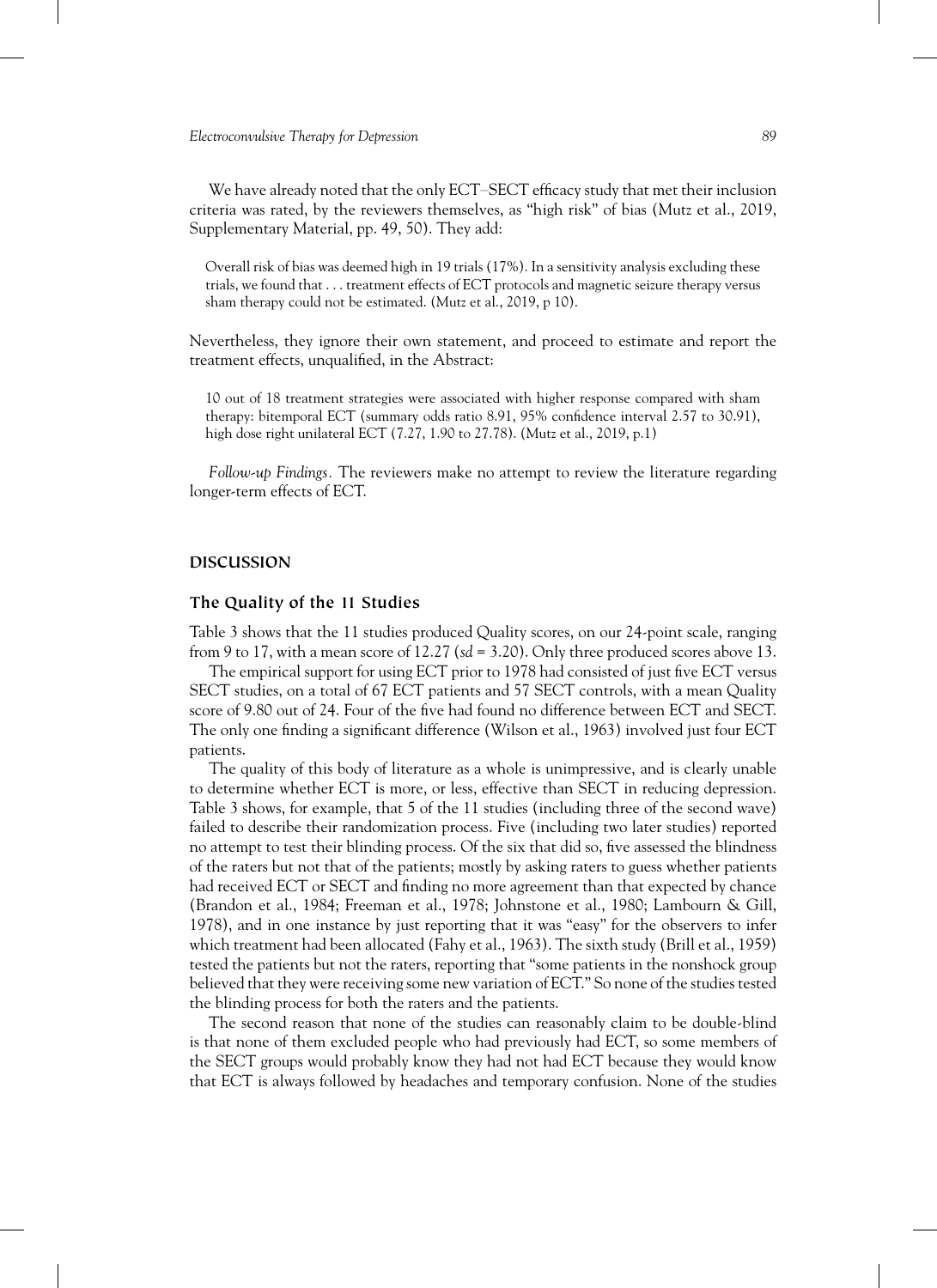showed any awareness of this issue. Five of the 11 did not even report how many people had previously had ECT (see Table 3). Table 2 shoes that the other six reported percentages ranging from 21% (Johnstone et al., 1980) to 66% (Lambourn & Gill, 1978), with a weighted mean of 45.1% (the "nearly half" reported by Brill et al. (1959) was interpreted to be 14/30; 47%). So about half the patients in the SECT groups would probably have guessed that they had not had ECT. Therefore, none of the studies could genuinely be described as double-blind.

Two-thirds of ECT recipients are women and the average age is between 60 and 65 (Read & Bentall, 2010; Read et al., 2013, 2018); so the modal ECT person is a woman in her early sixties. Tables 2 and 3 show, however, that only three studies met the criterion of being broadly representative of the demographics of ECT recipients by using samples that were mostly female and had an average age of at least 50. None of the studies showed any interest in age or gender. None analyzed their findings by age or gender. None even reported ethnicity.

ECT is supposed to be given to severely depressed patients. Current guidance from the UK's National Institute for Health and Care Excellence states: "Consider ECT for acute treatment of severe depression that is life‐threatening and when a rapid response is required, or when other treatments have failed. Do not use ECT routinely for people with moderate depression . . ." (National Institute of Clinical and Health Excellence [NICE], 2009). Five studies, however, failed to demonstrated that their participants were severely depressed; three did not provide enough information to know, and two clearly had only (Fahy et al., 1963) or mostly (West, 1981) moderately depressed participants. One used participants (62%) without a depression diagnosis at all (Ulett et al., 1956).

Two of the 11 studies invalidated their findings by administering ECT to the SECT group part way through the studies (Freeman et al., 1978; Harris & Robin, 1960). Table 3 reports that only five studies reported means and standard deviations on a dimensional depression scale such as the Hamilton, which is valuable for calculating an effect size and thereby making a meaningful contribution to a meta-analysis.

Only one of the studies reported whether other treatments (e.g., antidepressants or CBT) had been unsuccessfully tried prior to ECT, which would have rendered the studies able to assess whether ECT is effective for people who are today recommended for ECT by NICE guidelines (see above). In the only study that did report, less than half (46%) had been tried on antidepressants prior to the study (Freeman et al., 1978).

Only four studies included ratings by the patients themselves, and none assessed the impact of ECT, positive or negative, on their Quality of Life.

The sample sizes were small, ranging (ECT and SECT groups combined) from eight (Harris & Robin, 1960) and 10 (Wilson et al., 1963) to 77 (Brandon et al., 1984). The mean was 38.3; with 20.4 in the ECT groups, and 17.9 in the SECT groups.

Five studies selectively reported their outcomes, failing to report one or more findings.

# **The Quality of the Five Meta-Analyses**

All five of the meta-analyses claim that ECT is effective for depression but, as we have seen, they are all of a poor standard, not least because none of them pay sufficient attention to the quality of the papers on which they base this claim. The only meta-analysis conducted in the last 15 years, the one from the *Institute of Psychiatry* in London in 2019, is particularly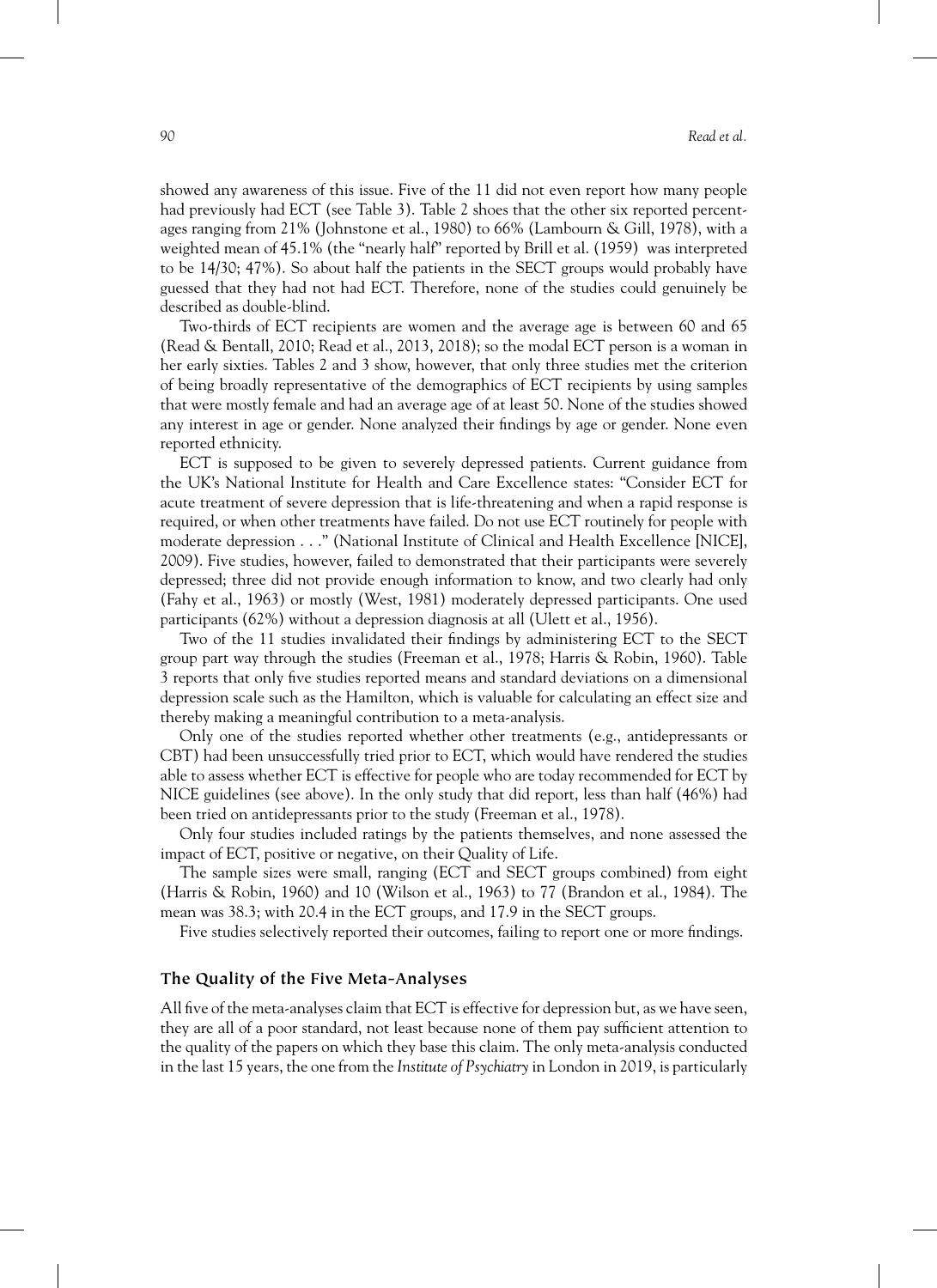problematic. Mutz et al. (2019) make strong claims about the efficacy of ECT on the basis of just one ECT–SECT study (Brandon et al., 1984). They not only rated, themselves, that one study as having a "high risk" of bias by Cochrane criteria but stated that exclusion of high risk studies made it impossible to estimate an odds ratio for ECT. Furthermore 67% of the other studies (not ECT–SECT) in their network analysis, used to indirectly calculate odds ratios were, themselves, either "unclear risk" or "high risk" (Mutz et al., 2019, p. 6). As was the case for the other four meta-analyses, major flaws have to be ignored to claim that ECT is more effective than SECT.

Four of the five meta-analyses fail to report the quality of any of the studies they include, most of which are of a very poor standard. The exception is the recent *Institute of Psychiatry* meta-analysis, which, as we have seen, reports that the only study they include had an overall "high risk" of bias. It is worth noting that the study (Brandon et al., 1984) that Mutz et al. (2019) assessed as having a "high risk" of bias is the 3rd most rigorous study of the 11 studies according to our own Quality scale, suggesting that the other eight may be at least as equally problematic.

Given the overall low quality of the 11 studies it would be particularly important that only the best studies are included in meta-analyses. The authors' apparent disinterest in the fact that none of the studies were actually double-blind, in whether the participants were representative of who receives ECT in clinical practice, in whether ECT has any advantage over SECT beyond the end of treatment, and in the pervasive selective reporting, are all indicative of carelessness, bias, or both.

## **Short-term Efficacy**

Contrary to the claims by the authors of all five meta-analyses, the small number of studies, the small samples and the plethora of fundamental methodological flaws of most of the studies, render it impossible to determine whether or not ECT is superior to SECT during the treatment period,. The only three studies scoring 16/24 or higher on the Quality scale produced the following outcomes:

- Brandon et al. (16/24)—significant difference on psychiatrists' ratings, but patients' ratings not reported;
- Johnstone et al. (17/24)—no difference on nurses' ratings, no difference on patients' ratings; significant difference on psychiatrists' ratings (but for only two of three types of depression);
- Lambourn and Gill (17/24)—no difference on Hamilton scores or on psychiatrists' ratings.

This amounts to one of seven sets of ratings being significant and one partially significant.

While most of the 11 studies should never have been included in meta-analyses, it seems desirable to perform a meta-analysis on these three relatively high quality studies (keeping in mind that Mutz et al. (2019) evaluated the Brandon et al. (1984) study as "high risk" of bias). However, this is impossible because all three are guilty of selective reporting. One (Johnstone et al., 1980) failed to provide any data for two of their findings (both were merely reported as nonsignificant) and another (Brandon et al., 1984) failed to report anything at all about one of its two outcome measures (patients' self-ratings). The only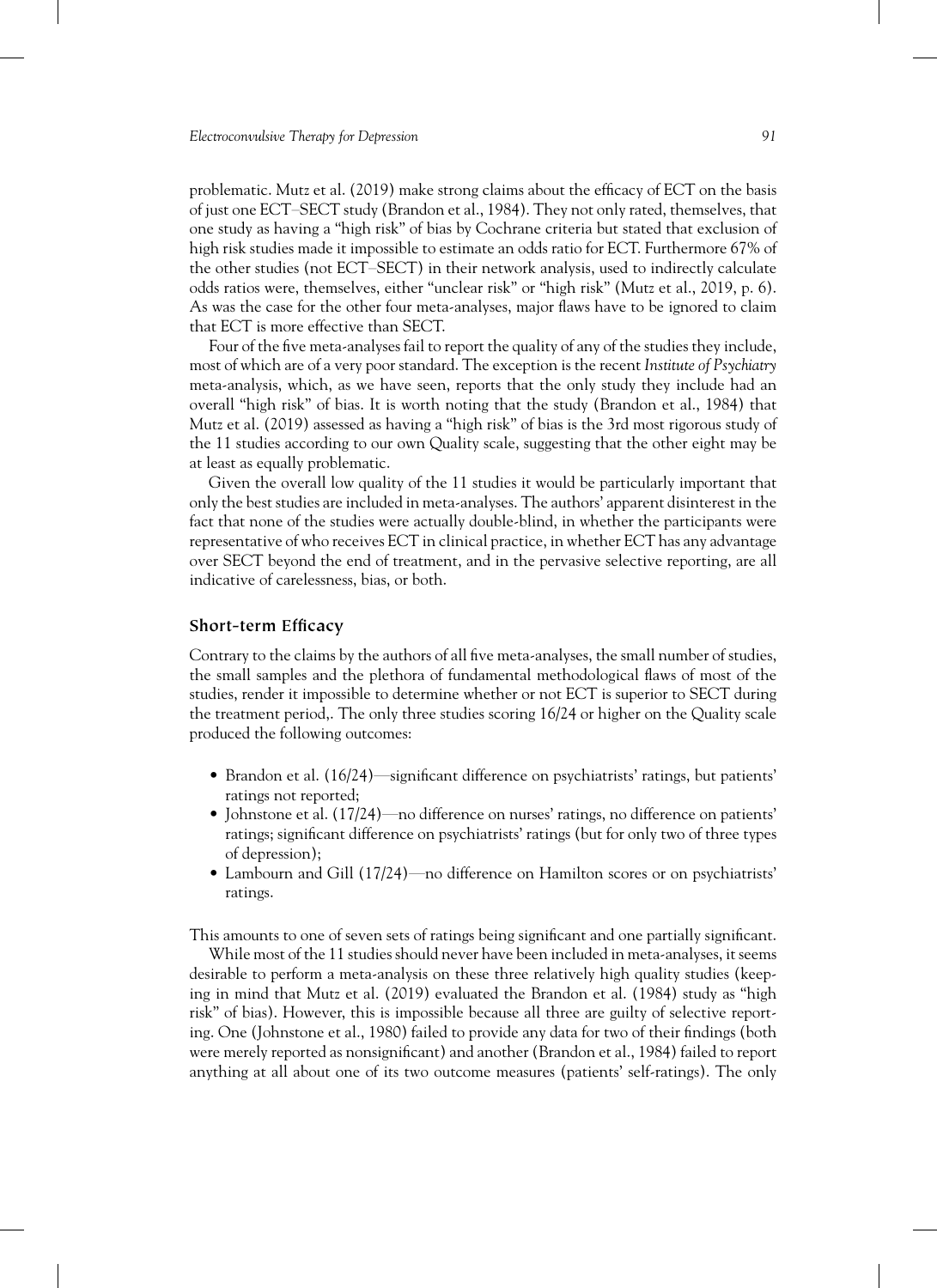good-quality study to fully report its short-term findings (Lambourn & Gill, 1978) found no difference between ECT and SECT on either of its two measures.

#### **Long-term Efficacy**

For the same reasons (but with even fewer studies) it is impossible to know whether or not ECT has any benefits, in terms of depression reduction, beyond the time of the last shock treatment. None of the three studies producing meaningful data found a significant difference. The best two studies found a near-zero effect size toward ECT of .065 (Johnstone, 1999) and a "small" (.299) effect size in favor of SECT (Lambourn & Gill, 1978). So it could be tentatively concluded that there really is no benefit beyond the end of treatment. To do so, however, on the basis of just two or three small studies, would be wrong. The truth is, as is the case for the short term, we don't know.

#### **Severely Depressed / Suicidal / "Treatment Nonresponders"**

Even if one were to throw methodological caution to the wind, as the meta-analyses have done, and conclude that taken together there is some evidence that for the participants in the 11 studies there is, in general, an ECT–SECT short-term difference, this could definitely not be said to be true for the people who are supposed to receive ECT today severely depressed, suicidal patients for whom other treatments have failed (NICE, 2009). Only six of the studies definitely included only or mostly severely depressed people. Two clearly did not. Although suicidal patients would probably have been included by chance in some studies, only two reported whether suicidal patients were actually included. The first actively excluded them (Fahy et al., 1963). In the second, only four of 31 (13%) people starting the trial had previously tried to kill themselves; and three of these four were withdrawn from the study (Harris & Robin, 1960).

We do not know, either, whether ECT is effective for people who have not responded to antidepressants or psychological therapies, the other major criterion for ECT use today, as we do not know how many, if any, such people were studied.

#### **Suicide Prevention**

Government and professional guidelines have claimed, for decades, that ECT prevents suicide. Suicidality is said to be a key indicator of suitability for ECT. None of the metaanalyses report any findings that ECT is more effective than SECT at preventing suicide. There are none (Read & Arnold, 2017; Read & Bentall, 2010; Read et al., 2013). Although the Hamilton, MADRAS, and Beck depression scales all include questions about suicidal intent, only one study reported these specific outcomes. Lambourn and Gill (1978) found mean reductions on the suicide item of the Hamilton scale of 3.38 points in the ECT group and 3.32 in the SECT group.

The UK ECT Review Group states: "Although ECT is sometimes thought to be a lifesaving treatment, there is no direct evidence that ECT prevents suicide" (p. 806). The 170-page UK government report states: "The evidence did not allow any firm conclusions to be drawn regarding the . . . impact of ECT on all-cause mortality." (Greenhalgh et al.,  $2005$ , p. X).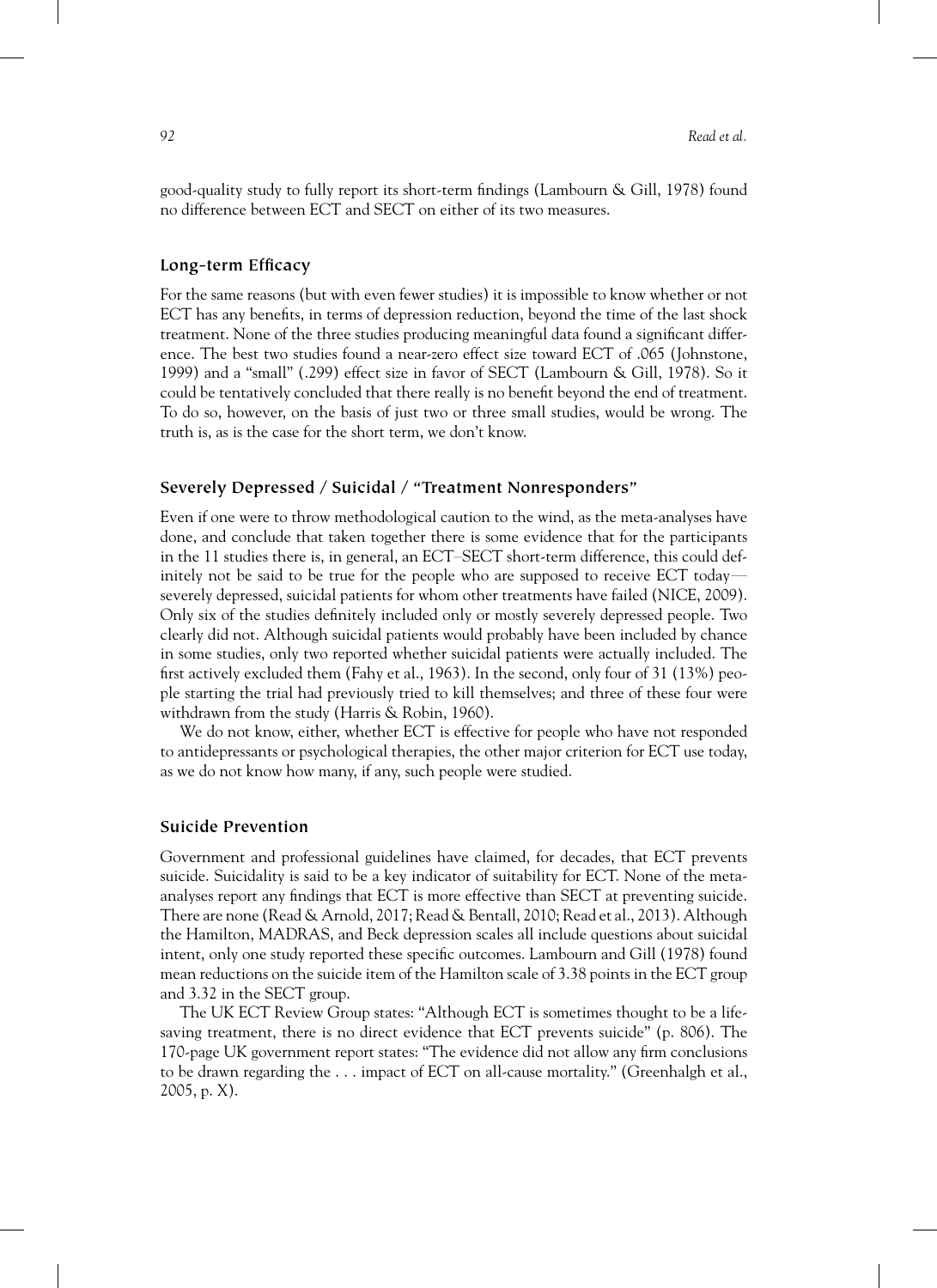# **Quality of Life**

Quality of life measures can provide a more comprehensive and holistic assessment of our well-being than a depression scale; and one's quality of life can influence one's mood. None of the studies attempted to determine whether ECT improves quality of life, a failing noted by Greenhalgh et al. (2005, p. 15).

## **Patients' Experience**

Only five studies included (and only four reported) any measure completed by the patients themselves. We agree with Kingsley and Patel (2017) that patient-reported outcome measures should be included in clinical trials and meta-analyses of psychiatric conditions. In one of the four studies that did report the patients' assessments of change, the psychiatrists reported a significant difference between ECT and SECT and the patients did not (Johnstone et al., 1980). In another study both the psychiatrists' ratings produced a significant difference but only one of the two self-rated scales did so (Freeman et al., 1978).

# **Gender**

Women are twice as likely to receive ECT as men (Leiknes et al., 2012; Read et al., 2013, 2018). Yet none of the 11 studies or meta-analyses reported whether ECT was more or less effective for this group. Seven of the eight mixed gender studies failed to report data by gender. The two all-female studies produced one positive (Wilson et al., 1963) and one negative finding (Harris & Robin, 1960)—both with tiny samples.

The only study to report data for individuals by gender (Lambourn & Gill, 1978) allows us to calculate that the nine women who received ECT had a mean reduction on the Hamilton of 30.0 points, while the nine in the SECT group had a mean reduction of 18.6, a difference of 11.4 in favor of ECT. The men, however, had mean reductions of 21.4 points with ECT and 27.4 points with SECT, a difference of 6.0 points in favor of SECT. This suggests that ECT may be initially effective for women, but not for men. However, at 1 month follow-up (excluding those who received ECT after the end of treatment) the four women in the SECT group had a mean improvement of 4.0 points greater than the four women in the ECT group, while the four men in the SECT group had a mean improvement of 9.7 points greater than the three men in the ECT group. (This study, like Johnstone et al. (1980), used only one rater for Hamilton scores, and apparently doubled the scores of that person.)

Thus, there is only scant evidence that ECT might be effective in the short-term for one of its major target groups—depressed women; and none that it is effective beyond the end of treatment for them. The 170-page report conducted for the UK's National Health Service concluded "The evidence did not allow any firm conclusions to be drawn regarding the efficacy of ECT in . . . women with psychiatric problems" (Greenhalgh et al., 2005, p. X).

## **Age**

The average age of ECT recipients is usually between 60 and 65 (Leiknes et al., 2012; Read et al., 2013, 2018). One would assume that studies and meta-analyses would therefore pay particular attention to older people. However, with the exception of the smallest study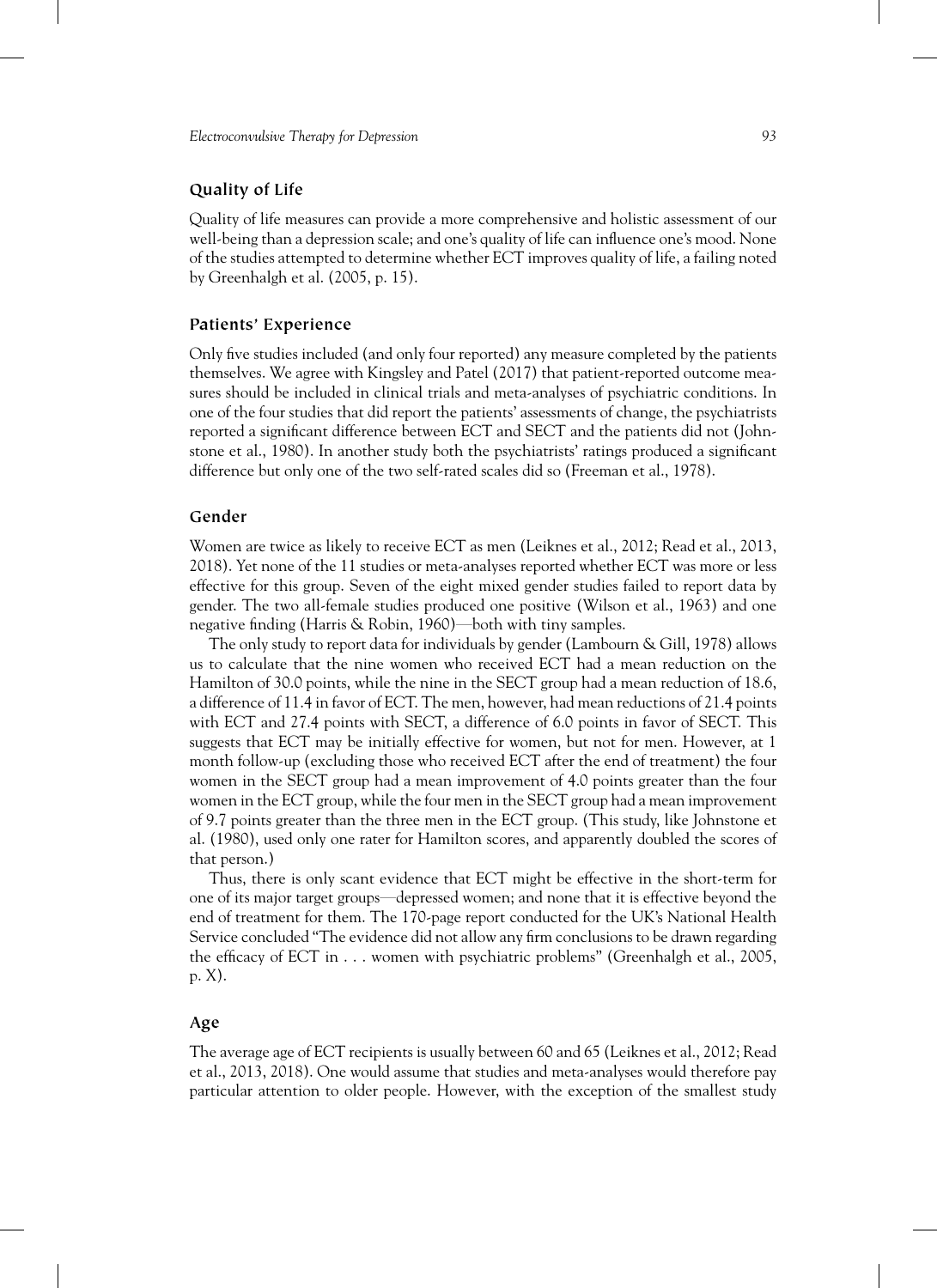(Harris & Robin, 1960), the average age of the samples ranged from 35 to 54, and some had no patients at all over 60, or 65 (see Table 1). No analyses by age were conducted by any of the studies.

One study did report individuals' ages and outcomes (Lambourn & Gill, 1978). The six people aged 60 or older who received ECT had a mean fall in Hamilton scores of 16.7, while the 10 aged under 60 had nearly double the improvement (32.0), a large, but nonsignificant, difference  $(t (14) = 1.77, p = .09)$ . Improvement in the under 60s was, on average, 10.3 points greater in the ECT group than in the SECT group. In the 60 or over group improvement was an average of 8.7 points greater in the SECT group than the ECT group. Six of the 10 under 60s, but none of the 60 or older group, scored a 3 on the 0–3 doctors' scale, a significant difference ( $\chi^2$  = 5.76, *p* = .016).

One meta-analysis (Kho et al., 2003) found no difference between patients over and under 65 (p. 143; based on 15 ECT samples in studies *without* SECT groups). An additional meta-analysis, a Cochrane review, reported specifically on the effectiveness of ECT for the "depressed elderly" (van der Wurff et al., 2003). It identified only one study comparing ECT and SECT (O'Leary et al., 1994). This was a re-analysis of data for the 35 people aged over 60 in the Gregory et al. (1985) study. Twelve of the 35 had been withdrawn before completion of the study and the reviewers identified additional "major methodological shortcomings" before deciding that "None of the objectives of this review could be adequately tested because of the lack of firm, randomised evidence" (p. 2).

The UK ECT Review Group similarly concluded:

Despite the reputation of ECT for efficacy in older patients, elderly people tend to be underrepresented in trials, which limits the confidence with which results can be used to lend support to clinical practice in this subgroup. (p. 806)

Greenhalgh et al. (2005) concurred, with: "There was no randomised evidence of the efficacy of ECT in people older than 65 years" (p. 45) and "The evidence did not allow any firm conclusions to be drawn regarding the efficacy of ECT in older people." (p. 81)

Thus, there is no evidence that ECT is effective for another of its major target groups —the depressed elderly, either in the short or longer term. Use with this group is especially problematic because it is well established that older people are particularly likely to develop memory loss as a result of ECT (Mosti & Brook, 2019; Sackeim et al., 2007).

#### **Children or Adolescents**

No children or adolescents were included in any of the studies. There is no placebocontrolled evidence that ECT is, or is not, effective for these groups, either in the short or longer term.

## **Involuntary Patients**

Many ECT recipients are given it against their will; about 40% in England (Read et al., 2018). None of the studies or meta-analyses addressed the issue of whether the trauma of being forced to undergo ECT after stating that you do not want it reduces the probability of a positive outcome. The UK government's report noted that even what they considered to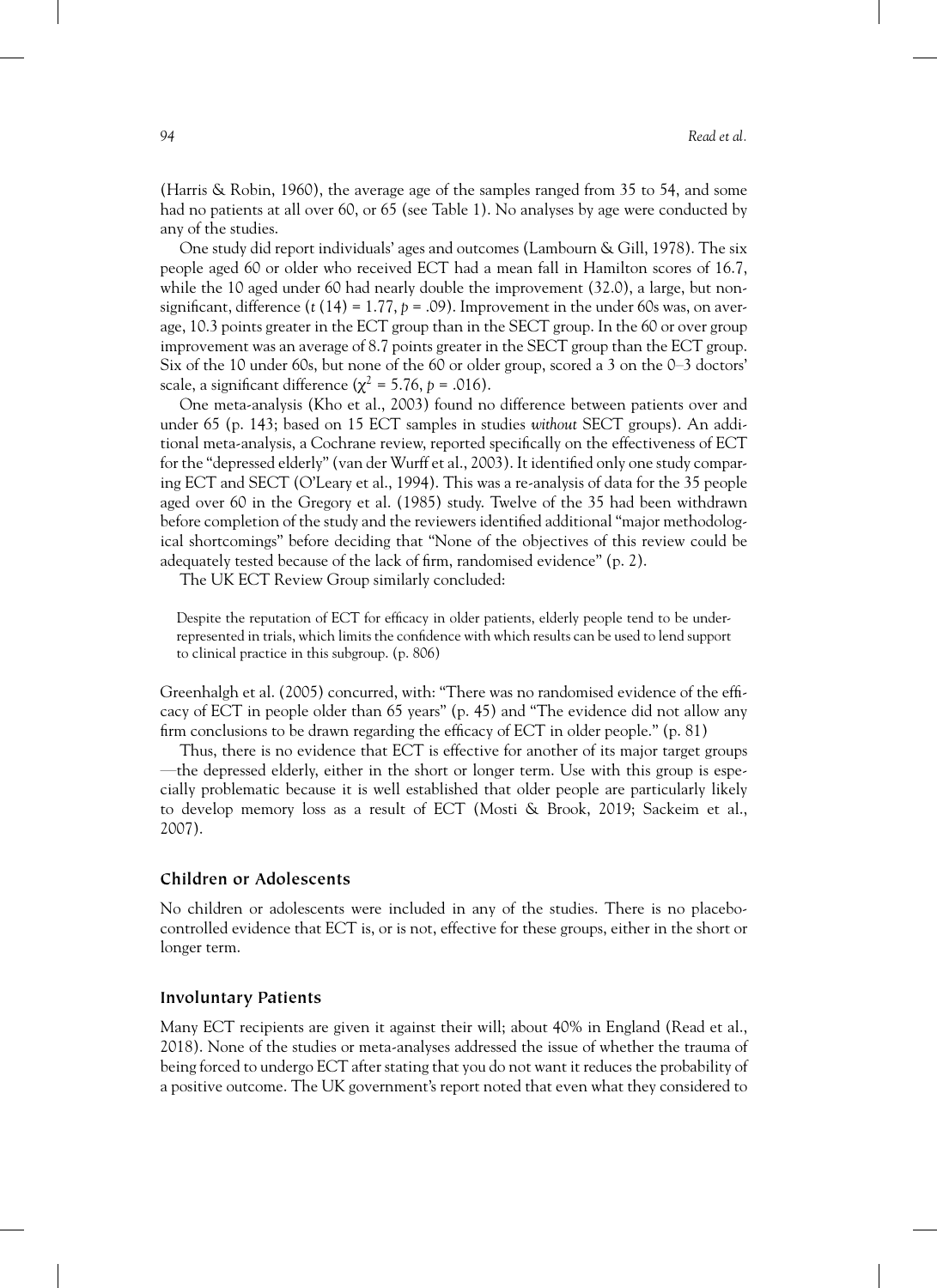be the best of the meta-analyses (UK ECT Review Group, 2003) "did not identify any trials that explored . . . the impact of consumer choice on the outcomes of ECT" (Greenhalgh et al., 2005, p. 15)

Six of the 11 studies made no mention of whether some participants were being coerced to have ECT against their will, or even whether participants gave consent to take part in the study (Brill et al., 1959; Fahy et al., 1963; Freeman et al., 1978; Harris & Robin, 1960; Ulett et al., 1956; Wilson et al., 1963). These studies included most or all patients given ECT in a particular hospital and therefore almost certainly included some patients detained under mental health legislation and/or given ECT against their will. Wilson et al. (1963) refer to the withdrawal of "a voluntary patient signed out by husband" implying that some participants were involuntary. Two studies reported that participants gave consent for the study but made no mention of whether some participants were being coerced to have ECT (Lambourn & Gill, 1978; West, 1981). Three studies explicitly excluded people who were being treated under the Mental Health Act or were been given ECT against their expressed wish (Brandon et al., 1984; Gregory et al., 1985; Johnstone et al., 1980).

Only one of the five studies that found no difference between ECT and SECT, therefore, had excluded people who were having ECT against their will, but the three studies that did make this an exclusion criterion produced positive findings. Thus, it is possible that ECT is even less effective under compulsion than when undertaken voluntarily. This makes intuitive sense, but the evidence is weak. It is all we have to go on, as none of the studies that did include coerced patients analyzed their outcomes separately; and those later studies that (for sound ethical reasons) excluded coerced patients could not answer the question.

What can safely be concluded is that there is no evidence that ECT is effective for coerced patients, either in the short or longer term. This is perhaps the most alarming of all our specific findings. To administer a treatment involving multiple use of general anaesthesia, multiple electric shocks and multiple grand mal convulsions, against someone's will, is unethical. To do so even in the absence of any evidence that there is a good chance of a positive outcome is especially alarming. We have no idea whether this treatment works under compulsion. To do so, therefore, is clearly both unscientific and unethical.

# **Unilateral versus Bilateral**

The purpose of the current review is to determine whether the meta-analyses were correct to claim that ECT is, in general, more effective than SECT, not to compare different types of ECT. We should nevertheless report that only two of the 11 studies used unilateral electrode placements. All the participants in the Lambourn and Gill were administered unilateral ECT, which produced the same outcomes as SECT at the end of treatment and worse outcomes than SECT at follow-up. In the Gregory et al. (1985) study both unilateral and bilateral placement produced significantly better outcomes than SECT at the end of treatment, but no meaningful follow-up occurred. Therefore, the millions of administrations of unilateral ECT over the past 35 years (Leiknes et al., 2012), since the 1985 Gregory et al. (1985) study, have been based on one positive and one negative finding in the short term and one negative finding at follow-up.

## **Placebo**

Hope is a powerful placebo factor in psychiatric treatments, biological or psychological. It effects doctors, nurses, patients, and their loved ones. It can influence not just perceptions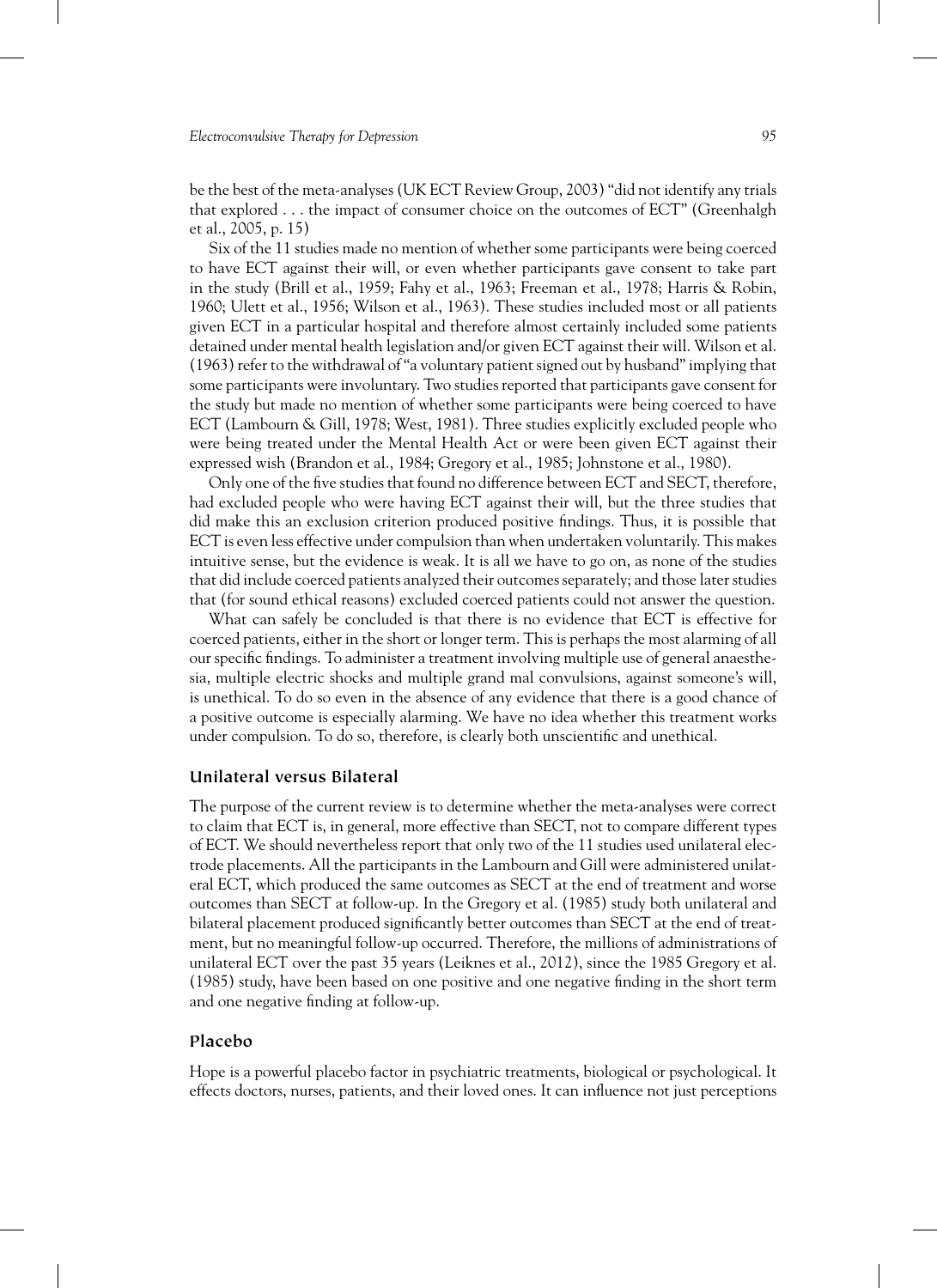of recovery but actual recovery. In the 1940s psychiatrists were excited about the new treatment. Hope of recovery had returned to some of the most depressing of institutions. Neurologist John Friedberg suggested that in those early days "the influence of ECT was on the minds of the psychiatrists, producing optimism and earlier discharges" (Friedberg, 1976).

Almost all the 11 SECT studies found that having a series of general anaesthetic procedures in the belief that you are having a major medical procedure that the doctors and nurses believe in can temporarily improve mood. Some of the researchers commented on this:

One possibility is that the effective therapeutic component of ECT is the repeated rapid induction of unconsciousness in the patient. . . . It could very well be that the primary therapeutic agent is the psychological meaning of the treatment to the patient. . . . The influence of the unusual amount of care and attention which all receive could be studied further. (Brill et al., 1959, p. 633).

Effectiveness . . . is due in large part to the attendant procedures associated with, the administration of an anaesthetic and the mystique associated with an unusual form of treatment. (Lambourn & Gill, 1978, p. 519).

The results confirm that many depressive illnesses although severe may have a favourable outcome with intensive nursing and medical care even if physical treatments are not given. (Johnstone et al., 1980, p. 1319)

Brandon et al. (1984, p. 23) noted that an early version of convulsive therapy had been abandoned because it was no better than placebo:

If the undoubted beneficial effects of electroconvulsive therapy were due to an elaborate placebo response the treatment would be comparable with insulin coma therapy, in which Ackner et al. had shown that any effects were not due to the induction of coma with insulin. The absence of a specific antidepressant effect would provide a strong case for abandoning electroconvulsive treatment.

A review focussing just on the placebo response with ECT (Rasmussen, 2009) found "an unexpectedly high rate of response in the sham groups" and concluded "The modern ECT practitioner should be aware that placebo effects are commonly at play" (p. 59). Furthermore:

It is recognized that through a complex set of circumstances related to the meaning a patient ascribes to encounters with health care providers, which are influenced by cultural factors, individual life experiences, education, and the manner in which doctors communicate, expectations develop in the mind of the patient which by themselves can result in measured improvement in the condition at hand. . . . Finally, one also should not discount the effect of the natural history of depressive episodes. In none of the studies was there an untreated, natural history control group. Patients tend to get better on their own, even without treatment. (p. 58)

Lambourn and Gill reiterated that last, crucially important but often ignored, point:

The contribution of spontaneous remission during this study remains an unknown factor because of the lack of a totally untreated group. (p. 515)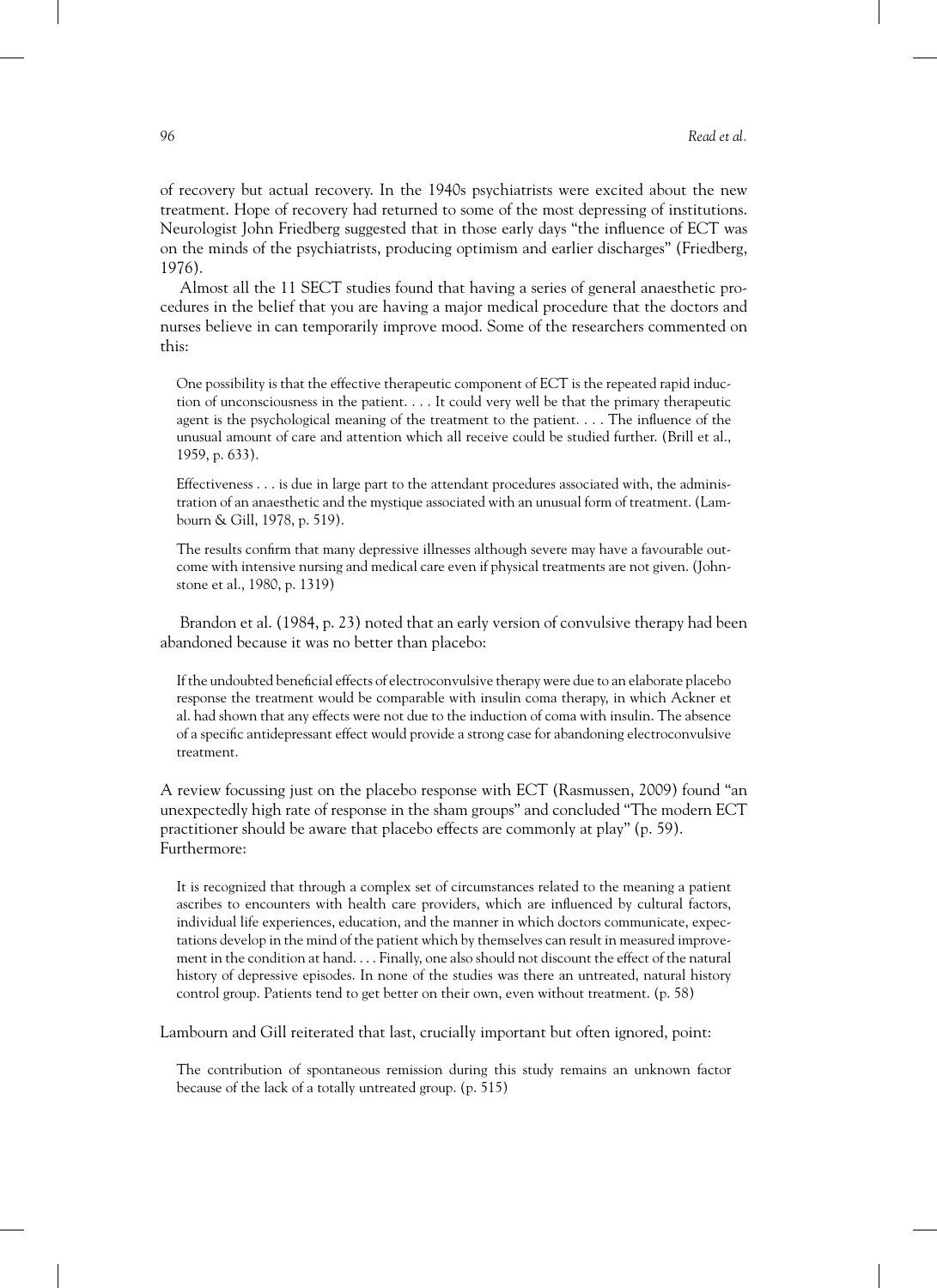# **Does Including Participants Who have had ECT Before a Study Un-blind the Study and Thereby Exaggerate ECT Superiority Over SECT?**

Only one study (Lambourn & Gill, 1978) provides data that can test the hypothesis that having previously had ECT un-blinds participants because they know that ECT is always followed by headaches and disorientation and, therefore, know if they have had ECT in a study. Among the 16 people in the SECT group, the 10 who had had one or more previous courses of ECT improved less (20.3 Hamilton points) than the six who had never had it before (27.2). Furthermore, the number of previous courses of ECT was related to degree of improvement on the Hamilton scale  $(r = .51; p = .044)$ . So greater familiarity with the immediate adverse effects of ECT reduced the probability of benefitting from the placebo effects of SECT because they were more likely to know they had not received ECT. Analysing just the data for the 11 people who had never had ECT before shows that the SECT group had slightly more improvement (27.2 points; *SD* = 17.2) than the ECT group (20.0; *SD* = 17.0). Analysing the data for the 25 who had had ECT previously shows the opposite, with the ECT group improving more  $(29.1 \text{ points}; SD = 18.3)$  than the SECT group  $(20.3; SD = 23.2)$ . This suggests that by not excluding people who have previously had ECT all 11 studies exaggerated the difference between ECT and SECT in ECT's favor, and that none were truly blind studies.

## **Cost-Benefit Analysis**

The fact that we don't know whether ECT has any short- or long-term benefits must be weighed against what we do know about its adverse effects, which are summarized briefly.

*Brain Damage and Memory Dysfunction.* Although ECT has a range of adverse psychological and emotional effects (Johnstone, 1999), the best documented findings are that ECT causes both major types of memory loss: anterograde amnesia (inability to retain new information) and, more commonly, retrograde amnesia (loss of memory for past events).

A 2003 review identified four studies of memory loss at least 6 months post-ECT (*n* = 597), and found a frequency range of 51% to 79%, and a weighted average of 70% (Rose, Wykes, Leese, Bindmann, & Fleischmann, 2003). Four studies (*n* = 703) found a range for "persistent or permanent memory loss" of 29% to 55%, with a weighted average of 38% (Rose et al., 2003). In 2007 ECT proponent Professor Harold Sackeim et al. conducted the largest prospective study to date and found that autobiographical memory was significantly worse than pre-ECT levels (*p* < .0001) 6 months later (Sackeim et al., 2007). Degree of impairment was significantly related to number of treatments. Even with the conservative cut off of two standard deviations worse than pre-ECT scores, 12% had "marked and persistent retrograde amnesia," with higher rates for the two demographic groups who receive ECT disproportionately—women and older people. Impairment was also greater among those who received bilateral ECT rather than unilateral ECT.

The most recent review (Mosti & Brook, 2019, p. 153) concludes that:

Recent meta-analyses suggest the most prominent deficits are on measures of attentional/executive control (i.e., tests measuring cognitive flexibility, inhibitory control, and processing speed) and auditory verbal learning/recall (i.e., unstructured list learning), a memory task that is also strongly correlated with executive functioning.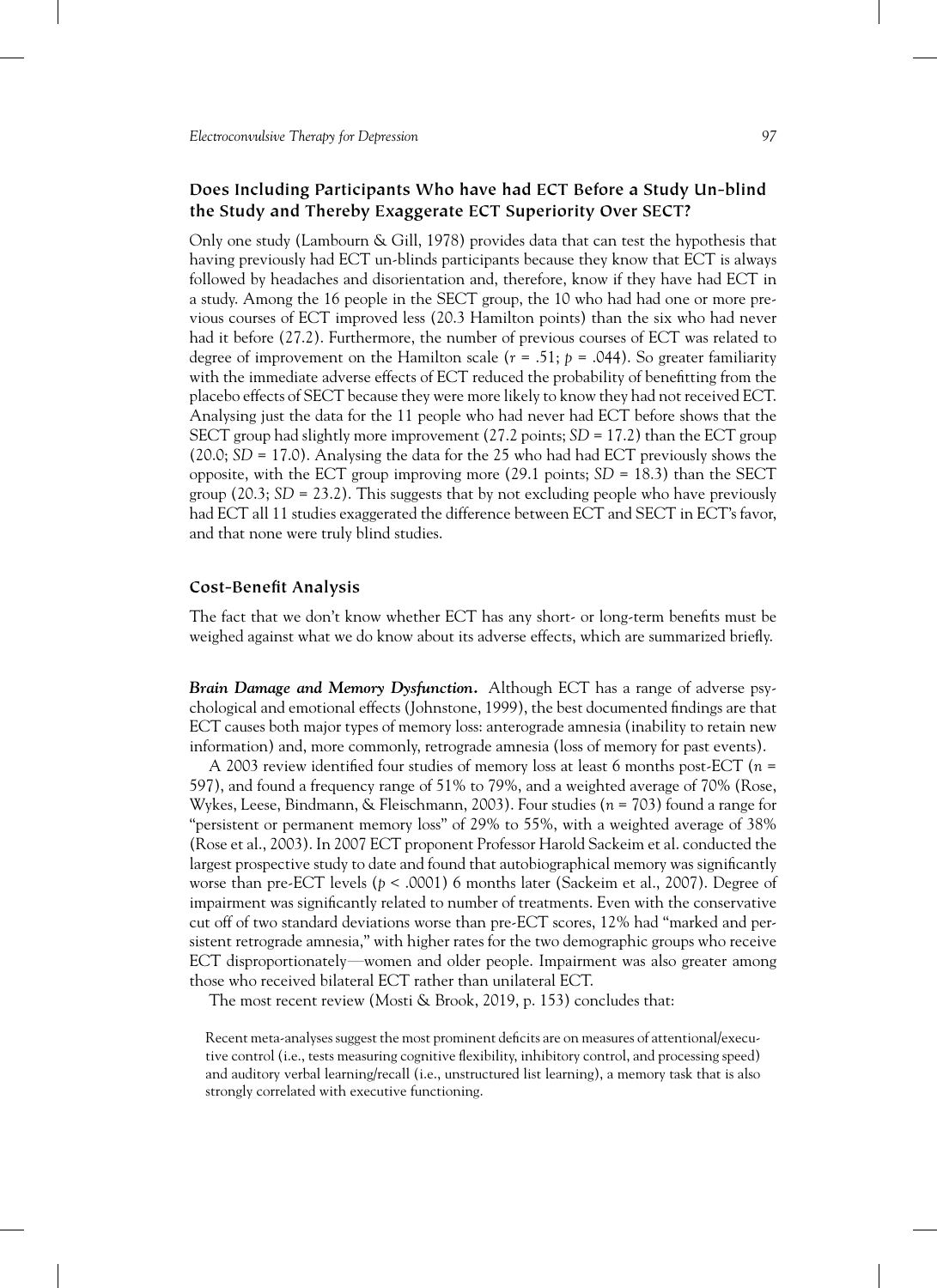ECT proponents often argue that these adverse effects are caused by depression not ECT (Read & Bentall, 2010, p. 343; Read, Cunliffe, Jauhar, & Mcloughlin, 2019), but a 2006 review concluded that "There is no evidence of a correlation between impaired memory/cognition after ECT and impaired mood, much less a causal relationship" (Robertson & Pryor, 2006, p. 230). The Sackeim et al. (2007) study confirmed that conclusion.

A New Zealand Government report stated "ECT may permanently affect memory and sometimes this can be of major personal significance" and noted the "slowness in acceptance by some professional groups that such outcomes are real and significant in people's lives" (Ministry of Health, 2004, p. 16). The American Psychiatric Association (APA) (2001) has admitted "In some patients the recovery from retrograde amnesia will be incomplete, and evidence has shown that ECT can result in persistent or permanent memory loss."

Sadly, the severity and significance of the brain damage and memory loss is rarely studied. It is not hard, however, to find hundreds of personal accounts of debilitating levels of disruption to people's lives. See, for example: [https://ectjustice.com/ect-survivor](https://ectjustice.com/ect-survivor-stories/and)[stories/ and](https://ectjustice.com/ect-survivor-stories/and) [https://www.madinamerica.com/2016/04/comments-by-shock-survivors-and](https://www.madinamerica.com/2016/04/comments-by-shock-survivors-and-their-loved-ones/)[their-loved-ones/.](https://www.madinamerica.com/2016/04/comments-by-shock-survivors-and-their-loved-ones/)

A recent USA class action lawsuit was settled on eve of trial at a Federal Court, which had ruled "A reasonable jury could find that the ECT device manufacturer failed to warn plaintiffs' treating physicians of brain damage resulting from ECT ("Breggin, 2018; Schwartzkopff, 2018). The manufacturer, *Somatics*, immediately issued a Regulatory Update to add "permanent brain damage" to the list of risks (Somatics, 2018, p. 4).

*"Brain Damaging Therapeutics."* The UK ECT Review Group found that bilateral ECT produces greater cognitive impairment than unilateral. Gregory et al. (1985) also discuss the "undoubtedly greater memory impairment produced by bilateral ECT" (p. 523). The 170-page review by Greenhalgh et al. (2005) concluded that any gains of using bilateral rather than unilateral ECT "are achieved only at the expense of an increased risk of cognitive side-effects" (p.1).

If the modest, temporary effects on depression are only to be found if the shock is passed across both temporal lobes, thereby causing maximal memory loss, this would confirm the early theories about how ECT works. Early postmortem examinations had led to the article "Brain damaging therapeutics" where the psychiatrist who introduced ECT to the US wrote, "The greater the damage the more likely the remission. . . . Maybe it will be shown that a mentally ill patient can think more clearly and more constructively with less brain in actual operation" (Freeman, 1941). A colleague had explained: "There have to be organic changes or organic disturbances in the physiology of the brain for the cure to take place. I think the disturbance in memory is probably an integral part of the recovery process" (Myerson, 1942).

A review (involving JR) of the effects of ECT on the brain put it this way:

We suggest that the temporarily improved scores on depression instruments following ECT reflect the combination of frontal and temporal lobe functional impairments and activation of the HPA axis and the mesocorticolimbic dopamine system. These effects as well as other detailed changes observed in structures such as the hippocampus appear consistent with those typically seen after severe stress-exposure and/or brain trauma. (Fosse & Read,  $2013$ , p. 6)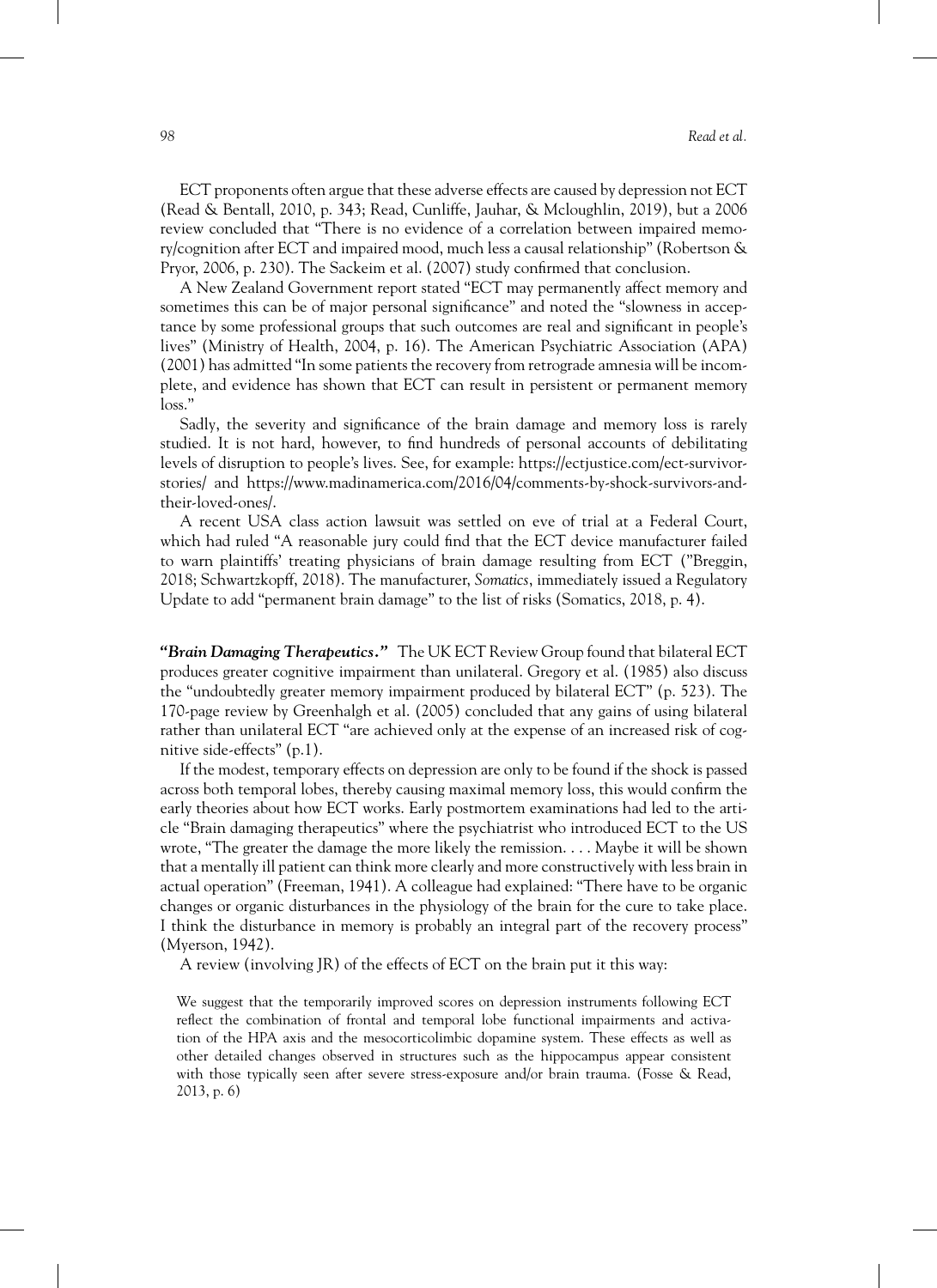*Mortality Rates.* The idea that the mortality rate is "1 per 10,000 patients or 1 per 80,000 treatments" has been promulgated, without supporting evidence, by psychiatric associations (APA, 2001; Royal College of Psychiatry [RCP], 2017) and the USA's Food and Drug Administration (2011). A recent study put it even lower, at "2.1 per 100,000" treatments (Tørring, Sanghani, Petrides, Kellner, & Østergaard, 2017); but this was based on medical records (relying on staff recording that they had caused a death). Numerous studies (see Read & Bentall, 2010; Read et al., 2013) have found mortality rates many times greater than these claims. For example, of 8,148 ECT recipients in Texas, seven died within 48 hours (Shiwach, Reid, & Carmody, 2001). Excluding the two which the researchers argued were "unlikely to have been related to ECT" this is one per 1,630. Eight more died within 2 weeks, of "cardiac event" (the most common ECT-related cause of death). If these are included the rate becomes one per 627. When researchers wanted to interview 183 people, 1 year after ECT, it was reported that two (one in 91.5) had died during the ECT (Freeman & Kendell, 1980). A 1980 study (relying on British psychiatrists' reports of deaths from the ECT they had administered) found that four out of 2,594 ECT patients had died within 72 hours (one per 648.5; Pippard & Ellam, 1981). It could not be determined whether the one death (4 days post-ECT) among 75 French ECT recipients was ECT-related. This study, by anesthetists, found "potentially life-threatening complication" for 12 (16%; Tecoult & Nathan, 2001).

The oft repeated claim that ECT causes no more deaths than general anaesthesia unashamedly ignores the fact that people are subjected to an average of eight such procedures.

#### **LIMITATIONS**

The major limitation of any review designed to determine whether ECT works is the low quantity and poor quality of the available studies. The goal of the current review, however, is different; to evaluate the quality of the studies and of the meta-analyses that cite them.

Given the small number of studies, caution should be exercised when interpreting nonsignificant *t* tests involving the 11 studies, which might have been significant had there been more studies.

## **CONCLUSIONS**

The scarcity and poor quality of most of the findings suggesting that ECT has short-term benefits for some depressed people, the complete lack of evidence of long-term benefits, and the absence of evidence that it prevents suicide, together with the high risk of permanent memory loss and small increased risk of death, broadly confirms the conclusions of previous reviews (Read & Arnold, 2017; Read & Bentall, 2010; Read et al., 2013; Ross, 2006) and books (Andre, 2008; Breggin, 2008). For example (Read & Bentall, 2010):

Given the strong evidence of persistent and, for some, permanent brain dysfunction, primarily evidenced in the form of retrograde and anterograde amnesia, and the evidence of a slight but significant increased risk of death, the cost-benefit analysis for ECT is so poor that its use cannot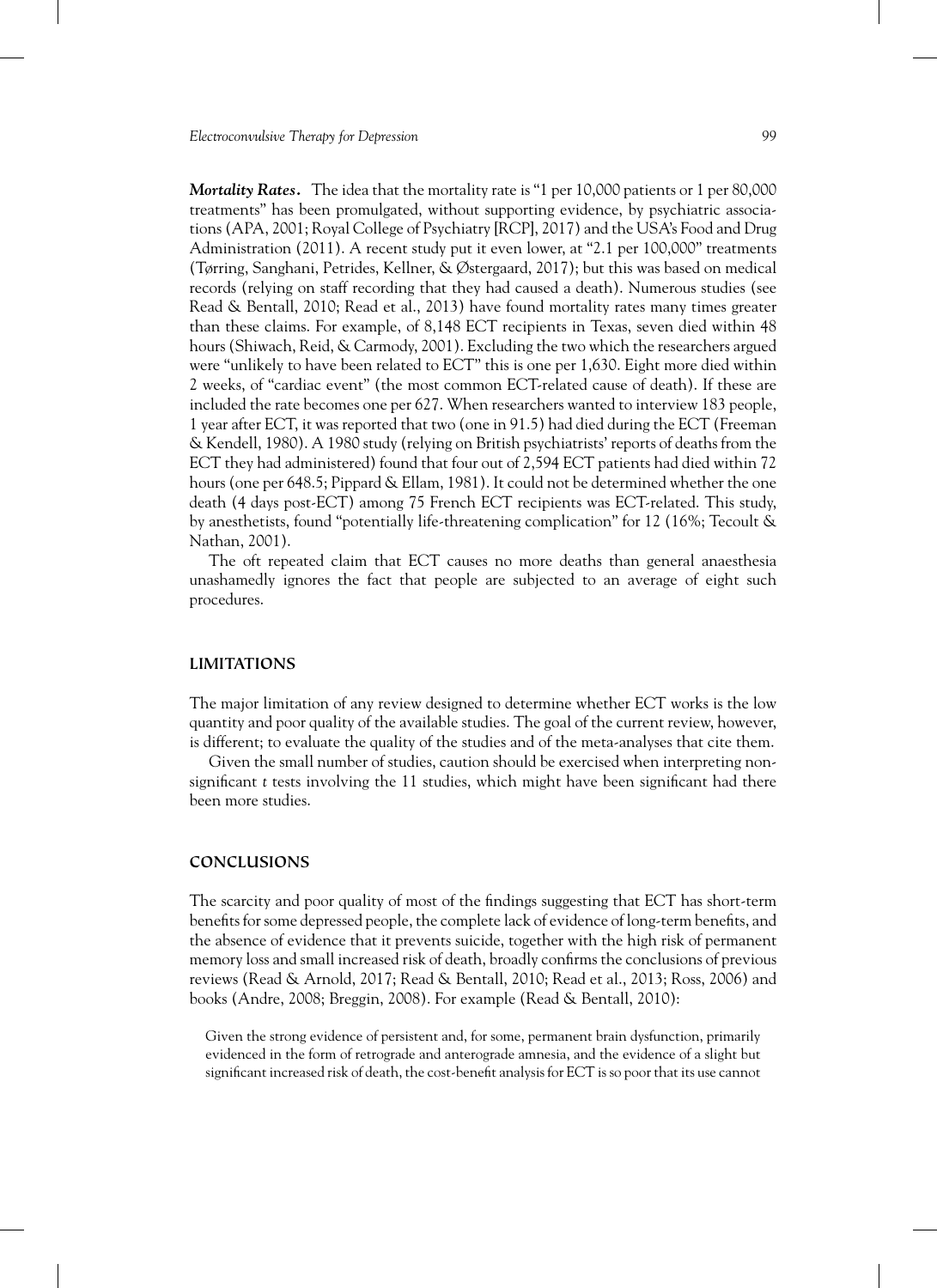be scientifically justified (p. 333). . . . The very short-term benefit gained by a small minority cannot justify the significant risks to which all ECT recipients are exposed. (p. 344)

Perhaps, however, given the outcome of this first ever analysis of the quality of the 11 studies that have attempted to determine if ECT is better than placebo, a more accurate conclusion, rather than "a very short-term benefit gained by a small minority" is that we just don't know whether ECT is better than, worse than, or no different from, placebo.

What can the 11 SECT studies tell us about seven specific sub groups? Firstly, we can reasonably conclude that there is no rigorous evidence whatsoever that ECT has any benefit for the three conditions for which it is primarily recommended today: (a) severely depressed people, (b) acutely suicidal people, and (c) people for whom antidepressants and/or psychological therapies do not work. Women and older people are the target demographics for ECT in the 21st century, but there is hardly any specific evidence that ECT is better than SECT for (d) women, in the short-term, and none regarding the long term; plus women are particularly likely to suffer long-term memory loss. There is no evidence whatsoever that ECT is superior to SECT in (e) older people, who are also differentially susceptible to memory loss. There is no evidence that ECT is effective (f) when given under compulsion, as it so often is. There is also no evidence that it is effective for (g) children or adolescents.

Our conclusions regarding depression parallel those of a recent commentary on Cochrane reviews of ECT for "schizophrenia" (Shokraneh, Sinclair, Irving, & Aali, 2019):

What is common in all versions of these Cochrane reviews is that in spite of seven decades of clinical use of ECT for people with schizophrenia, there still is a lack of strong and adequate evidence regarding its effectiveness and the question "should we stop using electroconvulsive therapy?" is currently unanswered for people with schizophrenia.

The remarkably poor quality of the research in this field, and the uncritical acceptance of that research by psychiatry's meta-analyses, and its professional bodies, all of which endorse ECT as an effective and safe treatment, is a sad indictment of all involved, and a grave disservice to the public.

#### **REFERENCES**

- American Psychiatric Association. (2001). *The practice of ECT: A task force report* (2nd ed.). Washington, DC: Author.
- Andre, L. (2008). *Doctors of deception: What they don't want you to know about shock treatment*. New Brunswick, Canada: Rutgers University Press.
- Beck, A., Ward, C., Mendelson, M., Mock, J., & Erbaugh, J. (1961). An inventory for measuring depression. *Archives of General Psychiatry*, *4*, 561–571. [https://doi.org/](https://doi.org/10.1001/archpsyc.1961.01710120031004) [10.1001/archpsyc.1961.01710120031004](https://doi.org/10.1001/archpsyc.1961.01710120031004)
- Brandon, S., Cowley, P., McDonald, C., Neville, P., Palmer, R., & Wellstood-Eason, S. (1984). ECT results in depressive illness from the Leicestershire trial. *British Medical Journal*, *288*, 22–25. <https://doi.org/10.1136/bmj.288.6410.22>

Breggin, P. (2008). *Brain-disabling treatments in psychiatry*. New York, NY: Springer Publishing.

Breggin, P. (2018). *Victory in ECT manufacturer lawsuit paves way for more*. Retrieved from [https://](https://www.madinamerica.com/2018/10/huge-breakthrough-ect-lawsuit) [www.madinamerica.com/2018/10/huge-breakthrough-ect-lawsuit](https://www.madinamerica.com/2018/10/huge-breakthrough-ect-lawsuit)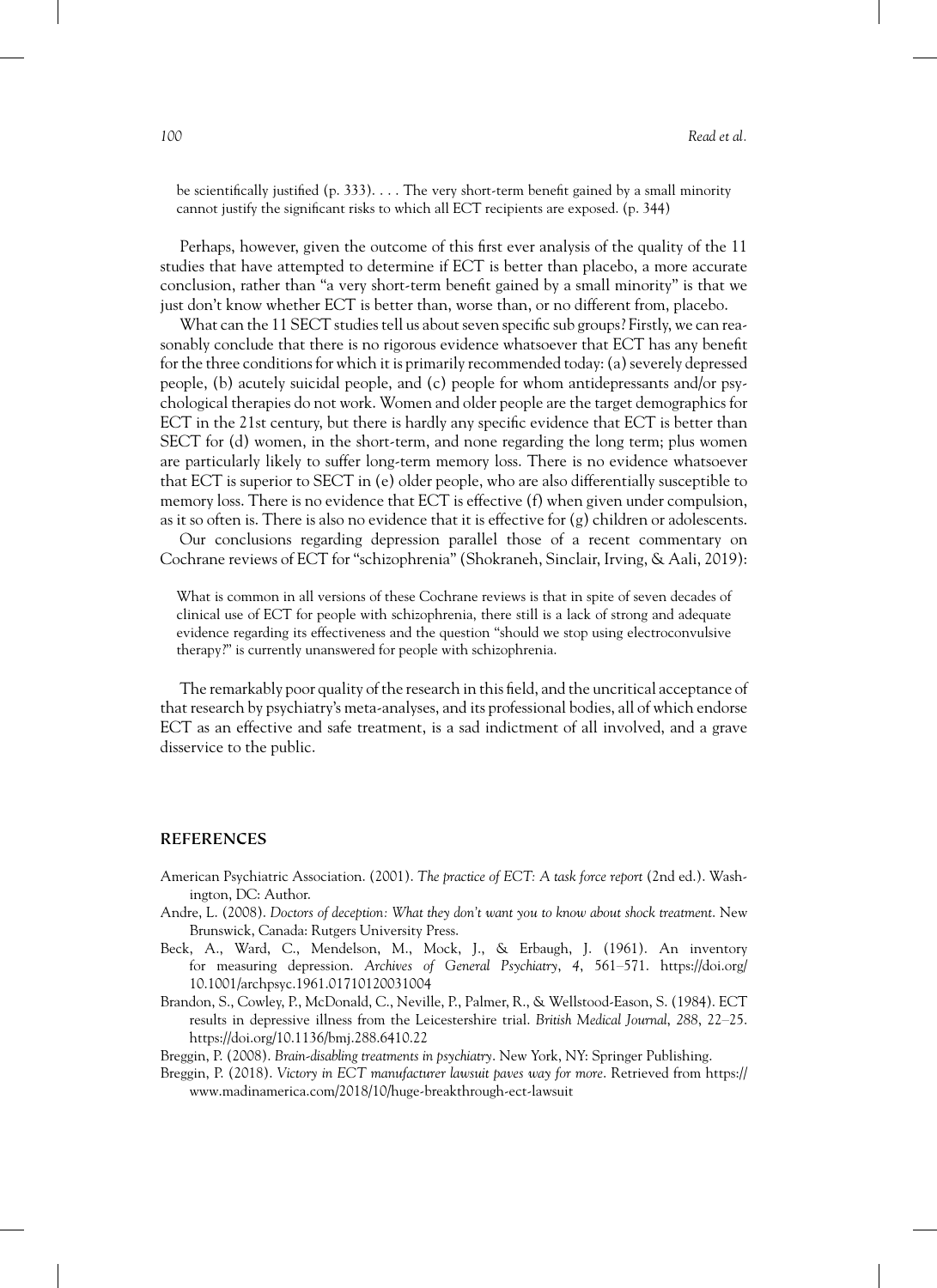- Brill, N., Crumpton, E., Eiduson, S., Grayson, H., Hellman, L., & Richards, R. (1959). Relative effectiveness of various components of ECT. *Archives of Neurology and Psychiatry*, *81*, 627–635. <https://doi.org/10.1001/archneurpsyc.1959.02340170093010>
- Buchan, H., Johnstone, E., McPherson, K., Palmer, R., Crow, T., & Brandon, S. (1992). Who benefits from electroconvulsive therapy? Combined results of the Leicester and Northwick Park Trials. *British Journal of Psychiatry*, *160*, 355–359.<https://doi.org/10.1192/bjp.160.3.355>

Cohen, J. (1988). *Statistical power analysis for the behavioral sciences*. New York, NY: Routledge.

- Fahy, P., Imlah, N., & Harrington, J. (1963). A controlled comparison of ECT, imipramine and thiopentone sleep in depression. *Journal of Neuropsychiatry*, *4*, 310–314.
- Fleiss, J. (1981). *Statistical methods for rates and proportions* (2nd ed.). New York, NY: John Wiley.
- Food and Drug Administration. (2011). *FDA executive summary for January 27*–*28 meeting of the neurological devices panel to discuss the classification of ECT*. Washington, DC: Author.
- Fosse, R., & Read, J. (2013). Electroconvulsive treatment: Hypotheses about mechanisms of action. *Frontiers in Psychiatry*, *4*, 94–103.<https://doi.org/10.3389/fpsyt.2013.00094>
- Freeman, C., Basson, J., & Crighton, A. (1978). Double-blind controlled trial of ECT and simulated ECT in depressive illness. *Lancet*, *311*, 738–740. [https://doi.org/10.1016/S0140-6736\(78\)](https://doi.org/10.1016/S0140-6736(78)90857-7) [90857-7](https://doi.org/10.1016/S0140-6736(78)90857-7)
- Freeman, C., & Kendell, R. (1980). E.C.T, patients' experiences and attitudes. *British Journal of Psychiatry*, *137*, 8–16.<https://doi.org/10.1192/bjp.137.1.8>
- Freeman, W. (1941). Brain-damaging therapeutics. *Diseases of the Nervous System*, *2*, 83.
- Friedberg, J. (1976). *Shock treatment is not good for your brain*. San Francisco, CA: Glide.
- Gábor, G., & László, T. (2005). The efficacy of ECT treatment in depression: A meta-analysis. *Psychiatria Hungarica*, *20*, 195–200.
- Greenhalgh, J., Knight, C., Hind, D., Beverley, C., & Walters, S. (2005). Clinical and costeffectiveness of electroconvulsive therapy for depressive illness, schizophrenia, catatonia and mania: Systematic reviews and economic modelling studies. *Health Technology Assessment*, *9*, 1–170.<https://doi.org/10.3310/hta9090>
- Gregory, S., Shawcross, C., & Gill, D. (1985). The Nottingham ECT study. *British Journal of Psychiatry*, *146*, 520–524.<https://doi.org/10.1192/bjp.146.5.520>
- Hamilton, M. (1960). A rating scale for depression. *Journal of Neurology, Neurosurgery and Psychiatry*, *23*, 56–62.<https://doi.org/10.1136/jnnp.23.1.56>
- Harris, J., & Robin, A. (1960). A controlled trial of phenelzine in depressive reactions. *Journal of Mental Science*, *106*, 1432–1437.<https://doi.org/10.1192/bjp.106.445.1432>
- Higgins, J., Atman, D., Gøtzsche, P., Moher, D., Oxman, A., Savović, J., . . . Sterne, J. (2011). The cochrane collaboration's tool for assessing risk of bias in randomised trials. *British Medical Journal*, *343*, d5928.<https://doi.org/10.1136/bmj.d5928>
- Janicak, P., Davis, J., Gibbons, R., Eriksen, S., Chang, S., & Gallagher, P. (1985). Efficacy of ECT: A meta-analysis. *American Journal of Psychiatry*, *142*, 297–302. [https://doi.org/10.1176/ajp.142.](https://doi.org/10.1176/ajp.142.3.297) [3.297](https://doi.org/10.1176/ajp.142.3.297)
- Johnstone, E., Deakin, J., Lawler, P., Frith, C., Stevens, M., McPherson, K., & Crow, T. (1980). The Northwick park ECT trial. *Lancet*, *316*, 1317–1320. [https://doi.org/10.1016/S0140-](https://doi.org/10.1016/S0140-6736(80)92393-4) [6736\(80\)92393-4](https://doi.org/10.1016/S0140-6736(80)92393-4)
- Johnstone, L. (1999). Adverse psychological effects of ECT. *Journal of Mental Health*, *8*, 69–85. <https://doi.org/10.1080/09638239917652>
- Kho, K., Vreewijk, van., M, Simpson., S, & Zwinderman, A. (2003). A meta-analysis of electroconvulsive therapy in depression. *Journal of ECT*, *19*, 139–147. [https://doi.org/10.1097/00124509-](https://doi.org/10.1097/00124509-200309000-00005) [200309000-00005](https://doi.org/10.1097/00124509-200309000-00005)
- Kingsley, C., & Patel, S. (2017). Patient-reported outcome measures and patient-reported experience measures. *BJA Education*, *17*, 137–144.<https://doi.org/10.1093/bjaed/mkw060>
- Lambourn, J., & Gill, D. (1978). A controlled comparison of simulated and real ECT. *British Journal of Psychiatry*, *133*, 514–519.<https://doi.org/10.1192/bjp.133.6.514>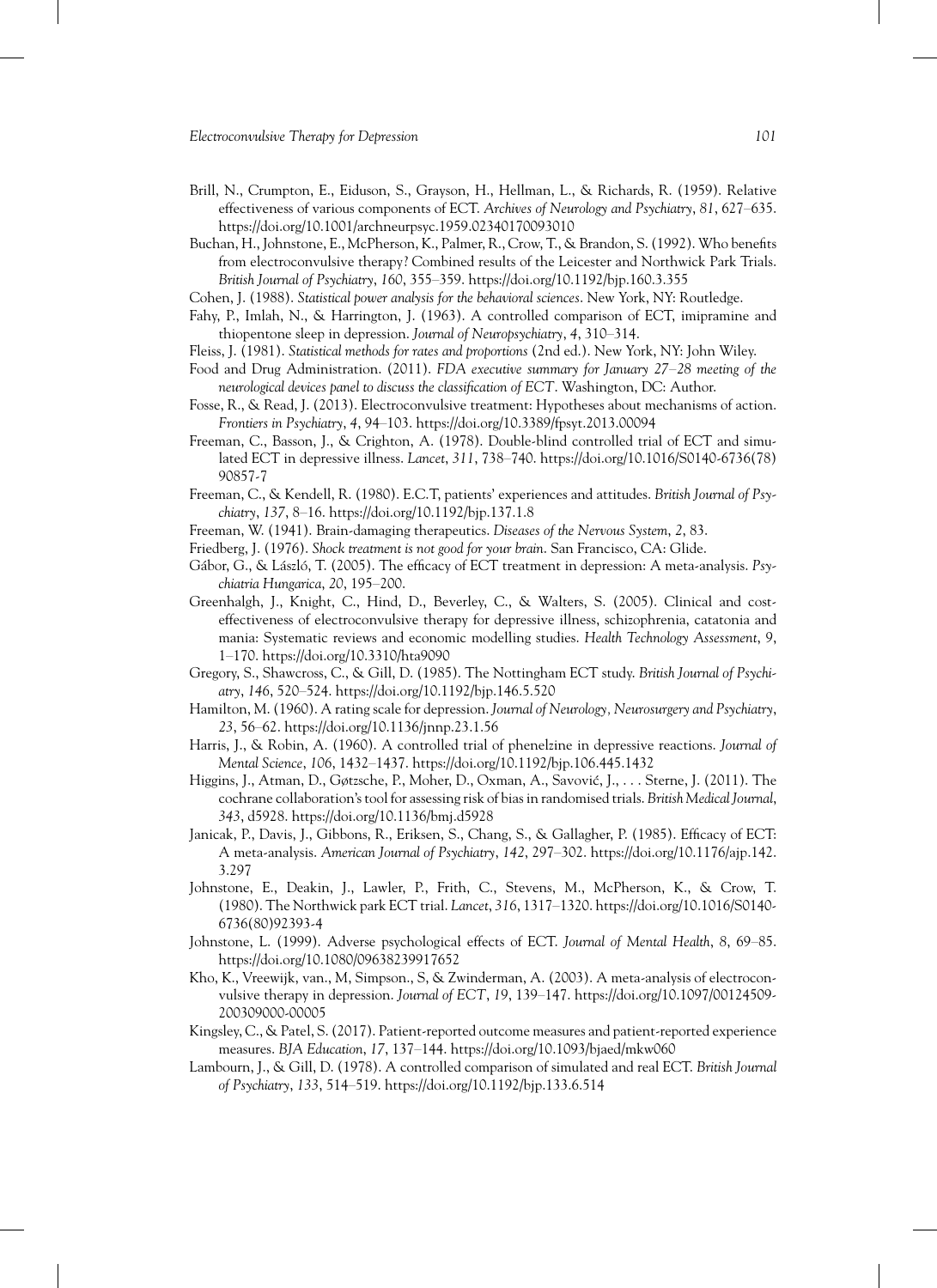- Leiknes, K., Jarosh-von Schweder, L., & Hoie, B. (2012). Contemporary use and practice of electroconvulsive therapy worldwide. *Brain and Behaviour*, *2*, 283–344.<https://doi.org/10.1002/brb3.37>
- Lorr, M., Jenkins, R., & Holsopple, J. (1953). Multidimensional scale for rating psychiatric patients. *Veterans Administration Technical Bulletin*, *10*, 507.
- Ministry of Health. (2004). *Use of ECT in New Zealand: A review of efficacy, safety and regulatory controls*. Wellington, New Zealand: Author.
- Montgomery, S., & Asberg, M. (1979). A new depression scale designed to be sensitive to change. *British Journal of Psychiatry*, *134*, 382–389.<https://doi.org/10.1192/bjp.134.4.382>
- Mosti, C., & Brook, M. (2019). The cognitive effects of electroconvulsive therapy: A critical review. *Psychiatric Annals*, *49*, 152–156.<https://doi.org/10.3928/00485713-20190313-02>
- Mutz, J., Vipulananthan, V., Carter, B., Hurlemann, R., Fu, C., & Young, A. (2019). Comparative efficacy and acceptability of non-surgical brain stimulation for the acute treatment of major depressive episodes in adults: Systematic review and network meta-analysis. *British Medical Journal*, *364*, l1079.<https://doi.org/10.1136/bmj.l1079>
- Myerson, A. (1942). Fatalities following ECT. *Transactions of the American Neurological Association*, *68*, 39.
- National Institute of Clinical and Health Excellence. (2009). *Depression in adults: Recognition and management. Clinical guideline [CG90]*. London, England: Author. Retrieved from [https://www.](https://www) nice.org.uk/guidance/cg90/chapter/1-Guidance
- O'Leary D, Gill D, Gregory S, Shawcross C. The effectiveness of real versus simulated electroconvulsive therapy in depressed elderly patients. International Journal of Geriatric Psychiatry 1994; 9(7):567‐71.<https://doi.org/10.1002/gps.930090711>
- Pagnin, D., Queiroz, de., V., Pini, S, & Cassano, G. (2004). Efficacy of ECT in depression: A metaanalytic review.*Journal of ECT*, *20*, 13–20.<https://doi.org/10.1097/00124509-200403000-00004>
- Pippard, J., & Ellam, L. (1981). *ECT in Great Britain*. London, England: Gaskell.
- Rasmussen, K. (2009). Sham electroconvulsive therapy studies in depressive illness: A review of the literature and consideration of the placebo phenomenon in electroconvulsive therapy practice. *Journal of ECT*, *25*, 54–59.<https://doi.org/10.1097/YCT.0b013e3181719b23>
- Read, J., & Arnold, C. (2017). Is electroconvulsive therapy for depression more effective than placebo? A systematic review of studies since 2009. *Ethical Human Psychology and Psychiatry*, *19*, 5–23.<https://doi.org/10.1891/1559-4343.19.1.5>
- Read, J., & Bentall, R. (2010). The effectiveness of electroconvulsive therapy: A literature review. *Epidemiology and Psychiatric Sciences*, *19*, 333–347.<https://doi.org/10.1017/S1121189X00000671>
- Read, J., Bentall, R., Johnstone, L., Fosse, R., & Bracken, P. (2013). Electroconvulsive Therapy. In J. Read & J. Dillon (Eds.), *Models of madness: Psychological, social and biological approaches to psychosis* (2nd ed., pp. 90–104). Hove, UK: Routledge.<https://doi.org/10.4324/9780203527160>
- Read, J., Cunliffe, S., Jauhar, S., & Mcloughlin, D. (2019). Should we stop using electroconvulsive therapy? Maudsley debate. *British Medical Journal*, *364*, k5233. [https://doi.org/10.1136/](https://doi.org/10.1136/bmj.k5233) [bmj.k5233](https://doi.org/10.1136/bmj.k5233)
- Read, J., Harrop, C., Geekie, J., & Renton, J. (2018). An audit of ECT in England 2011–2015: Usage, demographics, and adherence to guidelines and legislation. *Psychology and Psychotherapy: Theory, Research and Practice*, *91*, 263–277.<https://doi.org/10.1111/papt.12160>
- Robertson, H., & Pryor, R. (2006). Memory and cognitive effects of ECT: Informing and assessing patients. *Advances in Psychiatric Treatment*, *12*, 228–238.<https://doi.org/10.1192/apt.12.3.228>
- Rose, D., Wykes, T., Leese, J., Bindmann, J., & Fleischmann, P. (2003). Patients' perspectives of electroconvulsive therapy: Systematic review. *British Medical Journal*, *326*, 1363–1366. <https://doi.org/10.1136/bmj.326.7403.1363>
- Ross, C. (2006). The sham ECT literature: Implications for consent to ECT. *Ethical Human Psychology and Psychiatry*, *8*, 17–28.<https://doi.org/10.1891/ehpp.8.1.17>
- Royal College of Psychiatry. (2017). *Mental health information*. Retrieved from [http://www.rcpsych.](http://www.rcpsych.ac.uk/mentalhealthinformation/therapies/electroconvulsivetherapy,ect.aspx) [ac.uk/mentalhealthinformation/therapies/electroconvulsivetherapy,ect.aspx](http://www.rcpsych.ac.uk/mentalhealthinformation/therapies/electroconvulsivetherapy,ect.aspx)